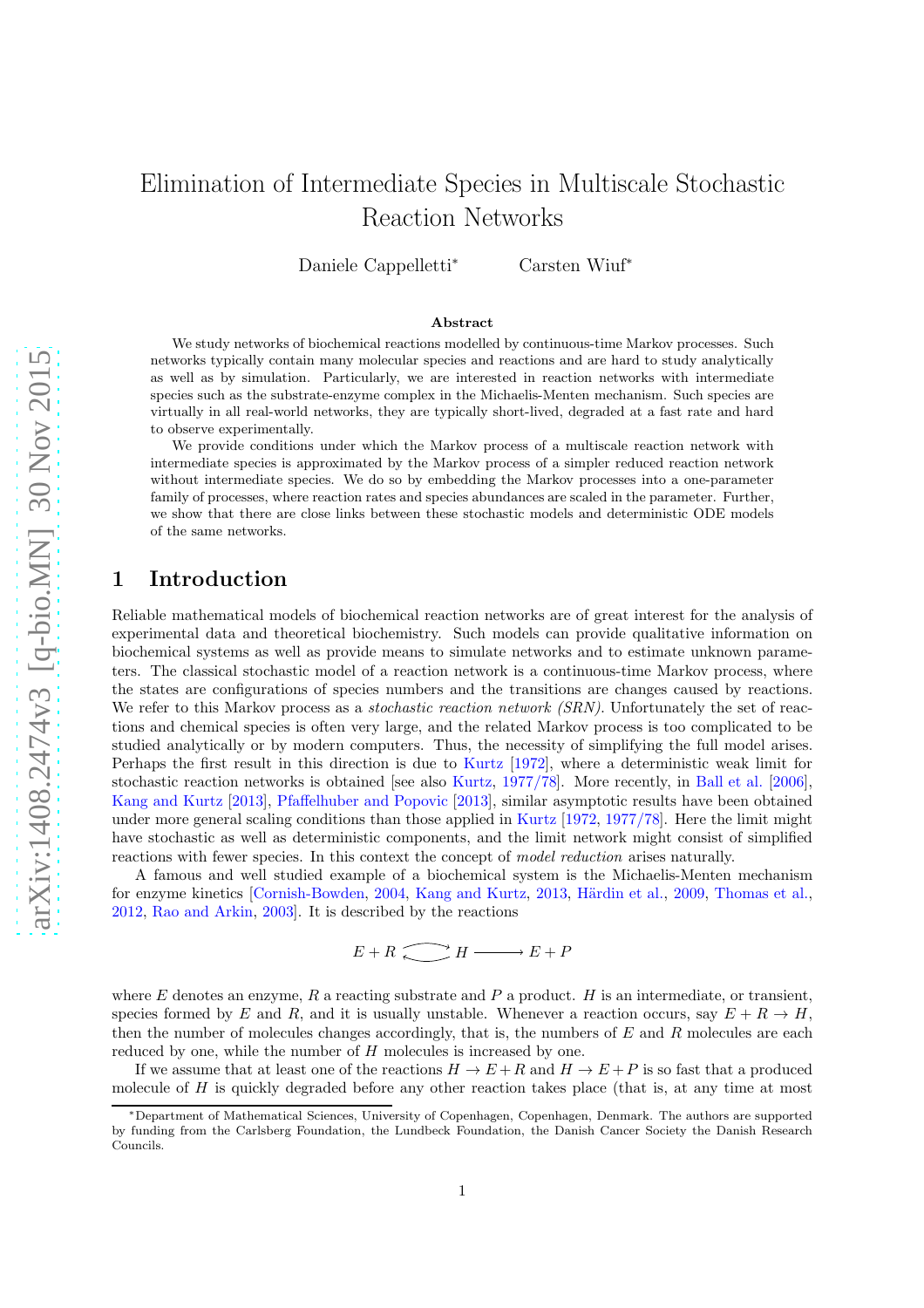one molecule of  $H$  is present), then it seems reasonable that the Markov process could be approximated by a simpler Markov process, corresponding to the reduced reaction network

$$
E+R\longrightarrow E+P
$$

where the reaction rate is determined from the original reaction rates. Intuitively, the rate is the rate of  $E + R \to H$  multiplied by the probability that the reaction  $H \to E + P$  occurs instead of  $H \to E + R$ . Under this reduction the number of enzyme molecules  $E$  becomes constant. In essence, we are here dealing with time-scale separation, in addition to species elimination and dimensionality reduction (both in terms of the number of reactions as well as the number of species).

Another, perhaps more interesting example, is the following reaction network:

<span id="page-1-0"></span>

It describes the catalytic transformation of a species R into the species  $P_1$  or  $P_2$ , through a chain of intermediate steps, denoted by the species  $H_1$ ,  $H_2$  and  $H_3$ . Whenever the reaction  $E + R \to H_1$  occurs, a sequence of reactions between intermediate species will take place (for example,  $H_1 \rightarrow H_3 \rightarrow H_1$ ) before a final complex is produced, such as  $E + P_1$ . If the time spent in intermediate states is small, we might approximate the reaction paths proceeding through the formation and quick degradation of intermediate species by direct reactions. In other words, it is reasonable to contract reaction paths passing through any intermediate species to obtain



for a suitable choice of reaction rates. Note that there is an infinite number of such reaction paths. We will provide conditions that guarantee that the original SRN can be well approximated, in a certain sense, by the reduced SRN, or more accurately, that the Markov process describing the original system is well approximated by the Markov process of the reduced system.

For this aim, we introduce a family of *kinetics* (reaction rates) indexed by a parameter N and study the relationship between the original and the reduced SRNs as  $N \to \infty$ . The analysis builds on the previous work [Feliu and Wiuf](#page-30-9) [\[2013a\]](#page-30-9) [see also [Feliu and Wiuf,](#page-30-10) [2012,](#page-30-10) [2013b\]](#page-30-11), as well as on [Ball et al.](#page-30-2) [\[2006\]](#page-30-2), [Kang and Kurtz](#page-30-3) [\[2013\]](#page-30-3), [Pfaffelhuber and Popovic](#page-30-4) [\[2013](#page-30-4)]. In [Feliu and Wiuf](#page-30-9) [\[2013a\]](#page-30-9), a mathematical framework is developed for the elimination of intermediate species in deterministically modelled reaction networks, using ODEs. Properties of the steady states in the original ODE system are related to similar properties of the steady states in the reduced ODE system by means of a formal relationship between the original and the reduced network. Here we are not concerned about the steady states nor about the equilibrium distributions of SRNs, but about the trajectories of SRNs up to a finite fixed time  $T > 0$ . Our aim is to approximate the dynamics of the original system with intermediate species by means of the dynamics of a simplified model, where intermediate species are eliminated. Though we arrive at our reduced model through a different route than [Feliu and Wiuf](#page-30-9) [\[2013a\]](#page-30-9), we will show that there are close links to ODE models and that our reduced network in fact is that of [Feliu and Wiuf](#page-30-9) [\[2013a](#page-30-9)].

We will study different types of convergence of stochastic processes associated with SRNs as  $N \to \infty$ . The limit is taken assuming that the consumption rates (at least some of them) of the intermediate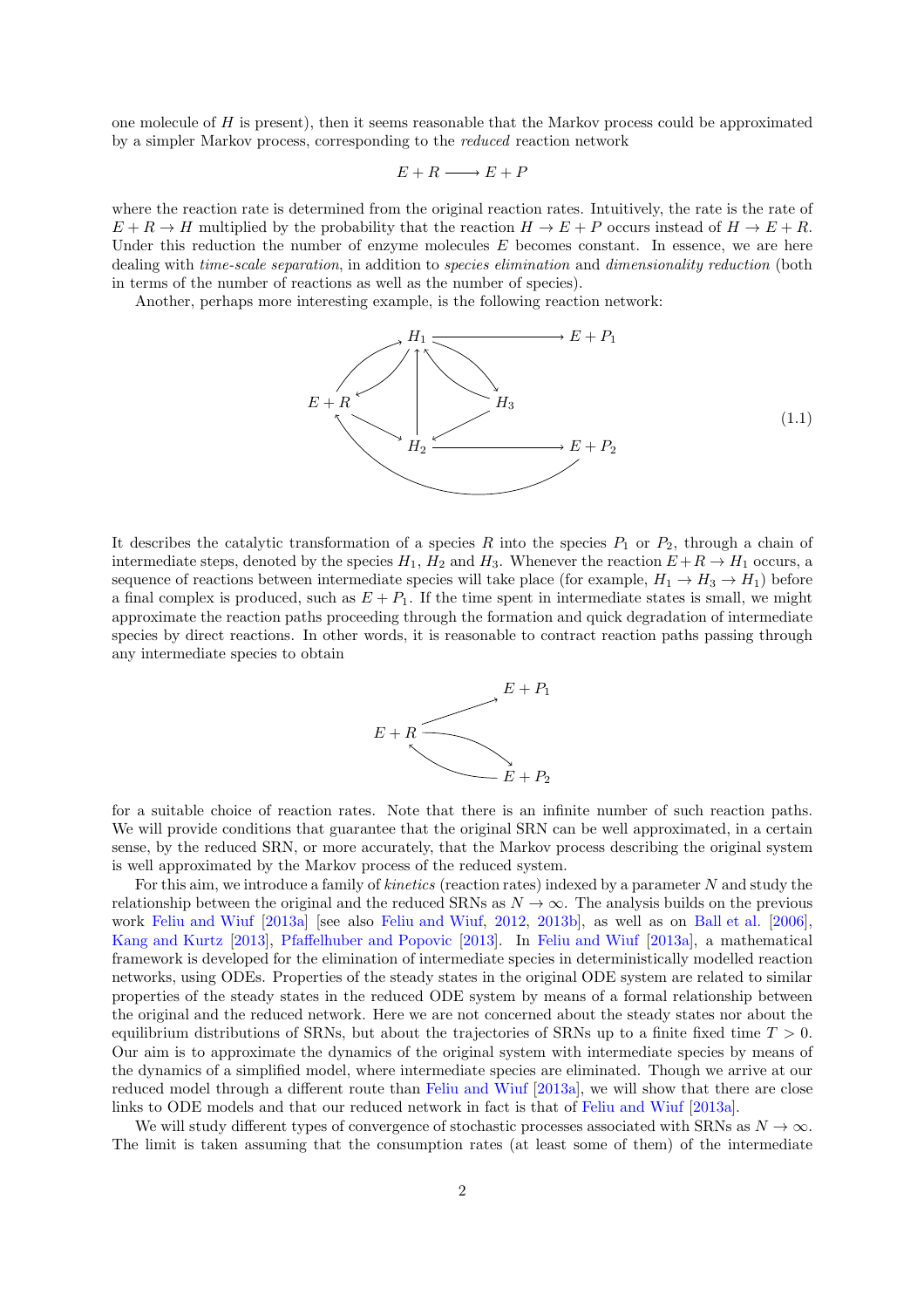species approach infinity according to  $N$ . Also the molecular abundances might be scaled in powers of N in the spirit of the multiscale analysis performed in [Ball et al.](#page-30-2) [\[2006\]](#page-30-2), [Kang and Kurtz](#page-30-3) [\[2013\]](#page-30-3), [Pfaffelhuber and Popovic](#page-30-4) [\[2013\]](#page-30-4). These papers deal with various forms of model reduction. However, the elimination of intermediate species we aim to achieve is not possible in these settings. On the other hand, our approximating model might in some cases be further reduced by techniques developed in these papers, hence our approach might be considered complementary to theirs.

# 2 Preliminaries and definitions

The space of real (natural) vectors with entries indexed by a finite set A is denoted by  $\mathbb{R}^A$  ( $\mathbb{N}^A$ ), and for any vector  $v \in \mathbb{R}^A$  (N<sup>A</sup>), we denote the entry corresponding to  $a \in A$  by  $v(a)$ . Moreover, for any two vectors  $v, w \in \mathbb{R}^A$  (N<sup>A</sup>) we write  $v > w$  if the inequality holds component-wise. Furthermore,  $|v|$ denotes the usual Euclidean norm of v. Finally, if A is a finite set, we let  $\#A$  denote the cardinality of A. Given two real numbers x, y, we will often use the notation  $x \vee y$  or  $x \wedge y$  to denote the maximum and the minimum of  $x$  and  $y$ , respectively.

A reaction network consists of a set of species  $X$ , a set of complexes  $C$ , and a set of reactions  $R$ . Formally, X is a finite non-empty set  $\{S_1, S_2, \ldots, S_n\}$ ,  $\mathcal{C} = \{y_1, y_2, \ldots, y_m\}$  is a non-empty set of nonnegative linear combinations of elements of  $\mathcal X$  and  $\mathcal R$  is a finite non-empty subset of  $\mathcal C \times \mathcal C$ , such that  $(y_i, y_i) \notin \mathcal{R}$  for all i. We identify X and C with finite subsets of  $\mathbb{N}^{\mathcal{X}}$ . If  $(y_i, y_j) \in \mathcal{R}$  we write  $y_i \to y_j$ and we say that  $y_i$  is the *reactant* and  $y_j$  is the *product*. Throughout the paper we will denote an object O associated with a reaction  $r: y_i \to y_j$  by  $O_r$  or  $O_{ij}$  indifferently. Furthermore, for each reaction  $r: y_i \to y_j \in \mathcal{R}$ , we define the reaction vector

<span id="page-2-1"></span>
$$
\xi_r = y_j - y_i.
$$

For further background on reaction networks, see Érdi and Tóth [\[1989](#page-30-12)], [Anderson and Kurtz](#page-30-13) [\[2011\]](#page-30-13).

A complex  $y \in \mathcal{C}$  is given as  $y = (y(S_1), \ldots, y(S_n))$  and  $y(S)$  is called the *stoichiometric coefficient* of the species S in y. Furthermore, we define the *support* of y as the set of species S such that  $y(S) > 0$ , in which case we write  $S \in y$ . Moreover, define  $\mathcal{C}_S$  as the complexes whose support contains S and  $\mathcal{R}_S$ as the reactions in  $R$  that change the counts of  $S$ :

$$
\mathcal{C}_S = \{ y \in \mathcal{C} : S \in y \},\tag{2.1}
$$

$$
\mathcal{R}_S = \{ r \in \mathcal{R} : \xi_r(S) \neq 0 \}.
$$
\n
$$
(2.2)
$$

Finally, we define a kinetics  $\mathcal K$  as a set of functions indexed by  $\mathcal R$  of the form

$$
\begin{array}{rccc}\n\lambda_r: & \mathbb{N}_{\geq 0}^{\mathcal{X}} & \to & \mathbb{R}_{\geq 0} \\
x & \mapsto & \lambda_r(x).\n\end{array}
$$

Intuitively,  $\lambda_r$  is the rate by which reaction r occurs and it will be referred to as the reaction rate. We allow reaction rates to be constantly 0, in which case the corresponding reaction could be removed from the network.

A reaction network equipped with a kinetics can be modelled as a continuous-time Markov process X. on  $\mathbb{N}^{\mathcal{X}}$ , where  $X_t(S)$  is the number of molecules of the species S at time t. Taken together with K and X., a reaction network is called a *stochastic reaction network* (SRN). The state of X. changes whenever a reaction takes place, for example, if the reaction  $r$  occurs at time  $t^*$  the new state is

$$
X_{t^*}=X_{t^*-}+\xi_r.
$$

The kinetics  $K$  represents the transition rates for the process  $X$ , such that

<span id="page-2-0"></span>
$$
X_t = X_0 + \sum_{r \in \mathcal{R}} \xi_r Y_r \left( \int_0^t \lambda_r(X_s) ds \right), \tag{2.3}
$$

with  $Y_r(\cdot)$  independent and identically distributed unit-rate Poisson processes [\[Kurtz](#page-30-1), [1977/78\]](#page-30-1). The random variable  $Y_r\left(\int_0^t \lambda_r(X_s)ds\right)$  counts how many times the reaction r has occurred up to time t. This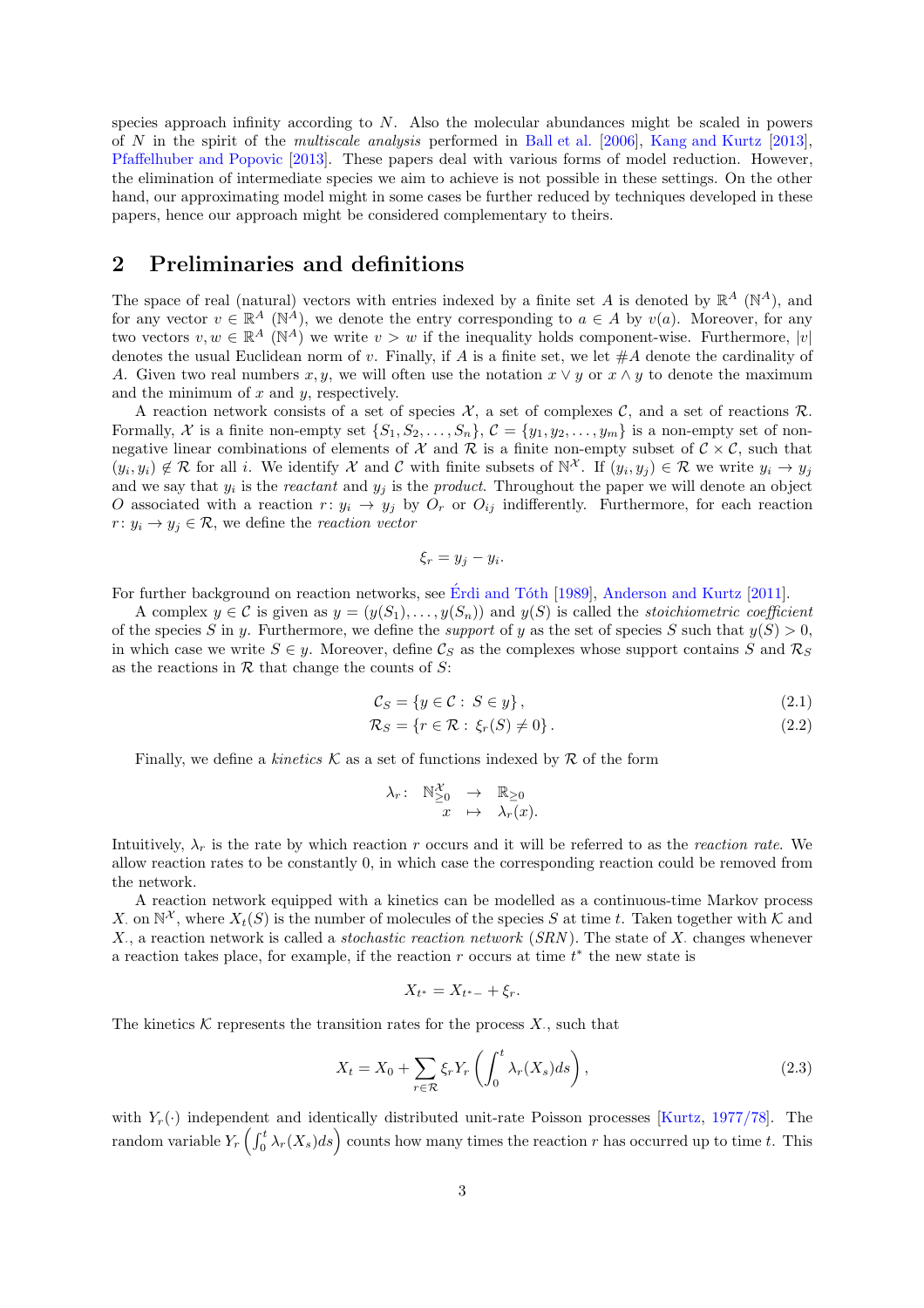stochastic model is typically chosen if the number of reactant molecules is low, so that the behaviour of the system is similar to the evolution of a jump process. Changes occur only in a discrete set of time points and it is uncertain which reaction will take place next.

A typical choice of kinetics is mass-action kinetics, where the reaction rate of  $r: y_i \to y_j$  is given by

$$
\lambda_r(x) = k_r \prod_{S \in y_i} \frac{x(S)!}{(x(S) - y_i(S))!} 1\!\!1_{\{x(S) \ge y_i(S)\}},
$$

and  $k_r$  are non-negative real numbers, called *rate constants*. We usually express this as  $y_i \stackrel{k_r}{\longrightarrow} y_j$ . Note that the reaction rates are proportional to the number of ordered subsets of molecules that can give rise to an occurrence of the reaction. This choice of kinetics is natural if we assume the system is well stirred.

To define a reduced reaction network we introduce the concept of an intermediate species [\[Feliu and Wiuf](#page-30-9), [2013a\]](#page-30-9).

<span id="page-3-0"></span>**Definition 2.1.** Let  $(\mathcal{X}, \mathcal{C}, \mathcal{R})$  be a reaction network and  $\mathcal{V} \subset \mathcal{X}$ . We say that the species in  $\mathcal{V}$  are intermediate species (or simply intermediates) if the following conditions hold:

- for each  $H \in \mathcal{V}$  and  $y \in \mathcal{C}$ , if H is in the support of y, then  $y = H$ . This implies that  $\mathcal{V} \subset \mathcal{C}$ .
- for each  $H \in \mathcal{V}$ , there is a directed path of complexes such that

 $y_i \to H_{\ell_1} \to \cdots \to H \to \cdots \to H_{\ell_k} \to y_j$ 

for some complexes  $y_i, y_j \in \mathcal{C} \setminus \mathcal{V}$  and  $H_{\ell_i} \in \mathcal{V}$  for all  $1 \leq i \leq k$ . The path

$$
H_{\ell_1} \to \cdots \to H \to \cdots \to H_{\ell_k}
$$

is called a chain of intermediates.

According to the definition, intermediate species always appear alone and with stoichiometric coefficient one. For example, the species H in the Michaelis-Menten mechanism and the species  $H_1$ ,  $H_2$  and  $H_3$  in [\(1.1\)](#page-1-0) meet Definition [2.1.](#page-3-0) We denote by  $\mathcal{U}, \mathcal{W}$  the subsets of C such that

- for all  $y \in \mathcal{U}$ , there exists  $H \in \mathcal{V}$ , such that  $y \to H \in \mathcal{R}$
- for all  $y \in \mathcal{W}$ , there exists  $H \in \mathcal{V}$ , such that  $H \to y \in \mathcal{R}$

We refer to  $U$  and to  $W$ , respectively, as the *initial reactants* and the *final products*. In general the two sets can have non-empty intersection (as in Example [3.1\)](#page-5-0). For any initial reactant  $y_i$  we introduce the set  $\mathcal{V}_i$  of intermediate species H such that  $y_i \to H \in \mathcal{R}$ . We index the set V using the ordering of the set C, such that  $H_{\ell} = y_{\ell}$  for any intermediate  $H_{\ell} \in \mathcal{V}$ . Further, we introduce the index sets U, V, V<sub>i</sub> and W of  $U, V, V_i$  and W, respectively, such that

$$
\mathcal{U} = \{y_i\}_{i \in U}, \quad \mathcal{V} = \{H_{\ell}\}_{{\ell \in V}}, \quad \mathcal{V}_i = \{H_{\ell}\}_{{\ell \in V_i}}, \quad \mathcal{W} = \{y_j\}_{{j \in W}}.
$$

### 3 The Reduced Stochastic Reaction Network

Let  $(\mathcal{X}, \mathcal{C}, \mathcal{R})$  be a reaction network equipped with a kinetics K and let  $\mathcal{V} \subset \mathcal{X}$  be a set of intermediate species.

The reduced reaction network obtained from  $(\mathcal{X}, \mathcal{C}, \mathcal{R})$  is the triple

<span id="page-3-1"></span>
$$
(\mathcal{X} \setminus \mathcal{V}, \mathcal{C} \setminus \mathcal{V}, \mathcal{R}^*), \tag{3.1}
$$

where  $\mathcal{R}^*$  consists of the reactions in  $\mathcal R$  not involving intermediates and the reactions  $y_i \to y_j$ , where  $y_j$ is obtainable from  $y_i$  through a chain of intermediate species of  $(\mathcal{X}, \mathcal{C}, \mathcal{R})$ , as in Definition [2.1.](#page-3-0) Thus, the intermediate species have been eliminated from the original network by contraction of reaction paths.

If  $(X, \mathcal{C}, \mathcal{R})$  is equipped with a kinetics K, then  $(X \setminus V, \mathcal{C} \setminus V, \mathcal{R}^*)$  inherits a kinetics  $\mathcal{K}^*$  from  $(X, \mathcal{C}, \mathcal{R})$ if certain additional conditions are fulfilled. To define  $K^*$  we first make the following assumption: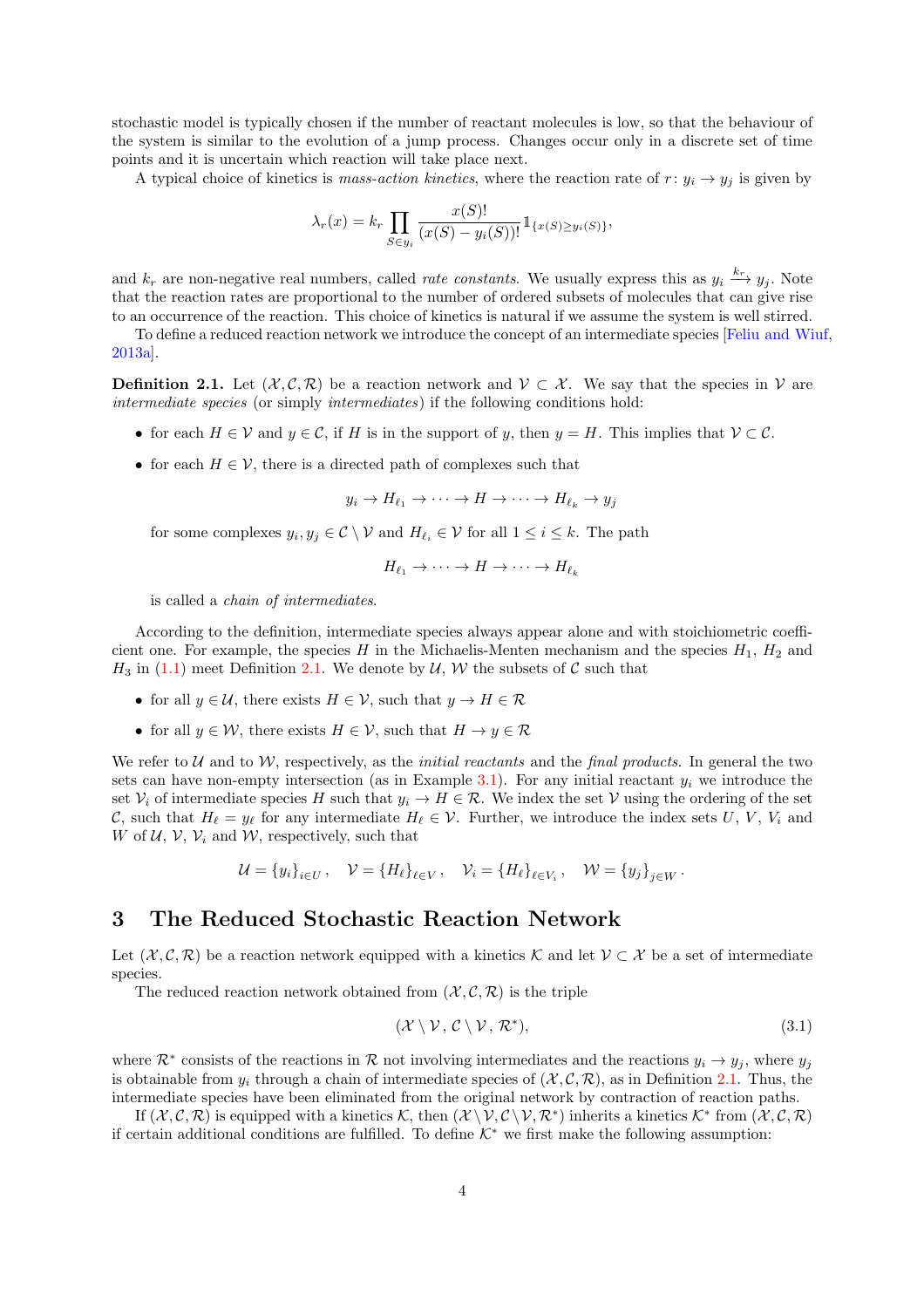<span id="page-4-0"></span>Assumption 1 (Rate functions and intermediates). The consumption of the intermediate species is governed by mass-action kinetics, that is for any  $\ell, \ell' \in V$  and  $j \in W$ ,

$$
\lambda_{\ell j}(x) = k_{\ell j} x(H_{\ell}), \text{ and } \lambda_{\ell \ell'}(x) = k_{\ell \ell'} x(H_{\ell}),
$$

for some non-negative constants  $k_{\ell j}$ ,  $k_{\ell \ell'}$ . This condition implies that any molecule of an intermediate species will be consumed at a constant rate. Further, we assume that all other reaction rates do not depend on  $H_{\ell}$ .

Let X. be the process associated with  $(X, \mathcal{C}, \mathcal{R})$ . We enlarge the filtration of X. by the  $\sigma$ -algebras  $\sigma_t$ , such that  $\sigma_t$  contains the information on the evolution up to time t of every occurrence of a molecule of an intermediate species in the experiment. In particular, we introduce a Markov process, that describes the dynamics, or fate, of a molecule of an intermediate species. Consider the n-th reaction occurring in X. that turns a non-intermediate complex into an intermediate species. Let this reaction be  $y_i \to H_\ell$ and assume it takes place at time  $t_n$ . The intermediate molecule  $H_\ell$  will eventually be transformed into a final product  $y_j$ . The chain of transformations leading to  $y_j$  can be described by a continuous-time Markov chain  $C_n(\cdot)$ , starting at time  $t_n$ , with state space  $\mathcal{V} \cup \mathcal{W}$  and  $C_n(t_n) \in \mathcal{V}$ . The final products are treated as absorbing states for the Markov process. The transition rate matrix, which is independent on n, has the following block structure:

<span id="page-4-3"></span>
$$
Q = \left[\begin{array}{c|c} Q_{V,V} & Q_{V,W} \\ \hline 0 & 0 \end{array}\right],\tag{3.2}
$$

where

$$
q_{\ell\ell'} = k_{\ell\ell'}
$$
 for all  $\ell, \ell' \in V$  with  $\ell \neq \ell'$   
\n
$$
q_{\ell j} = k_{\ell j}
$$
 for all  $\ell \in V$  and  $j \in W$   
\n
$$
q_{\ell\ell} = -\sum_{\ell' \in V} k_{\ell\ell'} - \sum_{j \in W} k_{\ell j}
$$
 for all  $\ell \in V$ .

We define by  $\tau_n$  the time until the production of the final product, i.e.

$$
\tau_n = \inf \{ t \ge t_n : C_n(t) \in \mathcal{W} \} - t_n,
$$

and for all  $\ell \in V_i$ , we define by  $\pi_{\ell j}$  the probability that the final product produced is  $y_j$ , given that the intermediate chain started in  $H_{\ell}$ . Namely,

<span id="page-4-2"></span>
$$
\pi_{\ell j} = P(C_n(t_n + \tau_n) = y_j | C_n(t_n) = H_\ell), \tag{3.3}
$$

with  $\pi_{\ell i} = 0$  if  $j \notin W$ . Since  $C_n(\cdot)$  is a finite state Markov process with absorbing states,  $\tau_n$  is almost surely finite. Moreover note that  $\pi_{\ell i}$  does not depend on n, since Q does not depend on n. In this context, we have

<span id="page-4-4"></span>
$$
\sigma_t = \sigma\left(X_s, C_n(s) \colon s \in [0, t], n \in \mathbb{N}\right). \tag{3.4}
$$

Let K be a kinetics fulfilling Assumption [1.](#page-4-0) If we let  $\lambda_{i\ell} = 0$  whenever  $y_i \to H_\ell \notin \mathcal{R}$ , then the kinetics  $K^*$  of the reduced reaction network is defined by

<span id="page-4-1"></span>
$$
\lambda_{ij}^*(x) = \lambda_{ij}(x) + \sum_{\ell \in V_i} \pi_{\ell j} \lambda_{i\ell}(x),\tag{3.5}
$$

for any  $y_i \to y_j \in \mathcal{R}^*$ . Thus, the rate of a reaction originating from a chain of intermediates is the sum of the rates  $\lambda_{i\ell}(\cdot)$  by which the first intermediate is produced from  $y_i$  multiplied by the probability  $\pi_{\ell i}$ that the chain ends in  $y_j$ . To this we add  $\lambda_{ij}(\cdot)$  if the reaction  $y_i \to y_j$  is already in R.

Our main goal is to prove that the behaviour of  $X$ , under certain conditions, is captured by the behaviour of the process associated with the reduced SRN. In the broader setting of multiscale models [\[Ball et al.,](#page-30-2) [2006](#page-30-2), [Kang and Kurtz](#page-30-3), [2013,](#page-30-3) [Pfaffelhuber and Popovic](#page-30-4), [2013\]](#page-30-4), we prove that a suitable rescaled version of  $X$  can be approximated by a similarly rescaled version of the process of the reduced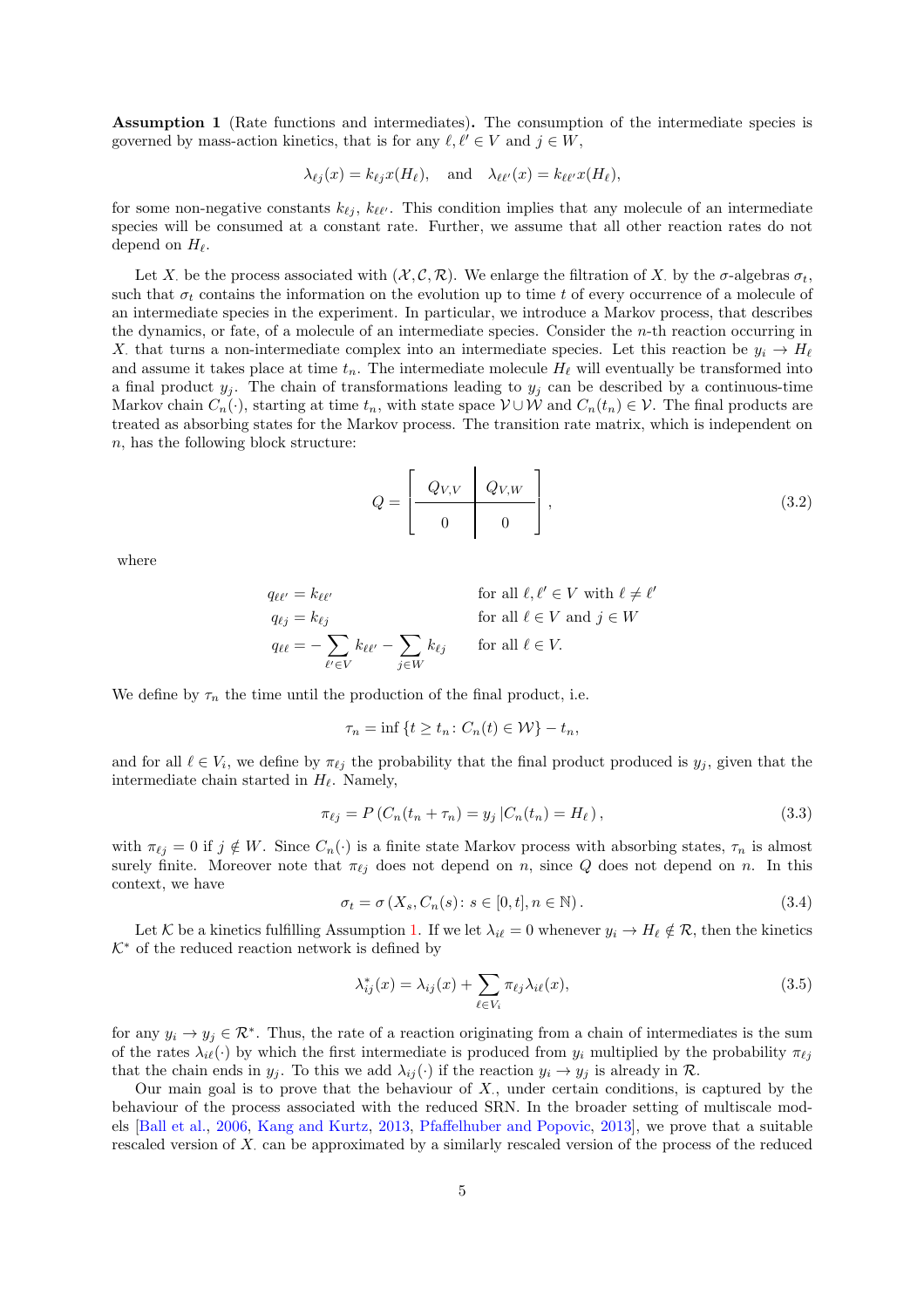SRN. We will show this by constructing a particular process  $Z$ , on the same probability space as  $X$ . which is distributed as the process associated with the reduced SRN, and by further proving convergence in probability of the difference between the rescaled versions of  $X$  and  $Z$  in various senses. Specifically, we are able to prove uniform punctual convergence in probability to zero as well as convergence in occupation measure (cf. Theorems [4.3](#page-13-0) and [4.7\)](#page-16-0). Under additional assumptions, we prove convergence in probability to zero of the difference of the rescaled processes in the Skorohod topology (cf. Theorems [4.5](#page-15-0) and [4.7\)](#page-16-0).

The reduced reaction network defined here is the same as the reduced reaction network introduced in [Feliu and Wiuf](#page-30-9) [\[2013a\]](#page-30-9). Moreover, the procedure to obtain the kinetics of the reduced model coincides with that in [Feliu and Wiuf](#page-30-9) [\[2013a\]](#page-30-9). We prove this in Theorem [3.1.](#page-5-1) It is worth noting, however, that the aims of [Feliu and Wiuf](#page-30-9) [\[2013a\]](#page-30-9) and this paper are very different. Indeed, we study various convergences of the stochastic processes associated with  $(\mathcal{X}, \mathcal{C}, \mathcal{R})$ , while in [Feliu and Wiuf](#page-30-9) [\[2013a\]](#page-30-9) the reaction networks are deterministically modelled through a system of ODEs, and a relation between the steady states of the original and the reduced models is investigated.

In [Feliu and Wiuf](#page-30-9) [\[2013a\]](#page-30-9), the kinetics of the reduced reaction network is given by

<span id="page-5-2"></span>
$$
\widetilde{\lambda}_{ij}(x) = \lambda_{ij}(x) + \sum_{\ell \in V_i} k_{\ell j} \mu_{i\ell}(x),\tag{3.6}
$$

where  $\mu_{i\ell}$  is defined as follows: consider the labelled directed graph  $\mathcal{G}_i^x$  with node set  $\mathcal{V} \cup \{\star\}$  and labelled edge set given by:

<span id="page-5-4"></span>\n- \n
$$
H_{\ell} \xrightarrow{k_{\ell\ell'}} H_{\ell'} \quad \text{if } k_{\ell\ell'} \neq 0 \text{ and } \ell \neq \ell'
$$
\n
\n- \n
$$
H_{\ell} \xrightarrow{\sum_{j \in W} k_{\ell j}} \star \quad \text{if } \sum_{j \in W} k_{\ell j} \neq 0
$$
\n
\n- \n
$$
\star \xrightarrow{\lambda_{i\ell}(x)} H_{\ell} \quad \text{if } \lambda_{i\ell}(x) \neq 0
$$
\n
\n
\n(3.7)

We recall some notion from graph theory: let  $\mathcal G$  be a labelled directed graph. A labelled spanning tree of G rooted at some node g is a labelled directed graph  $\zeta$  satisfying the following conditions:

- i) the set of nodes of  $\zeta$  coincides with the set of nodes of  $\mathcal{G}$ ;
- ii) any directed edge of  $\zeta$  is a directed edge of  $\mathcal{G}$ , and the labels are conserved;
- iii)  $\zeta$  contains no cycle;
- iv) for any node  $g' \neq g$ , in  $\zeta$  there exists a directed path from  $g'$  to  $g$ .

Let  $\Theta_i^x(\cdot)$  be the set of labelled spanning trees of  $\mathcal{G}_i^x$  rooted at the argument, and let  $w(\cdot)$  be the product of the edge labels of the tree in the argument. Then,  $\mu_{i\ell}(x)$  is defined as

<span id="page-5-3"></span>
$$
\mu_{i\ell}(x) = \frac{\sum_{\zeta \in \Theta_i^x(H_\ell)} w(\zeta)}{\sum_{\zeta \in \Theta_i^x(\star)} w(\zeta)}.
$$
\n(3.8)

There might be no spanning tree rooted at a given intermediate species for some  $x \in \mathbb{N}^{\mathcal{X}}$ . In that case,  $\mu_{i\ell}(x)$  is 0. The denominator is always strictly positive as any intermediate is eventually turned into a non-intermediate (Definition [2.1\)](#page-3-0). The proof of the following result is given in Section [6.](#page-21-0)

<span id="page-5-1"></span>**Theorem 3.1.** For all  $x \in \mathbb{N}^{\mathcal{X}}$ ,  $i \in U$ ,  $j \in W$ , we have  $\lambda_{ij}^*(x) = \lambda_{ij}(x)$ , hence [\(3.5\)](#page-4-1) and [\(3.6\)](#page-5-2) coincide.

Below we give an example of a reduced SRN.

<span id="page-5-0"></span>Example 3.1. Consider the reaction network with intermediate species  $H_1$ ,  $H_2$ , taken with mass-action kinetics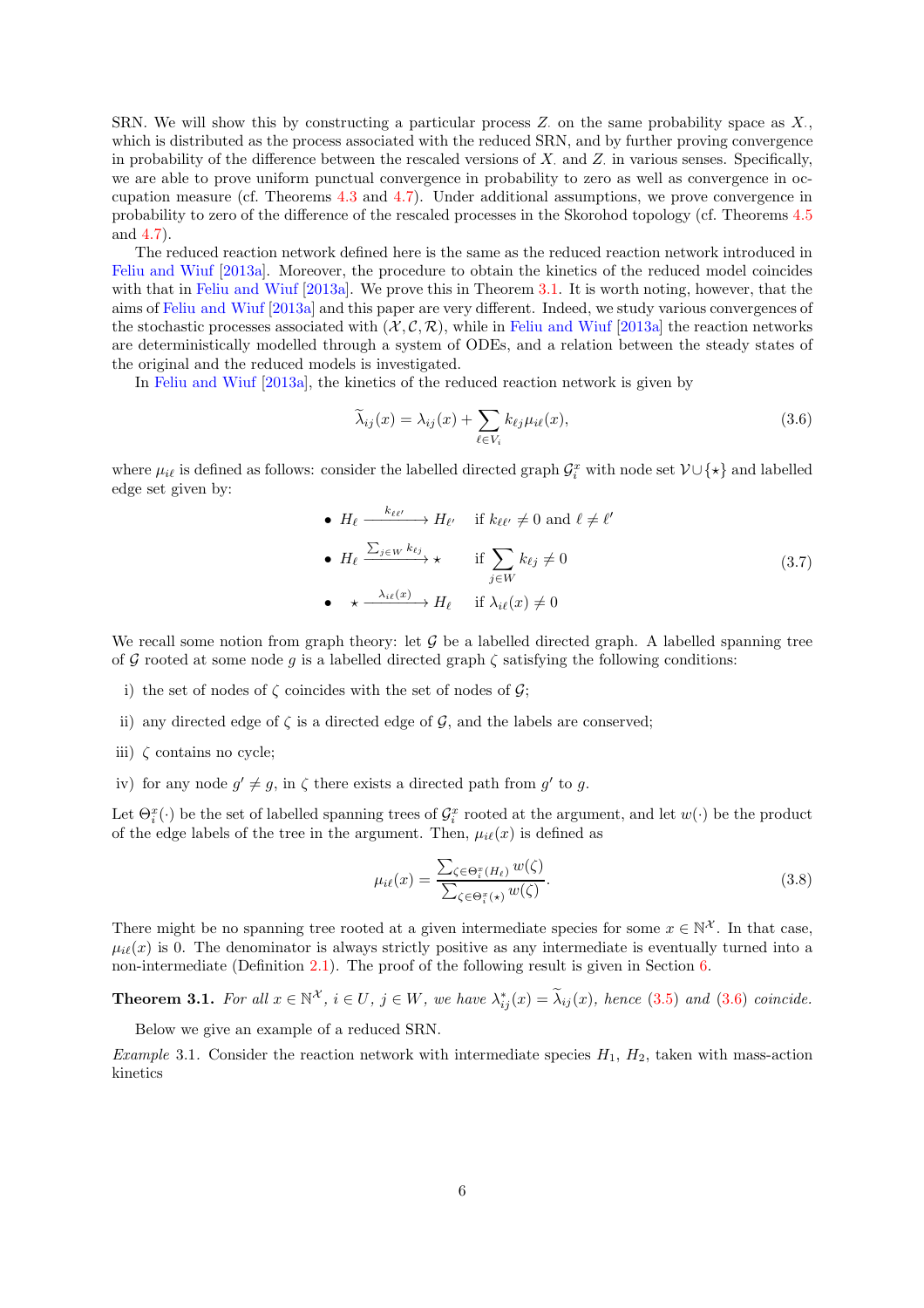

In this case there is only one initial reactant, namely  $E+R$ , while the final products are  $E+R$ ,  $E+P_1$  and  $E + P_2$ . Therefore the set of initial reactants and the set of final products have non-empty intersection. If we let  $E + P_1 = y_3$  and  $E + P_2 = y_4$ , then, by summing the probabilities of all possible paths from  $H_1$ to  $E + P_1$ , we find that

$$
\pi_{13} = \frac{k_4}{k_3 + k_4 + k_5} \sum_{n \in \mathbb{N}} \left( \frac{k_5}{k_3 + k_4 + k_5} \cdot \frac{k_7}{k_6 + k_7} \right)^n = \frac{k_4(k_6 + k_7)}{(k_3 + k_4)(k_6 + k_7) + k_5 k_6}
$$

Similarly, we calculate  $\pi_{14}$ ,  $\pi_{23}$  and  $\pi_{24}$  and obtain

$$
\pi_{14} = \frac{k_5k_6}{(k_3 + k_4)(k_6 + k_7) + k_5k_6},
$$

$$
\pi_{23} = \frac{k_4k_7}{(k_3 + k_4)(k_6 + k_7) + k_5k_6},
$$

$$
\pi_{24} = \frac{(k_3 + k_4 + k_5)k_6}{(k_3 + k_4)(k_6 + k_7) + k_5k_6}.
$$

The reduced reaction network with mass-action kinetics is therefore

<span id="page-6-0"></span>
$$
E + R
$$
\n
$$
E + R
$$
\n
$$
k_1 \pi_{13} + k_2 \pi_{23} \qquad E + P_1
$$
\n
$$
k_1 \pi_{14} + k_2 \pi_{24}
$$
\n
$$
k_3
$$
\n
$$
E + P_2
$$
\n(3.9)

.

# 4 Results

Before formalising the setting and the assumptions, we provide some examples to motivate it. Recall Example [3.1.](#page-5-0) Intuitively, the reduced SRN behaves similarly to the original SRN if the time spent in intermediate states (states with at least one intermediate molecule being present) is insignificant compared to the time spent in other states. Thus, it is natural to consider situations for which the reaction rates out of intermediate states are all high, though this is not what is required for our results to hold (Example [4.6\)](#page-15-1).

Consider a reaction network  $(\mathcal{X}, \mathcal{C}, \mathcal{R})$  and a sequence of kinetics  $\mathcal{K}^N$  indexed by  $N \in \mathbb{N}$ . Let  $X^N$  be the process [\(2.3\)](#page-2-0) associated with the kinetics  $\mathcal{K}^N$ . Generally, we will have in mind that the consumption rates of the intermediates species increase in  $N$ . We will consider a multiscale setting, where the species abundances also are scaled according to  $N$ . Hence, we consider the asymptotic behaviour of the process  $X^N$  as  $N \to \infty$ , when both species abundances and rate constants depend on N, similarly to what is done in [Ball et al.](#page-30-2) [\[2006\]](#page-30-2), [Kang and Kurtz](#page-30-3) [\[2013\]](#page-30-3), [Pfaffelhuber and Popovic](#page-30-4) [\[2013\]](#page-30-4).

To increase readability, in the examples the reaction rates depending on  $N$  are simple powers of  $N$ with no prefactors (e.g.  $N^2$  rather than  $kN^2$ ). In the results these restrictions are not assumed and more general forms of reaction rates are allowed.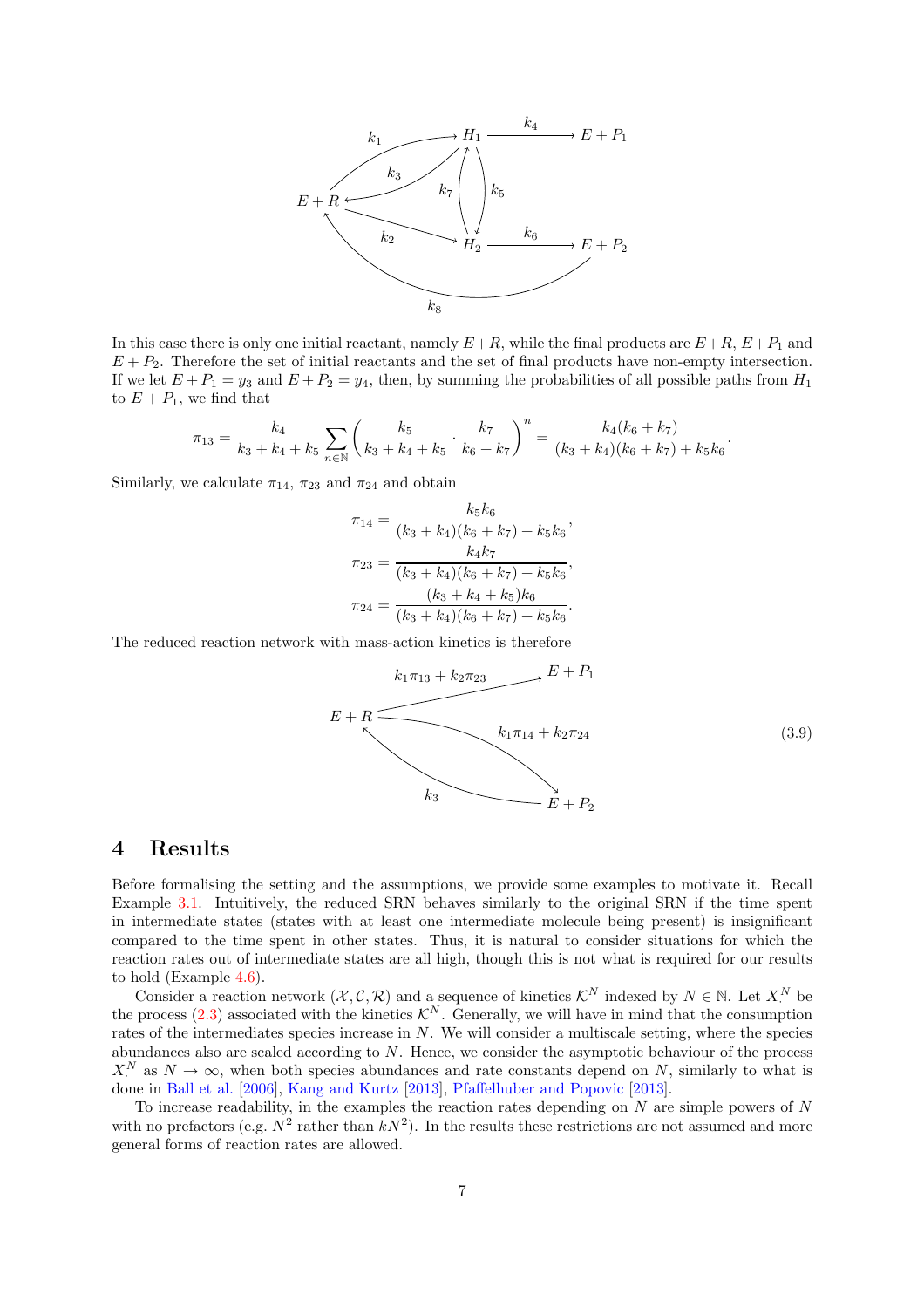<span id="page-7-1"></span>Example 4.1. Consider the SRN from Example [3.1](#page-5-0) with rate constants

<span id="page-7-0"></span>

The reduced SRN has reaction rates given by [\(3.9\)](#page-6-0) with

$$
\pi_{13}^N = \frac{2N^3}{3N^3 + 2N}, \quad \pi_{14}^N = \frac{N^3}{3N^3 + 2N}, \quad \pi_{23}^N = \frac{N^3}{3N^3 + 2N}, \quad \pi_{24}^N = \frac{2N^3 + N}{3N^3 + 2N}.
$$

We assume that the molecular abundances of  $R, P_1, P_2$  are of order  $O(N)$ , while  $X_t^N(E) = O(1)$ . We further assume that at time 0 there are no intermediates present, that is,  $X_0(H_1) = X_0(H_2) = 0$ . The expression  $O(N)$  will be made precise later, but it indicates that at a typical time  $t > 0$ , the molecular abundances of  $R, P_1, P_2$  are of the same order of magnitude as N. With the assumption on the abundances, the rates of the reactions  $E+R \to H_1$ ,  $E+R \to H_2$  and  $E+P_2 \to E+R$  are of order  $O(N)$ , while the intermediate species are consumed considerably faster. Therefore it seems reasonable that the intermediates might be eliminated from the description of the system and the dynamics described by the simpler reduced SRN in [\(3.9\)](#page-6-0). We will show that the dynamics of the reduced SRN approximates the dynamics of  $(4.1)$  for N large. Specifically, we will show that the difference between the two stochastic processes associated with the two networks converges to 0 in the sense of Theorems [4.3](#page-13-0) and [4.7](#page-16-0) for  $N \to \infty$ .

Example 4.2 (trapped in the intermediate chain). Consider the same reaction network as in Example [4.1,](#page-7-1) but with slightly changed reaction rates. The reaction  $H_2 \to E + P_2$  is slowed down and has rate N (before  $N^2$ ). The reaction  $H_1 \to H_2$  is accelerated and has rate  $N^4$  (before  $N^3$ ). All other rates are left unchanged. We assume as before that the molecular abundances of  $R$ ,  $P_1$ ,  $P_2$  are of order  $O(N)$ , while  $X_t^N(E) = O(1)$ . Although the intermediate species are consumed faster than the other species (the life time of a molecule of  $H_1$  and of  $H_2$  are of order  $O(1/N^4)$  and  $O(1/N^2)$ , respectively), it is not possible to approximate the above SRN with one of the form [\(3.9\)](#page-6-0), for any choice of kinetics. Indeed, it is more likely that an intermediate molecule is transformed into another intermediate molecule than into one of the two final products,  $E + P_1$  and  $E + P_2$ . On average, an intermediate molecule will undergo the cycle of transformations  $H_1 \rightarrow H_2 \rightarrow H_1$  N times before producing a non-intermediate complex. Since the life time of a molecule of  $H_2$  is of order  $O(1/N^2)$ , the expected time until consumption of such a cycle of intermediates is of the order  $O(1/N)$ , while the rate of production of intermediate molecules is of order  $O(N)$  when molecules of E are present, according to the hypothesis  $X_t^N(R) = O(N)$ . This will result in a positive number of intermediate species being present at any fixed time t. Therefore, in this case, the intermediate species cannot be eliminated in the sense of this paper.

<span id="page-7-2"></span>Example 4.3 (rescaling of time). Consider the following SRN, which is a modified version of  $(4.1)$ . The enzyme E is removed from the product complexes  $E + P_1$  and  $E + P_2$ , and the reaction  $E + P_2 \rightarrow E + R$ is deleted:

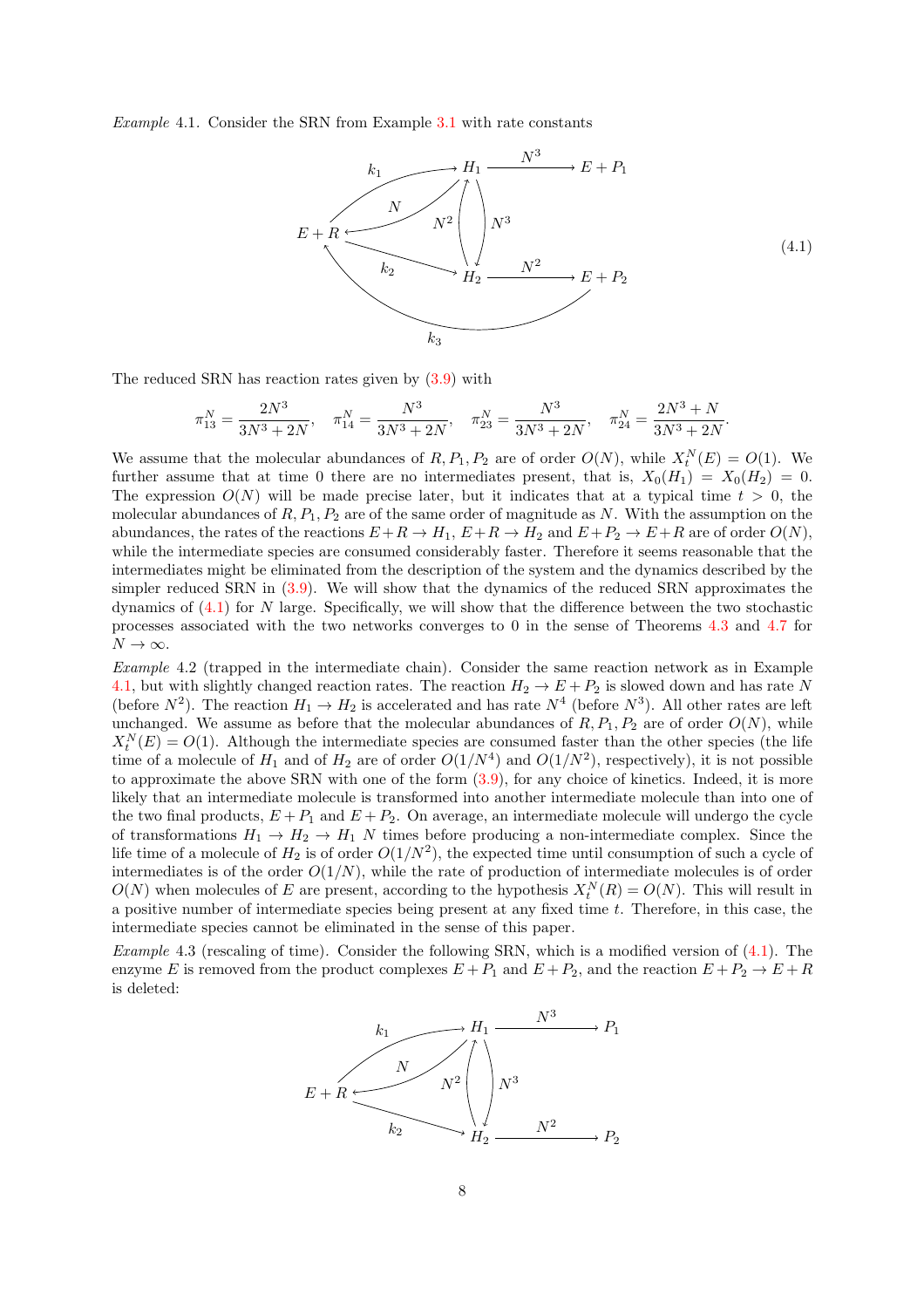Assume that the molecular abundance of R is of order  $O(N)$  and that the molecular abundance of E is of order  $O(1)$ . The small amount of enzyme molecules will be consumed fast and none will be produced. Therefore, after a while, there will be no enzyme molecules present. Each intermediate molecule will fast produce  $P_1$  or  $P_2$  and, after that, no other reaction can possibly take place. That is, after a time of order  $O(1/N)$ , no reaction will take place. Thus, in order to observe the dynamics of the system, time should be rescaled by a factor N. That is, the time  $\tilde{t} = t/N$  should be considered. This is the same as studying the SRN with all reaction rates rescaled by a factor of 1/N.

Despite some reaction rates tend to zero with  $N$ , our results can be applied to approximate the dynamics of the SRN. In particular the reduced SRN is given by



where the magnitudes of the molecular abundances of  $E$ ,  $R$ ,  $P_1$ ,  $P_2$  are the same as in the full reaction network.

#### 4.1 Assumptions

Let  $(\mathcal{X}, \mathcal{C}, \mathcal{R})$  be a SRN with a set of intermediate species  $\mathcal{V} \subset \mathcal{X}$ , let  $\mathcal{K}^N$  be a sequence of kinetics indexed by  $N \in \mathbb{N}$ , and let  $X^N$  be the corresponding stochastic process [\(2.3\)](#page-2-0). Define

$$
\mathcal{R}^0 = \{ y_i \to y_j \in \mathcal{R} \colon y_i \notin \mathcal{V} \},\tag{4.2}
$$

$$
\mathcal{R}^1 = \{ y_i \to y_j \in \mathcal{R} \colon y_i, y_j \notin \mathcal{V} \} \subset \mathcal{R}^0.
$$
\n
$$
(4.3)
$$

Specifically,  $\mathcal{R}^0$  is the set of reactions whose reactant is not an intermediate, while  $\mathcal{R}^1$  is the set of reactions not involving intermediates at all.

Fix a non-negative vector of scaling coefficients,  $\alpha = (\alpha(S))_{S \in \mathcal{X} \setminus \mathcal{V}} \in \mathbb{R}_{\geq 0}^{\mathcal{X} \setminus \mathcal{V}}$  $\sum_{n=0}^{\infty}$ , and define the rescaled process,

<span id="page-8-5"></span><span id="page-8-0"></span>
$$
\widehat{X}_t^N = N^{-\alpha} p(X_t^N),\tag{4.4}
$$

where  $p: \mathbb{R}^{\mathcal{X}} \to \mathbb{R}^{\mathcal{X} \setminus \mathcal{V}}$  is the projection onto the non-intermediate species space and the multiplication  $N^{-\alpha}p(X_t^N)$  is intended component-wise. The process  $\widehat{X}_t^N$  is the rescaled process in the sense of [Ball et al.](#page-30-2) [\[2006\]](#page-30-2), [Kang and Kurtz](#page-30-3) [\[2013\]](#page-30-3), [Pfaffelhuber and Popovic](#page-30-4) [\[2013\]](#page-30-4) for the non-intermediate species. Since  $\alpha(S)$  might differ from species to species,  $\widehat{X}_i^N$  is a multiscale process.

<span id="page-8-4"></span><span id="page-8-2"></span>**Assumption 2.** Let  $\alpha$  be given as in [\(4.4\)](#page-8-0).

- (i) (Rate functions and intermediates) We assume that  $(\mathcal{X}, \mathcal{C}, \mathcal{R})$  equipped with  $\mathcal{K}^N$  satisfies Assump-tion [1](#page-4-0) for all  $N \in \mathbb{N}$ .
- <span id="page-8-6"></span>(ii) (Rescaling of abundances) We assume that for any non-intermediate species  $S \in \mathcal{X} \setminus \mathcal{V}$ ,

<span id="page-8-1"></span>
$$
\widehat{X}_t^N(S) = \mathcal{O}(1),\tag{4.5}
$$

that is, the scaled abundances do not blow up before time t. To make  $(4.5)$  precise, we require that there exists  $T > 0$  such that for any  $S \in \mathcal{X} \setminus \mathcal{V}$ ,

$$
\left\{ \forall \nu > 0 \,\,\exists \,\Upsilon_{\nu}: \,\limsup_{N \to \infty} P\left(\sup_{[0,T]} \widehat{X}_{t}^{N}(S) > \Upsilon_{\nu} \right) < \nu \tag{4.6a}
$$

$$
\mathcal{L}\left\{t \in [0,T]: \lim_{N \to \infty} \hat{X}_t^N(S) = 0 \text{ a.s.}\right\} = 0,
$$
\n(4.6b)

<span id="page-8-3"></span>where  $\mathcal L$  denotes the usual Lebesgue measure on  $\mathbb R$ .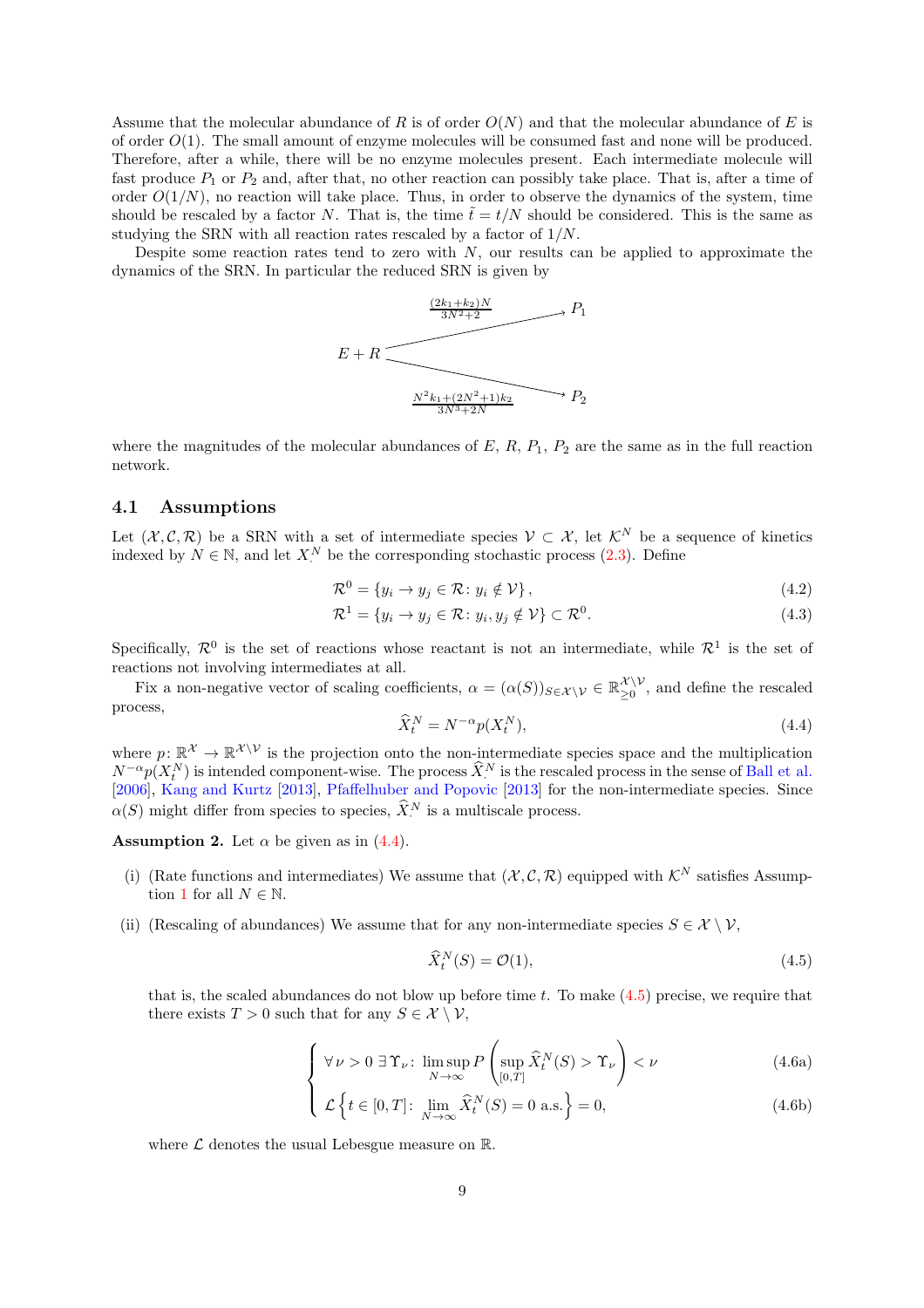<span id="page-9-0"></span>(iii) (Convergence of rate functions) We assume that there exist a set of locally Lipschitz functions  $\{\lambda_r(\cdot)\}_{r \in \mathcal{R}^0}$  defined on  $\mathbb{R}_{\geq 0}^{\mathcal{X} \setminus \mathcal{V}}$  $\sum_{i=1}^{n}$  of substituting

$$
x \in \mathbb{R}_{>0}^{\mathcal{X} \setminus \mathcal{V}} \Rightarrow \lambda_r(x) > 0,
$$

and a set of non-negative real numbers  $\{\beta_r\}_{r \in \mathcal{R}^0}$  such that, for all  $r \in \mathcal{R}^0$ ,

<span id="page-9-6"></span>
$$
N^{-\beta_r} \lambda_r^N (N^{\alpha} x) \xrightarrow[N \to \infty]{} \lambda_r(x) \tag{4.7}
$$

uniformly on compact sets, where the rate functions  $\lambda_r^N$  are extended to the real vectors by considering the floor function of the argument.

<span id="page-9-5"></span>(iv) (Degradation of intermediates) Let  $C_n^N$ ,  $\tau_n^N$ ,  $t_n^N$  and  $\pi_{\ell j}^N$  be as defined after Assumption [1.](#page-4-0) Let

$$
\beta_{\ell}^* = \max_{i \in U} \beta_{i\ell}, \qquad \alpha_j^* = \min_{S \in y_j} \alpha(S),
$$

where  $\beta_{i\ell}$  is as in [\(iii\)](#page-9-0) for  $r = y_i \rightarrow H_\ell$ . Moreover, define

<span id="page-9-7"></span>
$$
p_{\ell j}^{\varepsilon}(N) = P\left(\tau_1^N > \frac{N^{\alpha_{j}^* \varepsilon}}{N^{\beta_{\ell}^* \pi_{\ell j}^N}}\middle| C_1^N(t_1^N) = H_{\ell}, C_1^N(t_1^N + \tau_1^N) = y_j\right).
$$
 (4.8)

By definition of the continuous-time Markov chains  $C_n^N(\cdot)$ , for any n

$$
P\left(\tau_n^N > \frac{N^{\alpha_j^*} \varepsilon}{N^{\beta_\ell^*} \pi_{\ell j}^N} \middle| C_n^N(t_n^N) = H_\ell, C_n^N(t_n^N + \tau_n^N) = y_j\right) = p_{\ell j}^{\varepsilon}(N).
$$

We assume that the size of  $\tau_n^N$  is controlled, that is, for all  $\varepsilon > 0$ ,  $\ell \in \bigcup_{i \in U} V_i$  and  $j \in W$ , we have

<span id="page-9-1"></span>
$$
\pi_{\ell j}^N N^{\beta_\ell^* - \alpha_j^*} p_{\ell j}^\varepsilon(N) \xrightarrow[N \to \infty]{} 0.
$$
\n
$$
(4.9)
$$

Sufficient conditions for [\(4.9\)](#page-9-1) are given in Propositions [4.1](#page-10-0) and [4.2.](#page-11-0)

<span id="page-9-2"></span>(v) (Single scale system) For any non-intermediate species  $S \in \mathcal{X} \setminus \mathcal{V}$ , let

$$
\mathcal{R}_S^1 = \mathcal{R}_S \cap \mathcal{R}^1
$$
 and  $\overline{\mathcal{R}}_S = \{r \in \mathcal{R}^* \setminus \mathcal{R}^1 : \xi_r(S) \neq 0\}.$ 

Moreover, for all  $\ell \in V_i$  and j in the set of complexes indices, let  $\pi_{\ell j}^N$  be as in [\(3.3\)](#page-4-2). We assume that

<span id="page-9-3"></span>
$$
\begin{cases}\n\exists \gamma_{\ell j} = \lim_{N \to \infty} \log_N \pi_{\ell j}^N \in [-\infty, 0] \\
\exists \lim_{N \to \infty} \pi_{\ell j}^N N^{-\gamma_{\ell j}} \qquad \text{if } \gamma_{\ell j} > -\infty.\n\end{cases}
$$
\n(4.10)

and

<span id="page-9-4"></span>
$$
\max\left(\{\beta_r\}_{r\in\mathcal{R}_S^1}\cup\{\beta_{i\ell}+\gamma_{\ell j}\}_{\ell\in V_i,y_i\to y_j\in\overline{\mathcal{R}}_S}\right)\leq\alpha(S),\tag{4.11}
$$

where  $\beta_r$  with  $r \in \mathcal{R}^0$  is as in [\(iii\)](#page-9-0), and max  $\emptyset = -\infty$ .

*Remark* 4.1. 'Single scale system' in Assumption  $2(y)$  $2(y)$  refers to the time scale of the reduced SRN, as defined in [Pfaffelhuber and Popovic](#page-30-4) [\[2013\]](#page-30-4).

Remark 4.2. Time rescaling in the sense of Example [4.3](#page-7-2) might be considered. It is equivalent to a rescaling of all the rate functions by a common factor, and therefore equivalent to adding a common term to all the  $\beta$ 's. Thus, time rescaling is implicitly considered in our framework of model reduction. We will ignore it in the development of the theory.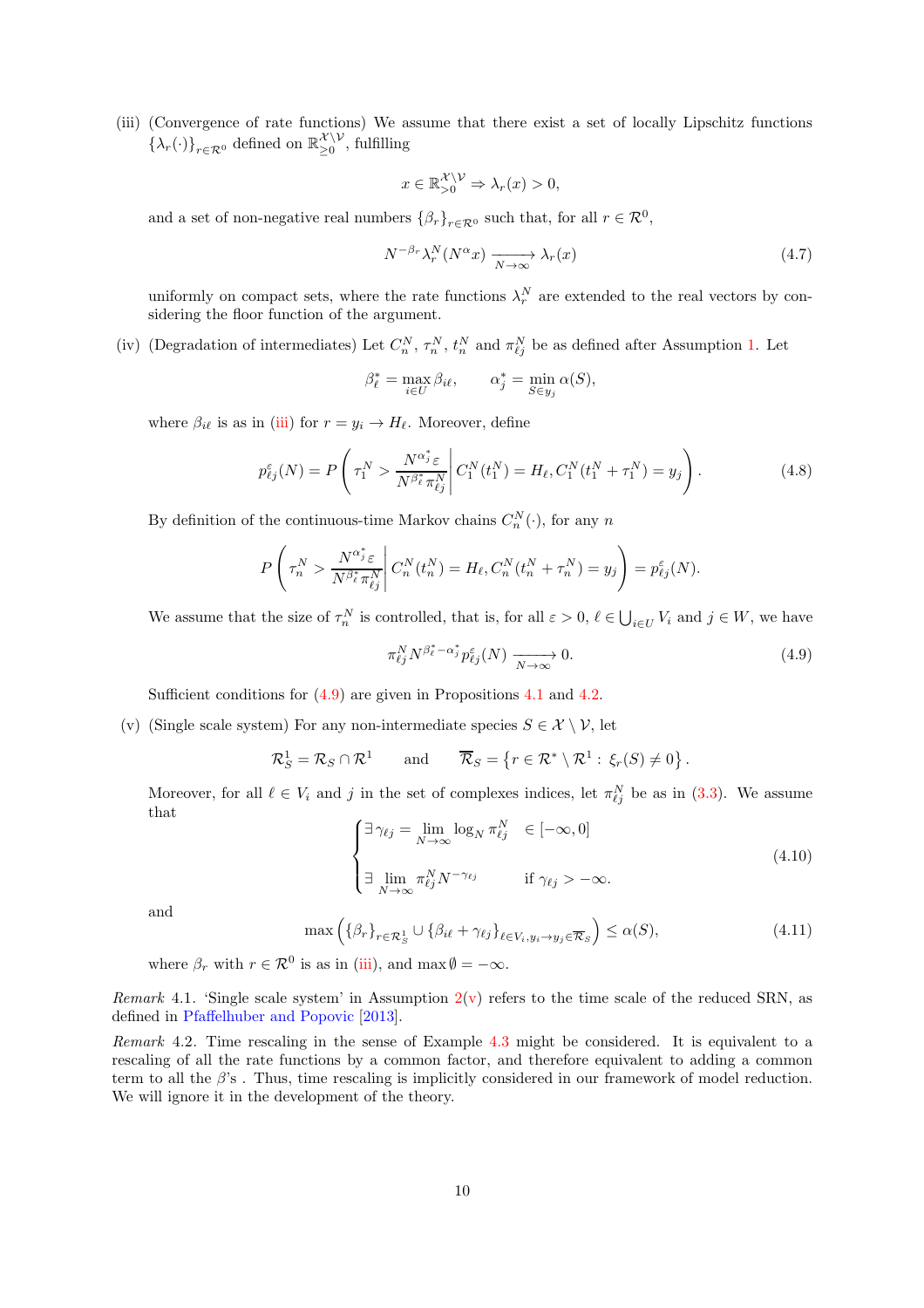<span id="page-10-6"></span>Remark 4.3. Assume mass-action kinetics and assume that for any reaction  $r: y_i \to y_j \in \mathcal{R}^0$ , the constant  $k_r^N$  is of the form  $N^{\eta_r} k_r$  with  $k_r > 0$  and  $\eta_r \in \mathbb{R}$ . Thus,

$$
\lambda_r^N(N^{\alpha}x) = N^{\eta_r} k_r \prod_{S \in y_i} \frac{(N^{\alpha(S)}x(S))!}{(N^{\alpha(S)}x(S) - y_i(S))!} \mathbb{1}_{\{N^{\alpha(S)}x(S) \ge y_i(S)\}}
$$

This means that the right scaling for the rate function  $\lambda_r^N$  is

$$
\beta_r = \eta_r + \sum_{S \in y_i} \alpha(S) \cdot y_i(S).
$$

Indeed,

$$
N^{-\beta_r} \lambda_r^N(N^{\alpha} x) \xrightarrow[N \to \infty]{} \lambda_r(x)
$$

uniformly on compact sets, where

$$
\lambda_r(x) = k_r \prod_{\substack{S \in y_i \\ \alpha(S) = 0}} \frac{x(S)!}{(x(S) - y_i(S))!} 1_{\{x(S) \ge y_i(S)\}} \prod_{\substack{S \in y_i \\ \alpha(S) > 0}} x(S)^{y_i(S)} 1_{\{x(S) > 0\}}.
$$

<span id="page-10-4"></span>*Remark* 4.4. Theorems [4.3](#page-13-0) and [4.5](#page-15-0) below hold even if  $(4.10)$  and  $(4.11)$  in Assumption [2\(](#page-8-2)v) are replaced by the weaker conditions

$$
\exists c_{\ell j} > 0 \text{ s.t. } \limsup_{N \to \infty} \pi_{\ell j}^N N^{\beta_\ell^* - \alpha_j^*} \le c_{\ell j} \tag{4.12}
$$

<span id="page-10-1"></span>.

$$
\max\left(\{\beta_r\}_{r\in\mathcal{R}_S^1}\cup\left\{\limsup_{N\to\infty}\left(\beta_{i\ell}+\log_N\pi_{\ell j}^N\right)\right\}_{\ell\in V_i,y_i\to y_j\in\overline{\mathcal{R}}_S}\right)\le\alpha(S). \tag{4.13}
$$

We will use these in the proof of Theorems [4.3](#page-13-0) and [4.5.](#page-15-0)

Under the assumption that  $\hat{X}_0^N$  is bounded uniformely on N, condition [\(4.6a\)](#page-8-3) is fulfilled for a special class of reaction networks called conservative reaction networks (cf. Remark [4.6\)](#page-14-0). In order to state suffiecient conditions for [\(4.9\)](#page-9-1) to hold, for any  $\ell \in V_i$  we define

<span id="page-10-5"></span>
$$
a_{\ell} = \min_{y_j \in \mathcal{W}_{\ell}} \alpha_j^*,
$$

where  $W_{\ell} \subseteq W$  denotes the set of final products which are obtainable from  $H_{\ell}$  through a path of intermediates. In other words,  $W_{\ell}$  is the set of final products  $y_j$  such that there exists a path of the form

$$
H_{\ell} \to H_{\ell_1} \to \cdots \to H_{\ell_k} \to y_j.
$$

The following holds:

<span id="page-10-0"></span>**Proposition 4.1.** Equation [\(4.9\)](#page-9-1) holds if for all  $\ell \in \bigcup_{i \in U} V_i$  and  $\varepsilon > 0$ , we have

<span id="page-10-3"></span>
$$
N^{\beta_{\ell}^* - a_{\ell}} P\left(\tau_1^N > N^{a_{\ell} - \beta_{\ell}^*} \varepsilon \middle| C_1^N(t_1^N) = H_{\ell} \right) \xrightarrow[N \to \infty]{} 0. \tag{4.14}
$$

Moreover, [\(4.9\)](#page-9-1) holds if for all  $\ell \in \bigcup_{i \in U} V_i$  and  $\varepsilon > 0$ , we have [\(4.12\)](#page-10-1) and

<span id="page-10-2"></span>
$$
N^{\beta_{\ell}^* - a_{\ell}} E\left[\tau_1^N \middle| C_1^N(t_1^N) = H_{\ell}\right] \xrightarrow[N \to \infty]{} 0. \tag{4.15}
$$

Proof. The first part of the proposition is proven by

$$
\sum_{j\in W} \pi_{\ell j}^N N^{\beta_\ell^* - \alpha_j^*} p_{\ell j}^\varepsilon(N) \le N^{\beta_\ell^* - a_\ell} \sum_{j\in W} \pi_{\ell j}^N P\left(\tau_1^N > N^{a_\ell - \beta_\ell^*} \varepsilon \middle| C_1^N(t_1^N) = H_\ell, C_1^N(t_1^N + \tau_1^N) = y_j\right)
$$
  
=  $N^{\beta_\ell^* - a_\ell} P\left(\tau_1^N > N^{a_\ell - \beta_\ell^*} \varepsilon \middle| C_1^N(t_1^N) = H_\ell\right).$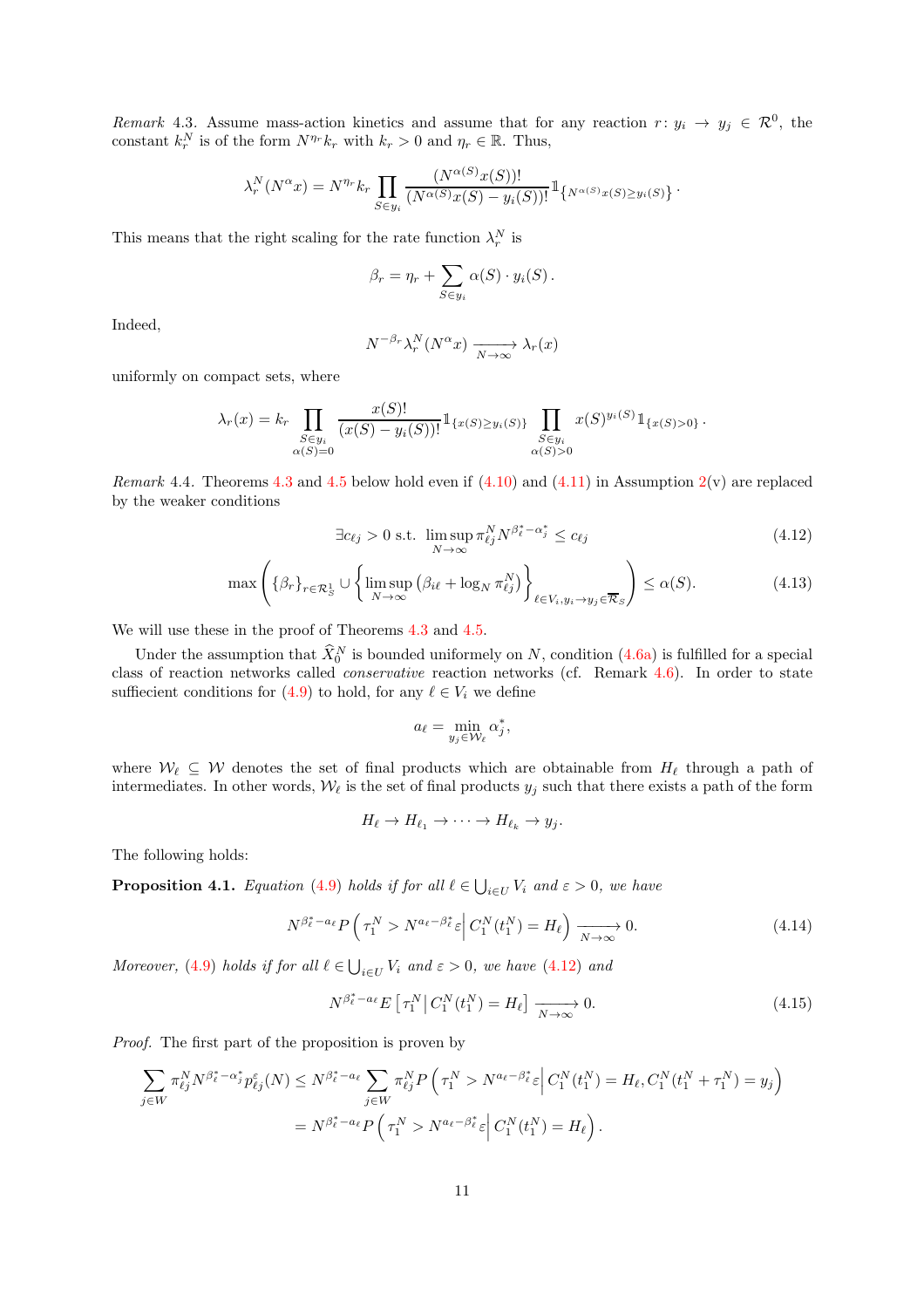The second part of the proposition follows from

$$
\sum_{j \in W} \pi_{\ell j}^N N^{\beta_{\ell}^* - \alpha_j^*} E\left[\tau_1^N \middle| C_1^N(t_1^N) = H_{\ell}, C_1^N(t_1^N + \tau_1^N) = y_j\right]
$$
\n
$$
\leq N^{\beta_{\ell}^* - a_{\ell}} \sum_{j \in W} \pi_{\ell j}^N E\left[\tau_1^N \middle| C_1^N(t_1^N) = H_{\ell}, C_1^N(t_1^N + \tau_1^N) = y_j\right]
$$
\n
$$
= N^{\beta_{\ell}^* - a_{\ell}} E\left[\tau_1^N \middle| C_1^N(t_1^N) = H_{\ell}\right].
$$

Therefore,  $(4.15)$  implies that for any  $j \in W$ 

$$
\pi_{\ell j}^N N^{\beta_\ell^* - \alpha_j^*} E\left[\tau_1^N \middle| C_1^N(t_1^N) = H_\ell, C_1^N(t_1^N + \tau_1^N) = y_j\right] \xrightarrow[N \to \infty]{} 0.
$$

By Markov inequality, this implies that  $p_{\ell j}^{\epsilon}(N)$  tends to zero as N goes to infinity. By [\(4.12\)](#page-10-1), the latter leads to [\(4.9\)](#page-9-1), and the proof is complete.

Since  $\tau_n^N$  is a phase-type distributed random variable, we can express [\(4.14\)](#page-10-3) in terms of the exponential of the transition rate matrix  $(3.2)$ . Specifically,  $(4.14)$  is equivalent to

$$
N^{\beta_{\ell}^* - a_{\ell}}(e_{\ell})^{\top} \exp\left(N^{a_{\ell} - \beta_{\ell}^*} \varepsilon Q_{V,V}^N\right) e \xrightarrow[N \to \infty]{} 0 \qquad \forall \ell \in \bigcup_{i \in U} V_i,
$$

where  $(e_{\ell})^{\top}$  denotes the transpose of the canonical base vector with a one in the  $\ell$ -th entry and e is the vector with all entries equal to one. A sufficient condition for  $(4.15)$  to hold is given in the proposition below:

<span id="page-11-0"></span>**Proposition 4.[2](#page-8-2).** Assume Assumptions  $2(i,iii)$  $2(i,iii)$  $2(i,iii)$  are fulfilled for some  $\alpha \in \mathbb{R}^{\mathcal{X} \setminus \mathcal{V}}$ . For all  $i \in U$  and  $\ell \in V$ , let  $\mu_{i\ell}^N(x)$  be as in  $(3.8)$  and define

$$
\alpha^* = \min_{j \in W} \alpha_j^*
$$

.

We have that, if

<span id="page-11-1"></span>
$$
N^{-\alpha^*} \mu_{i\ell}^N(N^{\alpha} x) \xrightarrow[N \to \infty]{} 0 \tag{4.16}
$$

for all  $x \in \mathbb{R}_{\geq 0}^{\mathcal{X} \setminus \mathcal{V}}$ for all  $x \in \mathbb{R}_{\geq 0}^{\mathcal{K} \setminus V}$  and for all  $i \in U, \ell \in V$ , then [\(4.15\)](#page-10-2) in Assumption  $\mathcal{Q}(iv)$  $\mathcal{Q}(iv)$  holds. Moreover, if  $\alpha_j^* = \alpha_{j'}^*$  for all  $j, j' \in W$ , then [\(4.16\)](#page-11-1) is also a necessary condition for (4.15) to hold.

We prove Proposition [4.2](#page-11-0) in Section [6.](#page-21-0) The condition  $(4.15)$  is sufficient for  $(4.9)$  to hold, but it is not necessary, as shown in Example [4.6.](#page-15-1) Before moving on, we make a number of remarks.

# 4.2 The Process  $Z^N$

In order to show that the reduced SRN provides a good approximation, under the given assumptions, of different features of the original SRN, we define a sequence of processes  $Z^N$  ad hoc. We choose them such that for any fixed t the (rescaled) difference  $\left|X_t^{\hat{N}} - Z_t^N\right|$  tends to zero in probability, and such that the process  $Z^N$  is distributed as the process associated with the reduced SRN. We will prove other convergence statements in Theorems [4.3,](#page-13-0) [4.5](#page-15-0) and [4.7.](#page-16-0)

Recall that  $p: \mathbb{R}^{\mathcal{X}} \to \mathbb{R}^{\mathcal{X} \setminus \mathcal{V}}$  is the projection onto the non-intermediate species space. By Assumption [2\(](#page-8-2)[i\)](#page-8-4), the reaction rates  $\lambda_r^N(\cdot)$  with  $r \in \mathcal{R}^0$  do not depend on the counts of intermediates. That is, for any  $x \in \mathbb{N}^{\mathcal{X}},$ 

$$
\lambda_r^N(x) = \bar{\lambda}_r^N(p(x)),
$$

for some function  $\bar{\lambda}_r^N \colon \mathbb{N}^{\mathcal{X} \setminus \mathcal{V}} \to \mathbb{R}_{\geq 0}$ . For the sake of convenience, we will abuse notation and let  $\bar{\lambda}_r^N(x) = \lambda_r^N(x)$  for all  $x \in \mathbb{R}^{\mathcal{X} \setminus \mathcal{V}}$ .

Given the *n*-th chain of intermediates  $C_n^N(\cdot)$  appearing in relation to the process  $X_\cdot^N$ , we denote by  $\{C_n^N(\cdot) \in C_{i\ell j}\}\$  the event that  $C_n^N(\cdot)$  originates from the reaction  $y_i \to H_\ell$  and eventually produces the final complex  $y_j$ . Such an event is measurable with respect to the  $\sigma$ -algebra  $\sigma_\infty^N$  as introduced in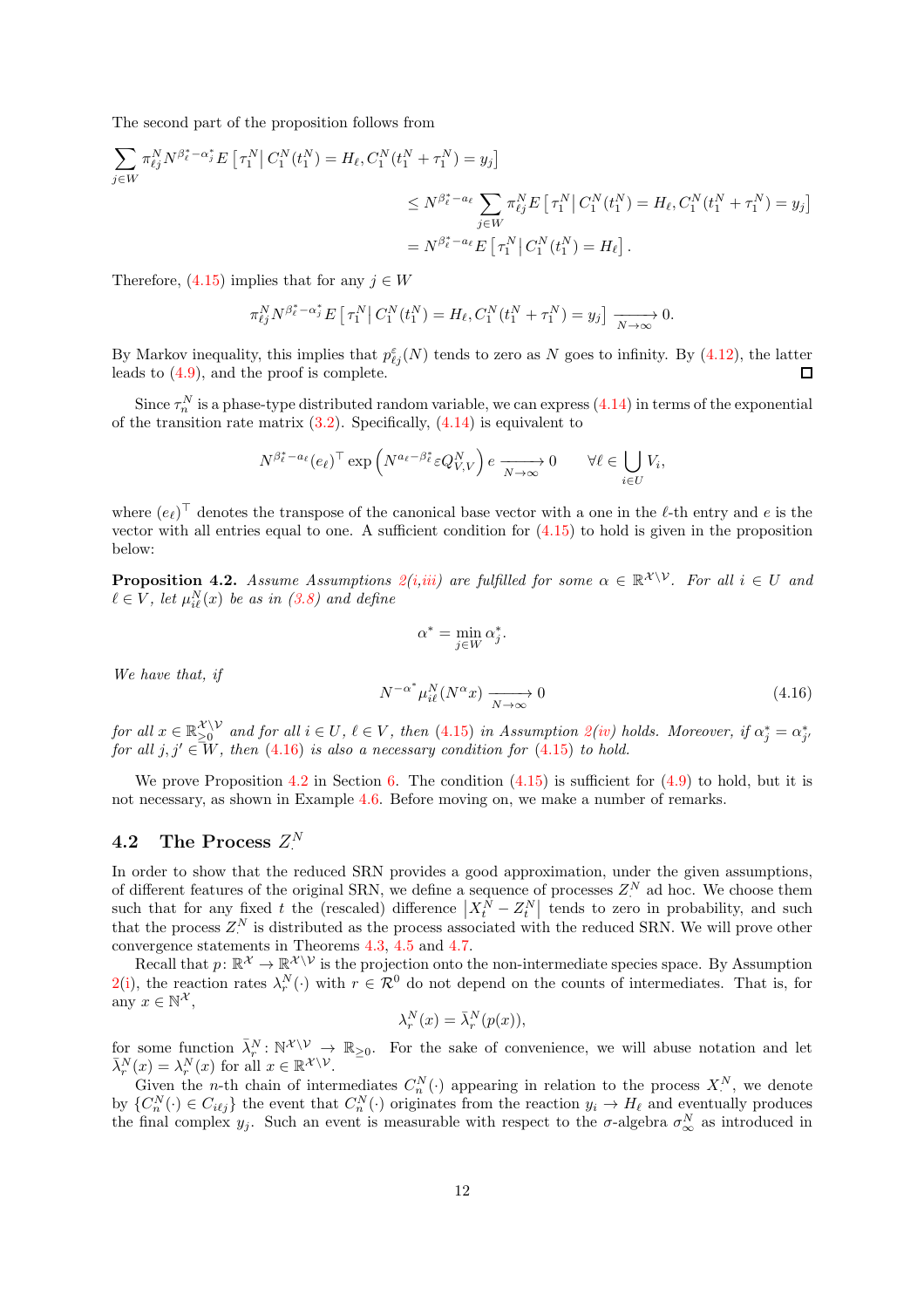[\(3.4\)](#page-4-4). Furthermore, let  $M_{i\ell j}^N(t)$  denote the number of the chains originated before time t and such that  $\{C_n^N(\cdot)\in C_{i\ell j}\}$ :

$$
M_{i\ell j}^N(t) = \# \left\{ n : C_n^N(\cdot) \in C_{i\ell j}, \, t_n^N \le t \right\} = \sum_{n=1}^{Y_{i\ell} \left( \int_0^t \lambda_{i\ell}^N(X_s^N) ds \right)} \mathbb{1}_{\{C_n^N(\cdot) \in C_{i\ell j}\}}.
$$

The processes  $M_{i\ell j}^N(\cdot)$  are therefore arrival processes, and we might represent them in terms of independent and identically distributed unit-rate Poisson processes  $Y_{i\ell j}(\cdot)$  such that

<span id="page-12-3"></span>
$$
M_{i\ell j}^N(t) = Y_{i\ell j} \left( \int_0^t \pi_{\ell j}^N \lambda_{i\ell}^N(X_s^N) ds \right). \tag{4.17}
$$

In this context,  $Y_{i\ell}(t) = \sum_{j \in W} Y_{i\ell j}(t)$ . Moreover, let  $t_{i\ell j,n}^N$  be the time of the n-th jump of the process  $M_{i\ell j}^N(\cdot)$ , and let  $\tau_{i\ell j,n}^N$  be a collection of independent random variables distributed as  $\tau_1^N$  given  $(C_1^N \in C_{i\ell j})$ . We now consider the process counting the number of chains of intermediates  $C_n^N(\cdot)$ consumed before time t and such that  $\{C_n^N(\cdot) \in C_{i\ell j}\}$ . Such a process is distributed as

$$
\overline{M}_{i\ell j}^N(t) = \sum_{n=1}^{M_{i\ell j}^N(t)} 1\!\!1_{\{t_{i\ell j,n}^N + \tau_{i\ell j,n}^N \le t\}}.
$$

For any time t, we have  $M_{i\ell j}^N(t) \geq \overline{M}_{i\ell j}^N(t)$ . The process  $\widehat{X}_{\cdot}^N$  can be equivalently expressed as

<span id="page-12-0"></span>
$$
\widehat{X}_t^N = \widehat{X}_0^N + N^{-\alpha} \left[ \sum_{r \in \mathcal{R}^1} \xi_r Y_r \left( \int_0^t \lambda_r^N (X_s^N) ds \right) + \sum_{i \in U} \sum_{j \in W} \left( y_j \sum_{\ell \in V_i} \overline{M}_{i\ell j}^N (t) - y_i \sum_{\ell \in V_i} M_{i\ell j}^N (t) \right) \right], \tag{4.18}
$$

where the Poisson processes  $Y_r(\cdot)$  are the same as those appearing in [\(2.3\)](#page-2-0). We will use this representation in the remaining part of the paper.

We define the process  $\widehat{Z}_\cdot^N$  on  $N^{-\alpha} \mathbb{N}^{\mathcal{X} \setminus \mathcal{V}}$  as

<span id="page-12-1"></span>
$$
\widehat{Z}_{t}^{N} = \widehat{Z}_{0}^{N} + N^{-\alpha} \left[ \sum_{r \in \mathcal{R}^{1}} \xi_{r} Y_{r} \left( \int_{0}^{t} \lambda_{r}^{N} (Z_{s}^{N}) ds \right) + \sum_{i \in U} \sum_{j \in W} (y_{j} - y_{i}) \sum_{\ell \in V_{i}} Y_{i\ell j} \left( \int_{0}^{t} \pi_{\ell j}^{N} \lambda_{i\ell}^{N} (Z_{s}^{N}) ds \right) \right].
$$
\n(4.19)

For any fixed  $t \geq 0$ , the random variables  $\widehat{X}_t^N$  and  $\widehat{Z}_t^N$  are measurable with respect to

$$
\sigma\left(Y_r(s), Y_{i\ell j}(s), \tau_{i\ell j,n}^N : r \in \mathcal{R}^1, i \in U, \ell \in V_i, j \in W, n, N \in \mathbb{N} \text{ and } 0 \le s < \infty\right).
$$

The above  $\sigma$ -algebra contains information about the Poisson processes  $Y_r(\cdot)$  for reactions not involving intermediates, about the Poisson processes  $Y_{i\ell j}(\cdot)$  that drive  $M_{i\ell j}^N(\cdot)$  and about the *delays*  $\tau_{i\ell j,n}^N$  of the reactions proceeding through intermediates species. It does not contain full information on the intermediate chains  $C_n^N(\cdot)$ , but that is not required in the description of the processes  $\hat{X}_i^N$  and  $\hat{Z}_i^N$ . The random variables we are interested in will all be measurable with respect to the above  $\sigma$ -algebra, and therefore are defined on the same probability space. Since  $\hat{Z}_t^N$  is, up to rescaling, expressed in the form  $(2.3)$ , it is distributed as the rescaled stochastic process associated with  $(3.1)$ .

There is a precise intuition behind the choice of  $\hat{Z}_t^N$  as approximating process for the original system. Consider [\(4.18\)](#page-12-0): if [\(4.9\)](#page-9-1) holds, then we expect the lifetime of the intermediate species to decrease with N. Thus, we could imagine that, for any fixed time t,  $M_{i\ell j}^N(t) = \overline{M}_{i\ell j}^N(t)$  with high probability and, thus, that  $\widehat{X}_t^N$  is approximated by

<span id="page-12-2"></span>
$$
\widehat{W}_t^N = \widehat{X}_0^N + N^{-\alpha} \left( \sum_{r \in \mathcal{R}^1} \xi_r Y_r \left( \int_0^t \lambda_r^N (X_s^N) ds \right) + \sum_{i \in U} \sum_{j \in W} (y_j - y_i) \sum_{\ell \in V_i} M_{i\ell j}^N(t) \right). \tag{4.20}
$$

The process  $\widehat{Z}^N$  in [\(4.19\)](#page-12-1) is defined analogously to [\(4.20\)](#page-12-2).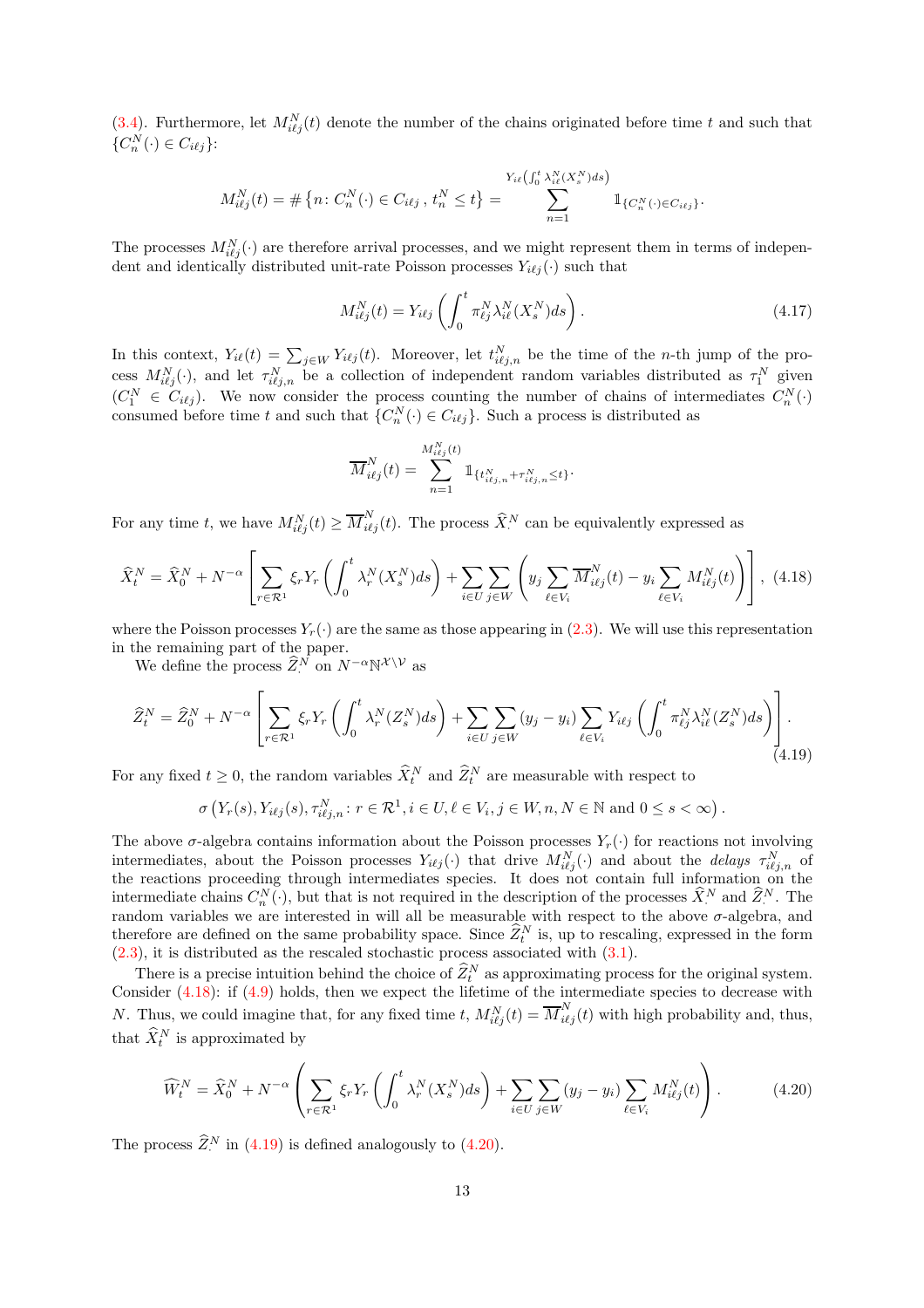Unfortunately, we cannot hope for  $\hat{X}^N$  to converge weakly to  $\hat{Z}^N$  in the Skorohod topology in general (cf. Example [5.3\)](#page-20-0). However, we will show a uniform punctual convergence in probability as well as convergence in occupation measure for the difference of the stopped processes  $\hat{X}_{\cdot \wedge T}^{N}$  and  $\hat{Z}_{\cdot \wedge T}^{N}$ , for any fixed  $T > 0$ . Furthermore, we will give additional hypothesis under which the convergence in probability in the Skorohod space holds.

#### 4.3 Bounded Reaction Rates

Recall that  $\mathcal{R}^0$  in [\(4.2\)](#page-8-5) is the set of reactions whose reactant is not an intermediate. Here we are concerned with the case when all reaction rates of reactions in  $\mathcal{R}^0$  are bounded by a power of N, specifically for any  $r \in \mathcal{R}^0$ ,

<span id="page-13-2"></span>
$$
N^{-\beta_r} \lambda_r^N(x) \le B_r \quad \forall \, N \in \mathbb{N}, \, \forall \, x \in \mathbb{R}_{\ge 0}^{\mathcal{X} \setminus \mathcal{V}},\tag{4.21}
$$

where  $\beta_r$  is as in Assumption [2\(](#page-8-2)[iii\)](#page-9-0) and  $B_r$  is a positive constant (later the constant will also be referred to as  $B_{i\ell}$  if in relation to the reaction  $y_i \to H_\ell$ ). It is worth mentioning that in this case, [\(4.6a\)](#page-8-3) in Assumption [2](#page-8-2)[\(ii\)](#page-8-6) is always fulfilled if  $\hat{X}_0^N$  is stochastically bounded (cf. Remark [4.5\)](#page-13-1). This is desirable because it suffices to control stochastic boundeness of a real random variable rather than of an entire stochastic process. Moreover,  $(4.21)$  can be assume to hold if the network is conservative and  $\hat{X}_0^N$  is bounded independently of  $N$  (cf. Remark [4.6\)](#page-14-0).

The proofs of Theorems [4.3](#page-13-0) and [4.5](#page-15-0) can be found in Section [7,](#page-24-0) using the relaxed version of Assumption  $2(v)$  $2(v)$  as given in Remark [4.4.](#page-10-4) The weaker condition is sufficient to prove Corollary [4.4](#page-14-1) as well.

<span id="page-13-0"></span>**Theorem 4.3.** Assume Assumption [2](#page-8-2) is fulfilled for some  $\alpha \in \mathbb{R}^{\mathcal{X} \setminus \mathcal{V}}$ . Further, assume that

$$
E\left[\left|\widehat{X}_0^N-\widehat{Z}_0^N\right|\right]\xrightarrow[N\to\infty]{}0,
$$

and that the initial amounts of the intermediate species are 0. Finally, assume that for any  $r \in \mathcal{R}^0$ , [\(4.21\)](#page-13-2) holds and  $\lambda_r$  is Lipschitz. Then, if T is as in Assumption [2\(](#page-8-2)[ii\)](#page-8-6), we have that

<span id="page-13-3"></span>
$$
\sup_{t \in [0,T]} E\left[ \left| \hat{X}_t^N - \hat{Z}_t^N \right| \right] \xrightarrow[N \to \infty]{} 0,\tag{4.22}
$$

In particular, [\(4.22\)](#page-13-3) implies that for all  $\varepsilon > 0$ ,

<span id="page-13-4"></span>
$$
\sup_{t \in [0,T]} P\left( \left| \widehat{X}_t^N - \widehat{Z}_t^N \right| > \varepsilon \right) \xrightarrow[N \to \infty]{} 0. \tag{4.23}
$$

Finally, for any continuous function  $f: \mathbb{R}^{\mathcal{X} \setminus \mathcal{V}} \to \mathbb{R}$  we have

<span id="page-13-5"></span>
$$
P\left(\sup_{t\in[0,T]}\left|\int_0^t \left(f(\widehat{X}_s^N)-f(\widehat{Z}_s^N)\right)ds\right|>\varepsilon\right) \xrightarrow[N\to\infty]{} 0. \tag{4.24}
$$

<span id="page-13-1"></span>Remark 4.5. Assume that [\(4.21\)](#page-13-2), [\(4.12\)](#page-10-1), and [\(4.13\)](#page-10-5) hold. Assume further that  $\tilde{X}_0^N$  is stochastically bounded, meaning that for every  $\nu > 0$  there exists  $\Upsilon_{\nu}$  such that for every  $S \in \mathcal{X} \setminus \mathcal{V}$ 

$$
\limsup_{N\to\infty} P\left(\widehat X_0^N(S) > \Upsilon_\nu\right) < \nu.
$$

Our aim is to prove  $(4.6a)$ . By  $(4.18)$ 

$$
\sup_{t \in [0,T]} \widehat{X}_t^N(S) \le X_0^N(S) + N^{-\alpha(S)} \sum_{r \in \mathcal{R}_S^1} |\xi_r(S)| Y_r(N^{\beta_r} B_r T) + N^{-\alpha(S)} \sum_{i \in U} \sum_{j \in W} 2 (y_j(S) + y_i(S)) \sum_{\ell \in V_i} Y_{i\ell j}(\pi_{\ell j}^N N^{\beta_{i\ell}} B_{i\ell} T),
$$

where  $\mathcal{R}_S^1$  is defined according to [\(2.2\)](#page-2-1). Using assumptions [\(4.12\)](#page-10-1), [\(4.13\)](#page-10-5) and the Law of Large Numbers for Poisson processes to control the above expression for  $\alpha(S) > 0$ , we obtain that, for any  $\nu > 0$ , there exists  $\Upsilon_{\nu} > 0$ , such that

$$
\limsup_{N \to \infty} P\left(\sup_{t \in [0,T]} \widehat{X}_t^N(S) > \Upsilon_{\nu}'\right) < \nu.
$$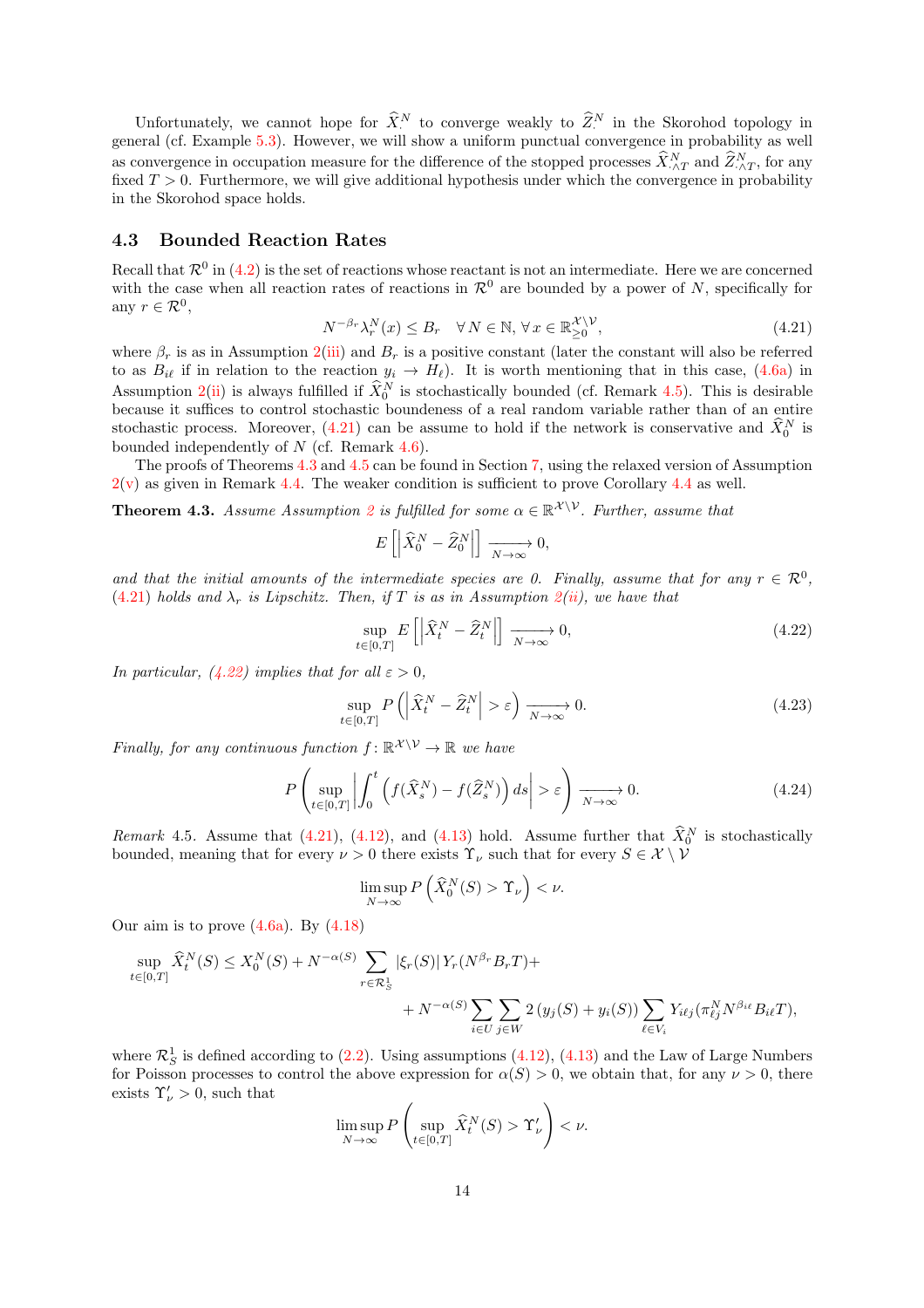<span id="page-14-0"></span>Remark 4.6. Conservative reaction networks are a special class of reaction networks [\[Horn and Jackson,](#page-30-14) [1972\]](#page-30-14). In a conservative reaction network, a positive linear combination of the species abundances is preserved throughout time and, hence, the total abundances are bounded from above given any initial condition. In such class of reaction networks, if  $\hat{X}_0^N$  is bounded uniformly on N then condition [\(4.21\)](#page-13-2) is fulfilled. Indeed, if the original reaction network is conservative, then the reduced reaction network is conservative as well [\[Feliu and Wiuf,](#page-30-9) [2013a\]](#page-30-9). Let  $S_1$  and  $S_2$  denote the spaces spanned by the reaction vectors of the original and of the reduced network, respectively. Moreover let  $S = p(S_1) \cup S_2 \subset \mathbb{R}^{\mathcal{X} \setminus \mathcal{V}}$ . It can be shown that  $S_2 \subseteq p(S_1)$ , but this lies outside our concerns. The initial condition  $\widehat{X}_0^N$  varies in a compact set  $K_0$ . Therefore, for any  $r \in \mathcal{R}^0$ , we might consider a modified version of the rate functions  $\lambda_r^N$ , such that

$$
N^{-\beta_r} \lambda_r^N(N^{\alpha} x) = 1 \quad \forall x \notin (S + K_1) \cap \mathbb{R}_{\geq 0}^{\mathcal{X} \setminus \mathcal{V}},
$$

and  $K_1 \supset K_0$  is a compact set. Thus, the limit functions  $\lambda_r$  in Assumption [2](#page-8-2)[\(iii\)](#page-9-0) are 1 outside a compact set and therefore bounded. Due to  $(4.7)$ , condition  $(4.21)$  is met. In particular, it follows from Remark [4.5](#page-13-1) that in this case  $(4.6a)$  always holds.

<span id="page-14-1"></span>**Corollary 4.4.** Assume that the assumptions of Theorem  $4.3$  hold. Then, the difference between the processes  $\widehat{X}^N_{\cdot \wedge T}$  and  $\widehat{Z}^N_{\cdot \wedge T}$  converges in finite dimensional distribution to 0.

*Proof.* From Theorem [4.3](#page-13-0) we have that [\(4.23\)](#page-13-4) holds for any  $\varepsilon > 0$ . Thus, for any finite set of time points  ${t_m}_{m=0}^p \subseteq [0,T]$  we have that

$$
P\left(\max_{0\leq m\leq p} \left|\widehat{X}_{t_m}^N - \widehat{Z}_{t_m}^N\right| > \varepsilon\right) = P\left(\bigcup_{m=0}^p \left\{\left|\widehat{X}_{t_m}^N - \widehat{Z}_{t_m}^N\right| > \varepsilon\right\}\right)
$$
  

$$
\leq \sum_{m=0}^p P\left(\left|\widehat{X}_{t_m}^N - \widehat{Z}_{t_m}^N\right| > \varepsilon\right) \xrightarrow[N \to \infty]{N} 0,
$$

hence the corollary holds.

We discuss here some applications of Theorem [4.3](#page-13-0) and Corollary [4.4.](#page-14-1)

<span id="page-14-2"></span>Example 4.4. Consider the reaction network in Example [4.1.](#page-7-1) Assumption  $2(i)$  $2(i)$  holds. Further, if we let  $\alpha(E) = 0$  and  $0 < \alpha(R) = \alpha(P_1) = \alpha(P_2) < 2$ , then Assumption [2\(](#page-8-2)[ii-](#page-8-6)[v\)](#page-9-2) are satisfied if we choose the initial value  $X_0^N$  proportional to the scaling  $N^{\alpha}$  and  $\beta_r$  according to Remark [4.3.](#page-10-6) Note that the reaction network is conservative in the sense of Remark [4.6.](#page-14-0) Thus, [\(4.21\)](#page-13-2) holds and by Theorem [4.3](#page-13-0) and Corollary [4.4,](#page-14-1) the probability distribution of the process associated with the reduced SRN approximates, in the sense of Theorem [4.3](#page-13-0) and Corollary [4.4,](#page-14-1) the probability distribution of the process [\(4.1\)](#page-7-0).

Example 4.5. Consider the Michaelis-Menten mechanism taken with mass-action kinetics:

$$
E + R \xrightarrow{k_0} H \xrightarrow{k_2 N^{\eta_2}} E + P
$$

Assumption  $2(i)$  $2(i)$  is satisfied, as well as  $(4.21)$  since the network is conservative. The probability that a molecule of H is transformed into the complex  $E + R$  is  $k_1N^{\eta_1}/(k_1N^{\eta_1} + k_2N^{\eta_2})$ , while the probability that it is transformed into the complex  $E + P$  is  $k_2N^{\eta_2}/(k_1N^{\eta_1} + k_2N^{\eta_2})$ . The reduced SRN is given by

$$
E + R \xrightarrow{k_0 k_2 N^{\eta_2}} E + P
$$

If we let that  $\alpha(E) = 0$ ,  $\alpha(R) < \eta_1 \vee \eta_2$  $\alpha(R) < \eta_1 \vee \eta_2$  and  $\alpha(P) = \alpha(R) \wedge (\alpha(R) + \eta_2 - \eta_1)$ , then Assumption 2[\(ii-](#page-8-6)[v\)](#page-9-2) are satisfied if we choose the initial value  $X_0^N$  proportional to the scaling  $N^{\alpha}$  and  $\beta_r$  according to Remark [4.3.](#page-10-6) In this case, Theorem [4.3](#page-13-0) and Corollary [4.4](#page-14-1) state in which sense the original process is approximated by the one associated with the reduced SRN. The magnitudes of the molecular abundances are the same as in the original system.

In the reduced SRN the amount of enzyme  $E$  is conserved. Hence, the model can further be reduced to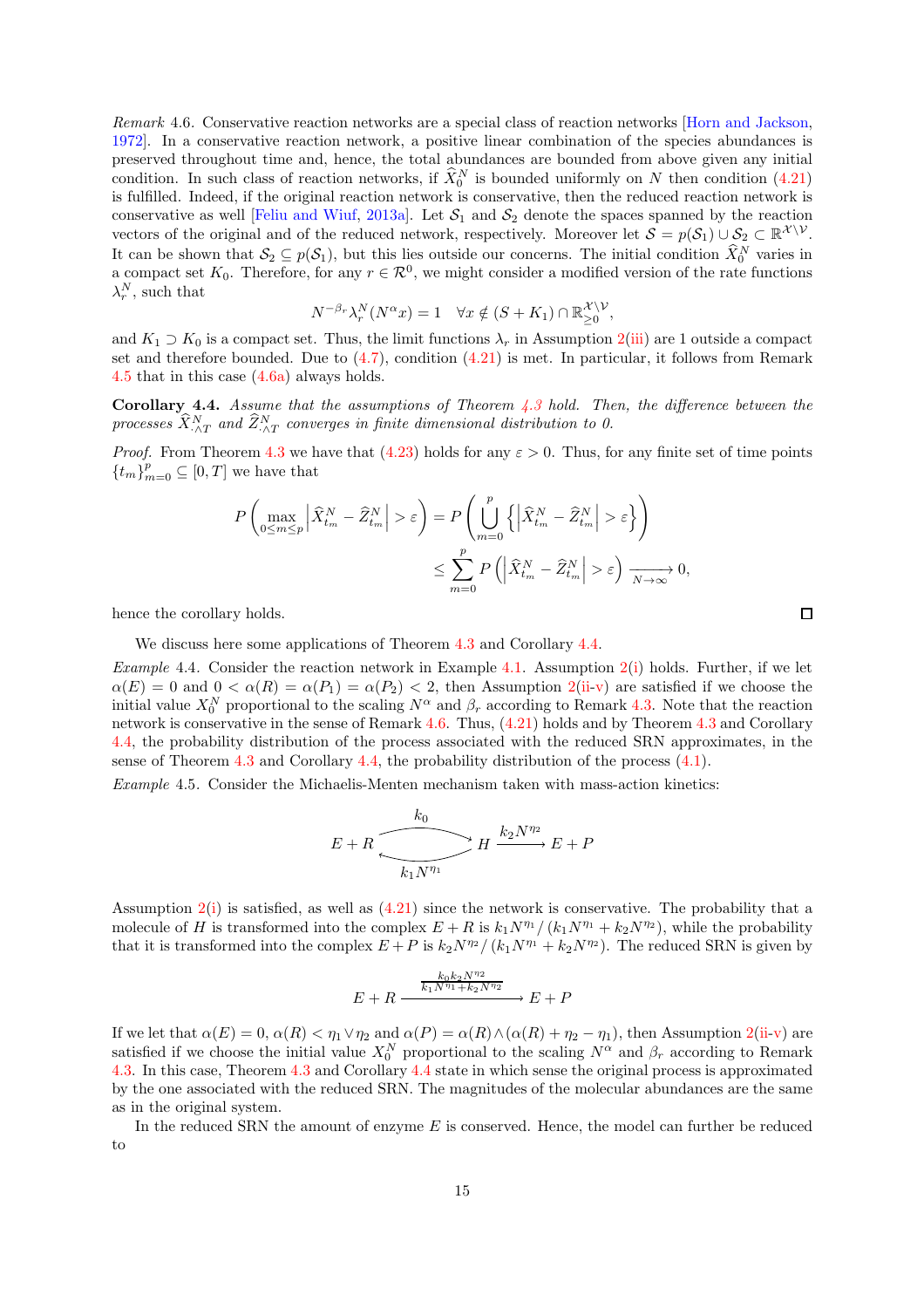$$
R \xrightarrow{\frac{E^0 k_0 k_2 N^{\eta_2}}{k_1 N^{\eta_1} + k_2 N^{\eta_2}}} P
$$

where the amount of E molecules constantly equals  $E^0$ .

Let  $\delta = \alpha(R) + \min\{0, \eta_2 - \eta_1\}$ . If  $\delta < 0$ , we wait a time of order  $O(N^{-\delta})$  for the first reaction to occur in the reduced SRN. Thus, we might rescale time in the original SRN by  $\tilde{t} = N^{\delta} t$ . As shown in example [4.3,](#page-7-2) this is equivalent to rescale the rate functions. After rescaling, reduction can be performed again to obtain an approximation of the system's dynamics.

The following example concerns a network where not all the rates out of intermediate states are high. Moreover, it shows that condition  $(4.15)$  is sufficient for  $(4.9)$  in Assumption  $2(iv)$  $2(iv)$  to hold, but it is not necessary.

<span id="page-15-1"></span>Example 4.6. Consider the SRN taken with mass-action kinetics,



with  $\alpha(A) = \alpha(B) = 0$ . Assumption [2](#page-8-2) is fulfilled if we choose the initial value  $X_0^N$  proportional to the scaling  $N^{\alpha}$  and  $\beta_r$  according to Remark [4.3.](#page-10-6) This is true even though the consumption rate of  $H_2$  tends to zero. Moreover, the reaction network is conservative, thus by Theorem [4.3,](#page-13-0) the reduced SRN

$$
A \xrightarrow{\lambda(x)} B
$$

provides a good approximation of the dynamics of the original SRN, for N large.

Further, [\(4.14\)](#page-10-3) holds since for any fixed  $\varepsilon > 0$ , the probability that a chain of intermediates survives for a time bigger than  $\varepsilon$  goes to zero with  $N \to \infty$ . Hence by Proposition [4.1](#page-10-0) [\(4.9\)](#page-9-1) holds as well. However, in this case [\(4.15\)](#page-10-2) does not hold. If we denote  $A = y_3$  and  $B = y_4$ , this can be shown by making use of Proposition [4.2](#page-11-0) and

$$
\mu_{32}^N(x) = \frac{Nk\lambda(x)}{N^2 \cdot N^{-2}} = Nk\lambda(x) \xrightarrow[N \to \infty]{} \infty \quad \text{for any } x \in \mathbb{R}_{\geq 0}^{\mathcal{X} \setminus \mathcal{V}}.
$$

For the particular case  $\alpha > 0$ , a stronger convergence result than those stated in Theorem [4.3](#page-13-0) holds. The result does not hold generally for all  $\alpha$ , as shown in Example [5.3.](#page-20-0)

<span id="page-15-0"></span>**Theorem 4.5.** Assume the assumptions of Theorem [4.3](#page-13-0) are fulfilled and that  $\alpha > 0$ . Then, for any  $\varepsilon > 0$ ,

$$
P\left(\sup_{t\in[0,T]}\left|\widehat{X}_t^N-\widehat{Z}_t^N\right|>\varepsilon\right)\xrightarrow[N\to\infty]{}0.\tag{4.25}
$$

In particular, this implies that the difference between the processes  $\hat{X}_{\cdot \wedge T}^N$  and  $\hat{Z}_{\cdot \wedge T}^N$  converges weakly to 0 in the Skorohod topology.

#### 4.4 Unbounded Reaction Rates

In this section, we will relax the hypothesis of boundedness in Theorem [4.3.](#page-13-0) To begin with, we introduce some new notation. Assume Assumption [2](#page-8-2) is fulfilled and let  $\mathcal{R}^*$  be defined as in [\(3.1\)](#page-3-1). Define

$$
\beta_{ij}^* = \max_{\ell \in V_i} \left\{ \beta_{ij}, \beta_{i\ell} + \gamma_{\ell j} \right\},\,
$$

where  $\beta_{ij}, \beta_{i\ell}$  is as in Assumption [2\(](#page-8-2)[iii\)](#page-9-0). We have that for any reaction  $r \in \mathcal{R}^*$ ,

<span id="page-15-2"></span>
$$
N^{-\beta_r^*} \lambda_r^{N,*} (Z_t^N) \xrightarrow[N \to \infty]{} \lambda_r^* (\widehat{Z}_t), \tag{4.26}
$$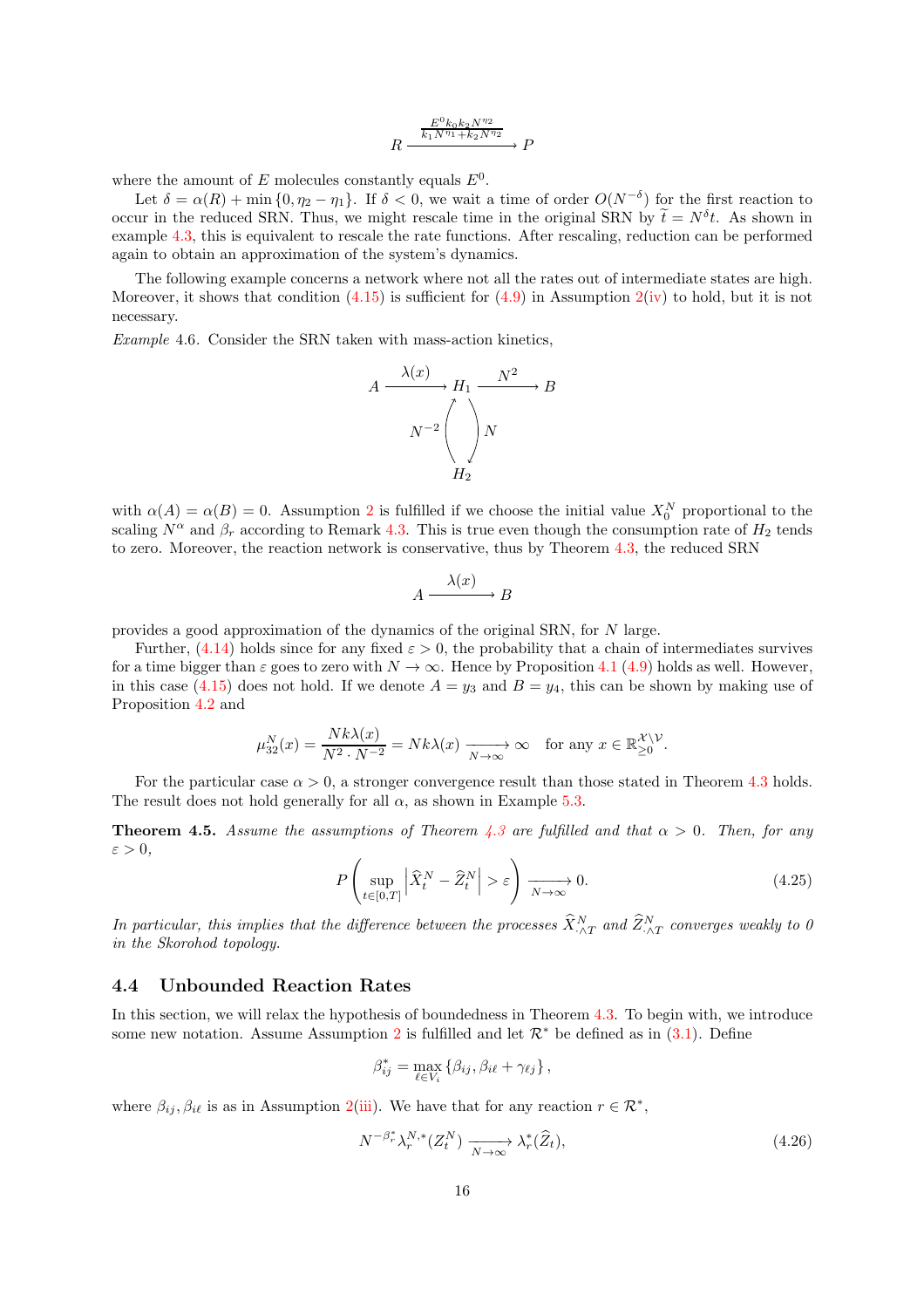where  $\lambda_r^{N,*}(\cdot)$  is defined in  $(3.5)$  and  $\{\lambda_r^*\}_{r \in \mathcal{R}^*}(\cdot)$  is a set of locally Lipschitz functions such that

$$
v \in \mathbb{R}^{\mathcal{X}}_{>0} \Rightarrow \lambda_r^*(v) > 0
$$

(Assumption [2](#page-8-2)[\(iii\)](#page-9-0)). As in [Pfaffelhuber and Popovic](#page-30-4) [\[2013\]](#page-30-4), we distinguish between fast and slow reactions. Let

$$
\mathcal{R}^f = \bigcup_{S \,:\, \alpha(S) > 0} \{ y_i \to y_j \in \mathcal{R}^*_S \,:\, \alpha(S) = \beta^*_{ij} \}
$$
\n
$$
\mathcal{R}^s = \bigcup_{S \,:\, \alpha(S) = 0} \{ y_i \to y_j \in \mathcal{R}^*_S \,:\, \alpha(S) = \beta^*_{ij} \} \,.
$$

Moreover, let the vector  $\xi_r^* \in \mathbb{R}^{\mathcal{X}}$  be defined by its entries

$$
\xi_r^*(S) = \lim_{N \to \infty} N^{\beta_r^* - \alpha(S)} \xi_r(S).
$$

Specifically,  $\xi_r^*(S) = \xi_r(S)$ , if  $\alpha(S) = \beta_r^*$ , and  $\xi_r^*(S) = 0$ , otherwise.

<span id="page-16-1"></span>**Lemma 4.6.** Assume Assumption [2](#page-8-2) is fulfilled for some  $\alpha \in \mathbb{R}^{\mathcal{X} \setminus \mathcal{V}}$  and let T be as in Assumption 2[\(i\)](#page-8-4). Assume that up to time  $T$ , there exists a unique and almost surely well-defined solution to the equation

$$
Z_t^* = Z_0^* + \sum_{r \in \mathcal{R}^s} \xi_r^* Y_r \left( \int_0^t \lambda_r^* (Z_s^*) ds \right) + \sum_{r \in \mathcal{R}^f} \xi_r^* \int_0^t \lambda_r^* (Z_s^*) ds, \tag{4.27}
$$

where the functions  $\lambda_r^*$  are the limit functions [\(4.26\)](#page-15-2). Then, if  $\widehat{Z}_0^N$  converges in probability to  $Z_0^*$ , the process  $\widehat Z^N_{\cdot \wedge T}$  converges in probability to  $Z^*_{\cdot \wedge T}$  with respect to the Skorohod distance.

*Proof.* Just note that, in our setting,  $Z^N$  is the process associated to a *single-scale system* satisfying the condition of Lemma 2.8 in [Pfaffelhuber and Popovic](#page-30-4) [\[2013](#page-30-4)], and the result follows.  $\Box$ 

Example 4.7. Consider again Example [4.1.](#page-7-1) In Example [4.4,](#page-14-2) we saw that the reduced SRN approximate the behaviour of [\(4.1\)](#page-7-0) for N large, in the sense of Theorem [4.3](#page-13-0) and Corollary [4.4.](#page-14-1) Here we present a weak limit for the process of the reduced reaction network, given by Lemma [4.6.](#page-16-1) It is easy to check that the probabilities  $\pi_{13}^N$ ,  $\pi_{14}^N$ ,  $\pi_{23}^N$  and  $\pi_{24}^N$  tend to 2/3, 1/3, 1/3 and 2/3, respectively, for  $N \to \infty$ . The weak limit is given by the deterministic system

$$
\begin{cases}\nx_t(E) = x_0(E) \\
x_t(R) = x_0(R) + x_0(E) \int_0^t \left( k_3 x_s(P_2) - (k_1 + k_2) x_s(R) \right) ds \\
x_t(P_1) = x_0(P_1) + x_0(E) \int_0^t \frac{2k_1 + k_2}{3} x_s(R) ds \\
x_t(P_2) = x_0(P_2) + x_0(E) \int_0^t \left( \frac{k_1 + 2k_2}{3} x_s(R) - k_3 x_s(P_2) \right) ds,\n\end{cases}
$$

where, according to the choice of  $\alpha$ , the counts of the species E and the (scaled) concentrations of the species  $R, P_1, P_2$  are considered.

<span id="page-16-0"></span>**Theorem 4.7.** Assume that the hypotheses of Lemma [4.6](#page-16-1) are satisfied. Moreover, assume that both  $\hat{X}_0^N$ and  $\widehat{Z}_0^N$  converge in probability to  $Z_0^*$ . Then, for any  $\varepsilon > 0$ ,

<span id="page-16-3"></span>
$$
\sup_{t \in [0,T]} P\left( \left| \widehat{X}_t^N - Z_t^* \right| > \varepsilon \right) \xrightarrow[N \to \infty]{} 0. \tag{4.28}
$$

Moreover, for any continuous function  $f: \mathbb{R}^{\mathcal{X} \setminus \mathcal{V}} \to \mathbb{R}$  we have

<span id="page-16-2"></span>
$$
P\left(\sup_{t\in[0,T]}\left|\int_0^t \left(f(\widehat{X}_s^N) - f(Z_s^*)\right)ds\right| > \varepsilon\right) \xrightarrow[N\to\infty]{} 0. \tag{4.29}
$$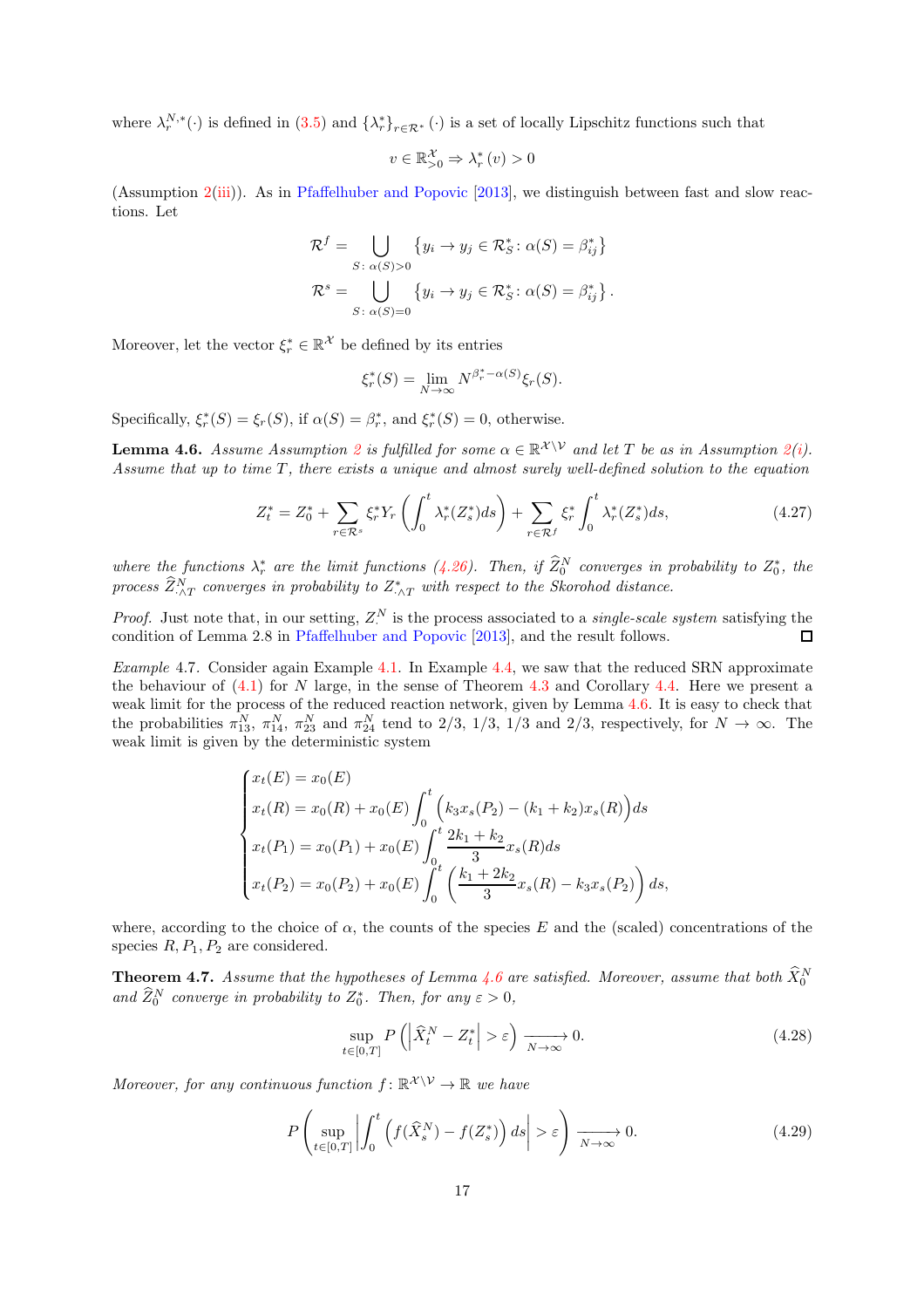Finally, if  $\alpha > 0$  then

$$
P\left(\sup_{t\in[0,T]}\left|\widehat{X}_t^N - Z_t^*\right| > \varepsilon\right) \xrightarrow[N \to \infty]{} 0. \tag{4.30}
$$

The latter gives weak convergence of  $\hat{X}_{\cdot \wedge T}^{N}$  to  $Z_{\cdot \wedge T}^{*}$  in the Skorohod topology.

*Proof.* Since  $Z^*$  is almost surely unique and well defined, we have that for any  $\nu > 0$ , there exists a constant  $\Psi_{\nu} > 0$  such that

$$
P\left(\sup_{t\in[0,T]}|Z^*_t|>\Psi_{\nu}\right)<\nu.
$$

Since the number of species is finite, due to  $(4.6a)$  there exists some constant  $\Upsilon^*_{\nu} > 0$  such that for N large enough

$$
P\left(\sup_{t\in[0,T]}\left|\widehat{X}_t^N\right|>\Upsilon_{\nu}^*\right)<\nu.
$$

Let

 $\Psi_{\nu}^* = \max \{ \Psi_{\nu}, \Upsilon_{\nu}^* \}.$ 

Moreover, let  $D(h)$  denote the disc of radius h in  $\mathbb{R}_{\geq 0}^{\mathcal{X} \setminus \mathcal{V}}$  $\sum_{n=0}^{\infty}$  centred in the origin, with respect to the euclidean norm. For any  $r \in \mathcal{R}^0$ , we define  $\lambda_{b,r}^N(\cdot)$  such that

$$
\lambda_{b,r}^N(x) = \begin{cases} \lambda_r^N(x) & \text{if } x \in D(\Psi_\nu^*) \\ (1-|x|-\Psi_\nu^*)\lambda_r^N\left(\frac{\Psi_\nu^*}{|x|}x\right) + (|x|-\Psi_\nu^*)N^{\beta_r} & \text{if } x \in D(\Psi_\nu^*+1) \setminus D(\Psi_\nu^*) \\ N^{\beta_r} & \text{otherwise.} \end{cases}
$$

These functions are Lipschitz and define a new kinetics  $\mathcal{K}_b^N$ . Let  $X_{b,\cdot}^N$ ,  $Z_{b,\cdot}^N$  and  $Z_{b,\cdot}^*$  be the corresponding processes, with

$$
X_{b,0}^N = X_0^N 1\!\!1_{D(\Psi^*_\nu)}(\widehat{X}_0^N), \quad Z_{b,0}^N = Z_0^N 1\!\!1_{D(\Psi^*_\nu)}(\widehat{Z}_0^N) \quad \text{and} \quad Z_{b,0}^* = Z_0^* 1\!\!1_{D(\Psi^*_\nu)}(Z_0^*).
$$

With this choice, we have

$$
P(X_{b,0}^N = X_0^N) \ge 1 - \nu
$$
,  $P(Z_{b,0}^N = Z_0^N) \ge 1 - \nu$  and  $P(Z_{b,0}^* = Z_0^*) \ge 1 - \nu$ ,

at least for N large enough (by hypothesis  $\widehat{Z}_0^N$  converges in probability to  $Z_0^*$ ). Therefore

$$
\label{eq:3.1} \begin{split} &P\left(\sup_{t\in[0,T]} \left|Z^*_{b,t}\right|>\Psi^*_{\nu}\right)\leq P\left(\sup_{t\in[0,T]} \left|Z^*_{t}\right|>\Psi^*_{\nu}\right)+\nu<2\nu,\\ &P\left(\sup_{t\in[0,T]} \left|\widehat{Z}^N_{t}\right|>\Psi^*_{\nu}\right)\leq P\left(\sup_{t\in[0,T]} \left|\widehat{Z}^N_{b,t}\right|>\Psi^*_{\nu}\right)+\nu. \end{split}
$$

The rates  $\lambda_{b,r}^N(\cdot)$  satisfy the condition in Theorem [4.3](#page-13-0) and

$$
E\left[\left|\widehat{X}_{b,0}^N - \widehat{Z}_{b,0}^N\right|\right] \xrightarrow[N \to \infty]{} 0.
$$

From Theorem [4.3,](#page-13-0) we have

$$
\sup_{t\in[0,T]} P\left(\left|\widehat{X}_{b,t}^N - \widehat{Z}_{b,t}^N\right| > \varepsilon\right) \xrightarrow[N \to \infty]{} 0,
$$

and by Lemma [4.6,](#page-16-1)

$$
P\left(\sup_{t\in[0,T]}\left|\widehat{Z}^N_t\right| > \Psi^*_{\nu}\right) \leq P\left(\sup_{t\in[0,T]}\left|\widehat{Z}^N_{b,t}\right| > \Psi^*_{\nu}\right) + \nu\xrightarrow[N\to\infty]{} P\left(\sup_{t\in[0,T]}|Z^*_{b,t}| > \Psi^*_{\nu}\right) + \nu < 3\nu.
$$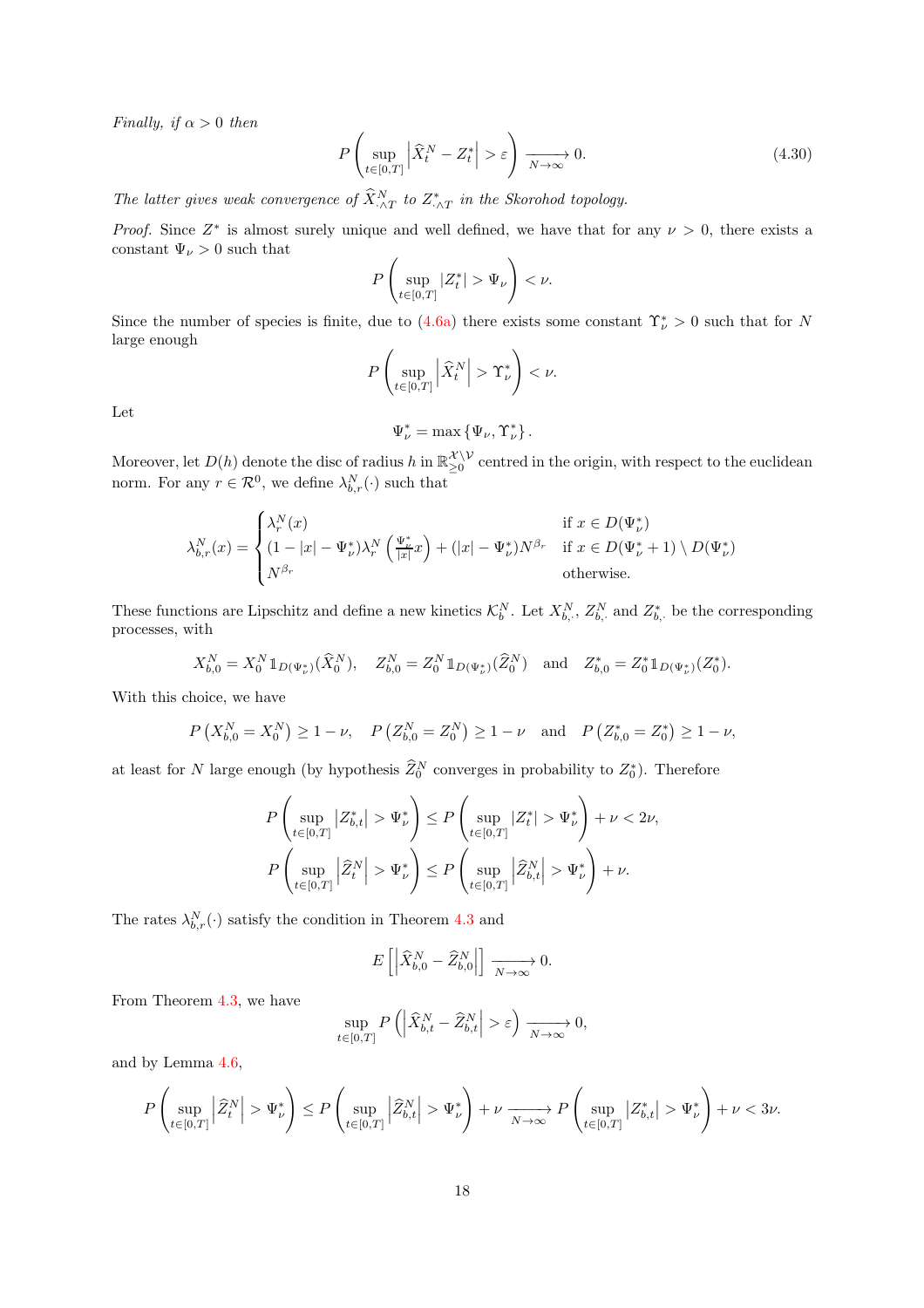Putting it all together, we have

$$
\begin{split} \limsup_{N \to \infty} \sup_{t \in [0,T]} P\left(\left|\widehat{X}^N_t - \widehat{Z}^N_t\right| > \varepsilon\right) \\ & \leq \limsup_{N \to \infty} \sup_{t \in [0,T]} P\left(\left|\widehat{X}^N_t - \widehat{Z}^N_t\right| > \varepsilon, \sup_{t \in [0,T]} \left(\left|\widehat{X}^N_t\right| \vee \left|\widehat{Z}^N_t\right|\right) > \Psi^*_{\nu}\right) + \\ & + \limsup_{N \to \infty} \sup_{t \in [0,T]} P\left(\left|\widehat{X}^N_t - \widehat{Z}^N_t\right| > \varepsilon, \sup_{t \in [0,T]} \left(\left|\widehat{X}^N_t\right| \vee \left|\widehat{Z}^N_t\right|\right) \leq \Psi^*_{\nu}\right) \\ & \leq \limsup_{N \to \infty} P\left(\sup_{t \in [0,T]} \left(\left|\widehat{X}^N_t\right| \vee \left|\widehat{Z}^N_t\right|\right) > \Psi^*_{\nu}\right) + \limsup_{N \to \infty} \sup_{t \in [0,T]} P\left(\left|\widehat{X}^N_{b,t} - \widehat{Z}^N_{b,t}\right| > \varepsilon\right) < 4\nu. \end{split}
$$

Since  $\nu > 0$  is arbitrary, we have [\(4.23\)](#page-13-4). Similarly,

$$
\limsup_{N \to \infty} P\left(\sup_{t \in [0,T]} \left| \int_0^t \left( f(\hat{X}_s^N) - f(\hat{Z}_s^N) \right) ds \right| > \varepsilon \right)
$$
\n
$$
\leq \limsup_{N \to \infty} P\left(\sup_{t \in [0,T]} \left| \int_0^t \left( f(\hat{X}_s^N) - f(\hat{Z}_s^N) \right) ds \right| > \varepsilon, \sup_{t \in [0,T]} \left( \left| \hat{X}_t^N \right| \vee \left| \hat{Z}_t^N \right| \right) > \Psi_\nu^* \right) + \limsup_{N \to \infty} P\left(\sup_{t \in [0,T]} \left| \int_0^t \left( f(\hat{X}_s^N) - f(\hat{Z}_s^N) \right) ds \right| > \varepsilon, \sup_{t \in [0,T]} \left( \left| \hat{X}_t^N \right| \vee \left| \hat{Z}_t^N \right| \right) \leq \Psi_\nu^* \right)
$$
\n
$$
\leq \limsup_{N \to \infty} P\left(\sup_{t \in [0,T]} \left( \left| \hat{X}_t^N \right| \vee \left| \hat{Z}_t^N \right| \right) > \Psi_\nu^* \right) + \limsup_{N \to \infty} P\left(\sup_{t \in [0,T]} \left| \int_0^t \left( f(\hat{X}_{b,s}^N) - f(\hat{Z}_{b,s}^N) \right) ds \right| > \varepsilon \right) < 4\nu,
$$

which implies that [\(4.24\)](#page-13-5) holds. Since  $\widehat{Z}^N$  converges in probability to  $Z^*$  in the Skorohod space, by a version of the continuous mapping theorem [\[Hoffmann-Jørgensen,](#page-30-15) [1994,](#page-30-15) Section 5.4] it follows that

$$
P\left(\sup_{t\in[0,T]}\left|\int_0^t \left(f(\widehat{Z}_s^N)-f(Z_s^*)\right)ds\right|>\varepsilon\right)\xrightarrow[N\to\infty]{}0,
$$

where we used that the Skorohod distance for continuous functions is equivalent to the uniform distance. Hence, [\(4.29\)](#page-16-2) is a consequence of triangular inequality. By similar arguments and by Theorem [4.5,](#page-15-0) if  $\alpha > 0$  we have

$$
P\left(\sup_{t\in[0,T]}\left|\widehat{X}^N_t-\widehat{Z}^N_t\right|>\varepsilon\right)\leq 4\nu+P\left(\sup_{t\in[0,T]}\left|\widehat{X}^N_{b,t}-\widehat{Z}^N_{b,t}\right|>\varepsilon\right)\xrightarrow[N\to\infty]{}4\nu.
$$

If  $\alpha > 0$  then  $Z^*$  is continuous, therefore by Lemma [4.6](#page-16-1) we have

$$
P\left(\sup_{t\in[0,T]}\left|\widehat{Z}_t^N-Z_t^*\right|>\varepsilon\right)\xrightarrow[N\to\infty]{}0.
$$

The proof is then concluded by the arbitrariness of  $\nu$ , and the triangular inequality.

 $\Box$ 

Remark 4.7. Convergence of the processes  $\hat{X}_{\cdot \wedge T}^{N}$  to the process  $Z_{\cdot \wedge T}^{*}$  in occupation measure is implied by [\(4.29\)](#page-16-2) [\[Kallenberg,](#page-31-0) [1974,](#page-31-0) Theorem 4.5].

Corollary 4.8. Assume that the hypotheses of Lemma [4.6](#page-16-1) are satisfied. Then, the difference between the processes  $\hat{X}_{\cdot\wedge T}^{N}$  and  $Z_{\cdot\wedge T}^{*}$  converges in finite dimensional distribution to 0.

Proof. The proof is identical to the proof of Corollary [4.4.](#page-14-1) Indeed, from Theorem [4.7,](#page-16-0) we have that  $(4.28)$  holds for any  $\varepsilon > 0$ . Thus, for any finite set of time points  $\{t_m\}_{m=0}^p \subseteq [0, T]$ , we have that

$$
P\left(\max_{0\leq m\leq p} \left|\widehat{X}_{t_m}^N - Z_{t_m}^*\right| > \varepsilon\right) = P\left(\bigcup_{m=0}^p \left\{\left|\widehat{X}_{t_m}^N - Z_{t_m}^*\right| > \varepsilon\right\}\right)
$$
  

$$
\leq \sum_{m=0}^p P\left(\left|\widehat{X}_{t_m}^N - Z_{t_m}^*\right| > \varepsilon\right) \xrightarrow[N \to \infty]{N} 0,
$$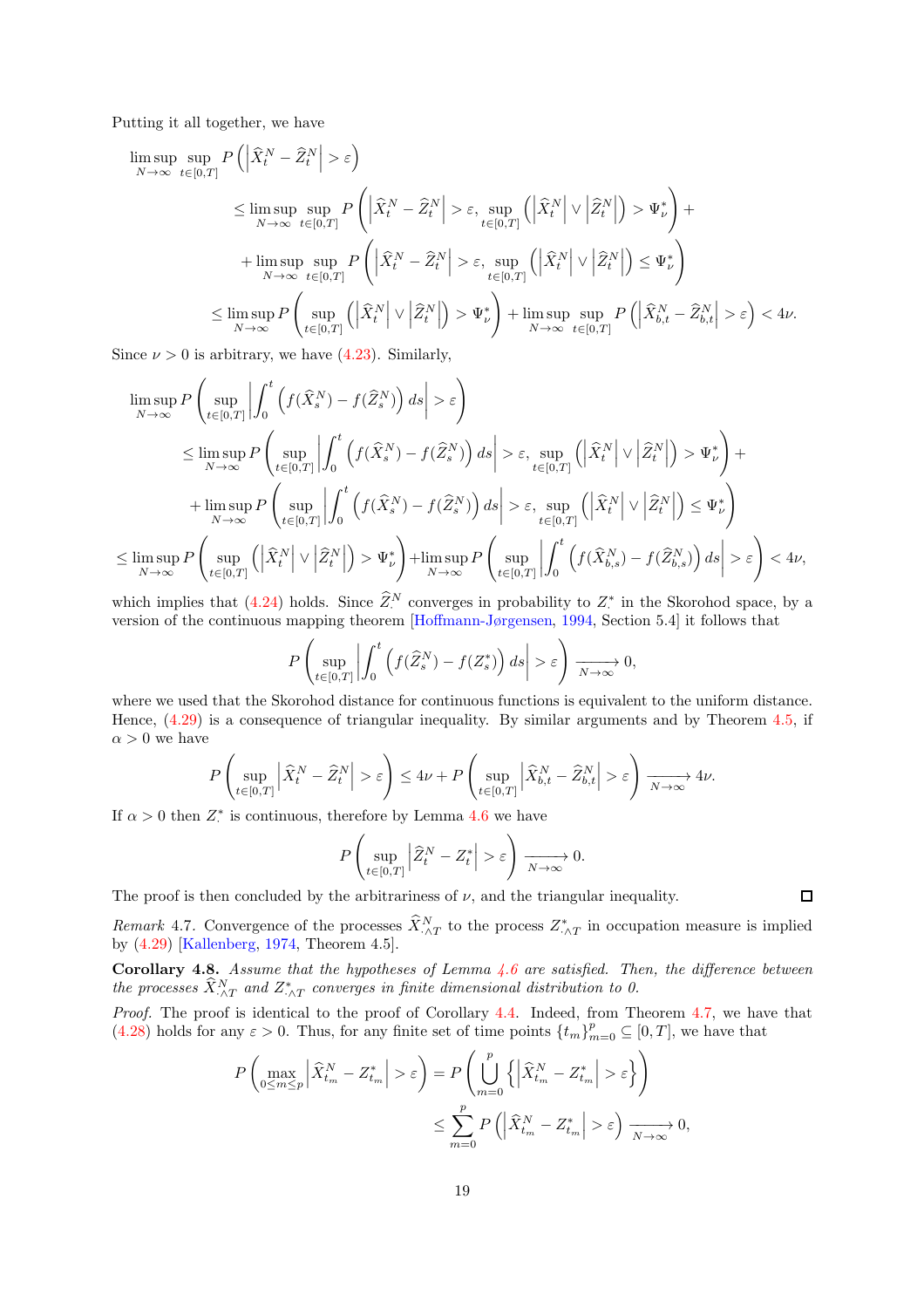and the result follows.

# 5 Discussion

We close by presenting a collection of examples and remarks. A particular strength of our approach is that the reduced reaction network is easily found from the original reaction network and that the reaction rates of the reduced SRN can be found through a simple algebraic procedure. If the definition of intermediate species is relaxed, it might still be possible to find an approximating reduced SRN in concrete cases. However, a general technique does not seem to present itself easily.

We assume mass-action kinetics unless otherwise specified. If the stoichiometric coefficient of the intermediates were allowed to be different from one, or if different intermediate species were allowed to interact, our results would not be true in general:

Example 5.1 (Relaxing the definition of intermediates, I). Consider the SRN



with  $\alpha = 0$ . A single molecule of H could be trapped as the two reactions  $3H \to B$  and  $2H \to A$  compete against each other. Thus, there does not exist an approximation without intermediates as in Theorem [4.3](#page-13-0) or Theorem [4.7.](#page-16-0) An approximation with no fast species, however, still exists. Since the dynamics of the system changes depending on whether a molecule of  $H$  is present or not, we might introduce two dummy variables  $D_1$  and  $D_2$  with  $D_1 + D_2 = 1$ , and  $D_1 = 1$  if and only if no molecules of H are present. Let  $\hat{p}$  denote the projection onto the space of non-dummy variables. The finite dimensional distributions of  $p(X^N)$  are approximated by the finite dimensional distributions of  $\widehat{p}(Z^N)$ , where  $Z^N$  is the process associated with



for a suitable choice of kinetics and with initial conditions  $X_0(D_1) = 1$  and  $X_0(D_2) = 0$ . A general reduction technique that can deal with examples of this kind is subject of further investigation. Similar arguments can be made if intermediate species are interacting, for example, if  $3H$  and  $2H$  are replaced by  $H_1 + H_2$  and  $H_1$ , respectively.

Example 5.2 (Relaxing the definition of intermediates, II). Consider the SRN below with  $\alpha(C) = \alpha(F) = 1$ and  $\alpha(A) = \alpha(B) = \alpha(D) = \alpha(E) = 0$ :

$$
A \xrightarrow{k_1} H_1 + H_2 \xrightarrow{N^7} D
$$

$$
B \xrightarrow{k_2} H_1 \xrightarrow{N} E
$$

$$
C \xrightarrow{k_3} H_2 \xrightarrow{N^2} F
$$

Here, a reaction of type  $C \to H_2$  can occur before a present molecule of  $H_1$  is consumed, leading to the production of D from  $H_1 + H_2 \to D$ . It can be shown that the right limit is given by the rescaled process associated with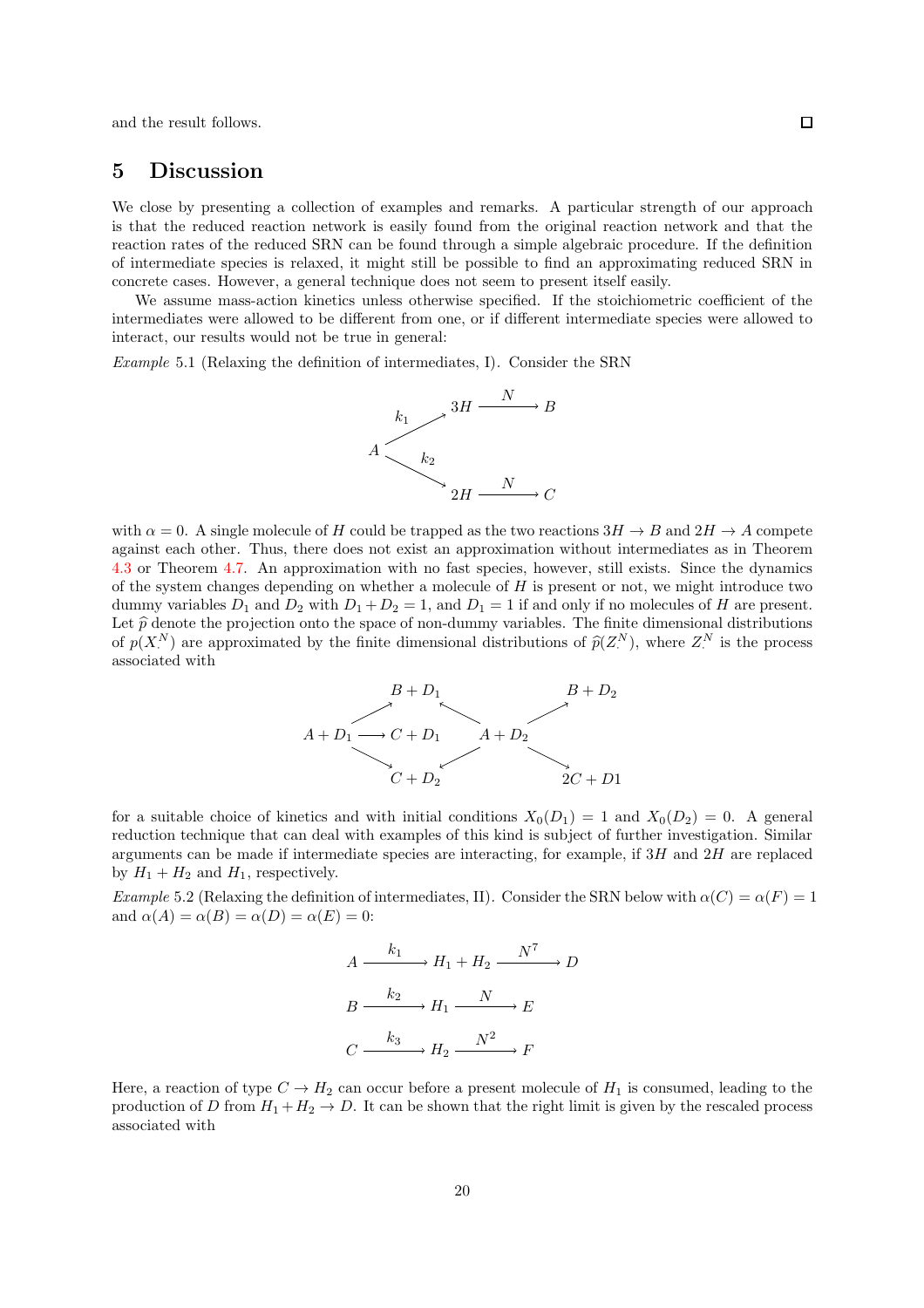$$
A \xrightarrow{k_1} D
$$
\n
$$
B \xrightarrow{k_2} E
$$
\n
$$
B \xrightarrow{k_3} F
$$

where

$$
\lambda_{B \to E}^N(x) = k_2 x(B) \frac{N}{N + k_3 x(C)}, \qquad \lambda_{B \to D}^N(x) = k_2 x(B) \frac{k_3 x(C)}{N + k_3 x(C)}.
$$

If we change the rate constant of  $H_1 \to E$  to  $N^2$  and let  $\alpha(B) = \alpha(E) = 1$ , a different reduced SRN is obtained in which a new complex appears:

$$
A \xrightarrow{k_1} D \xrightarrow{\frac{k_2 k_3}{N^2}} B + C \qquad B \xrightarrow{k_2} E \qquad C \xrightarrow{k_3} F
$$

It would be desirable to state Theorem [4.7](#page-16-0) in terms of the stronger notion of convergence in probability in the Skorohod space, or at least in terms of the weak convergence in the Skorohod topology. This is done for  $\alpha > 0$  (cf. Theorems [4.3](#page-13-0) and [4.7\)](#page-16-0), however it cannot be done in general as shown in the next example.

<span id="page-20-0"></span>Example 5.3 (Weak convergence). Consider

$$
A \xrightarrow{k} H \xrightarrow{N} B
$$

with  $\alpha(A) = \alpha(B) = 0$ , and the limit process  $\widehat{Z}_i^N$  associated with the SRN

$$
A \xrightarrow{k} B
$$

Since the reduced SRN does not depend on N, we omit N in the notation. The possible states of  $\widehat{Z}$ . satisfy the conservation law  $\hat{Z}_t(A) + \hat{Z}_t(B) = M$  for some fixed M. In contrast, whenever the reaction  $A \to H$  occurs in  $X_{\cdot}^N$ , for a short amount of time at least,  $\hat{X}_t^N(A) + \hat{X}_t^N(B) \leq M - 1$ . The latter situation happens with positive probability, such that

$$
E\left[\inf_{[0,T]} \left(\widehat{X}_t^N(A) + \widehat{X}_t^N(B)\right)\right] - E\left[\inf_{[0,T]} \left(\widehat{Z}_t(A) + \widehat{Z}_t(B)\right)\right] \xrightarrow[N \to \infty]{} c \neq 0.
$$

Hence,  $\widehat{Z}_{\cdot\wedge T}$  does not provide a weak limit in the Skorohod topology for  $\widehat{X}_{\cdot\wedge T}^N$ . In fact, in this particular case the sequence of processes  $\hat{X}_{\cdot\wedge T}^N$  cannot have a weak limit in the Skorohod topology, since the sequence of the corresponding distributions  $P^N$  is not tight.

A natural question arising from the results of this paper is whether the reduced reaction network could be used to approximate the limit behaviour of the full model as  $t \to \infty$ . Specifically, we want to investigate whether for all Borel sets  $A \subset \mathbb{R}^{\mathcal{X} \setminus \mathcal{V}}$ , it holds that

<span id="page-20-1"></span>
$$
\lim_{t \to \infty} P\left(\widehat{X}_t^N \in A\right) - \lim_{t \to \infty} P\left(\widehat{Z}_t^N \in A\right) \xrightarrow[N \to \infty]{} 0,\tag{5.1}
$$

under the hypothesis that the limits exist. The answer is negative, as it is shown with the next example. Example 5.4 (Limit behaviour in the stochastic setting). Consider the following SRN.

$$
A \xrightarrow{k_1} H \xrightarrow{N} B \xrightarrow{\lambda(x)} 0
$$

Let  $\alpha(A) = \alpha(B) = 0$ , assume that  $X_0^N(A) + X_0^N(B) = M$  and  $X_0^N(H) = 0$ , and let

$$
\lambda(x) = (M - x(A) - x(B))1_{(0,\infty)}(x(B)).
$$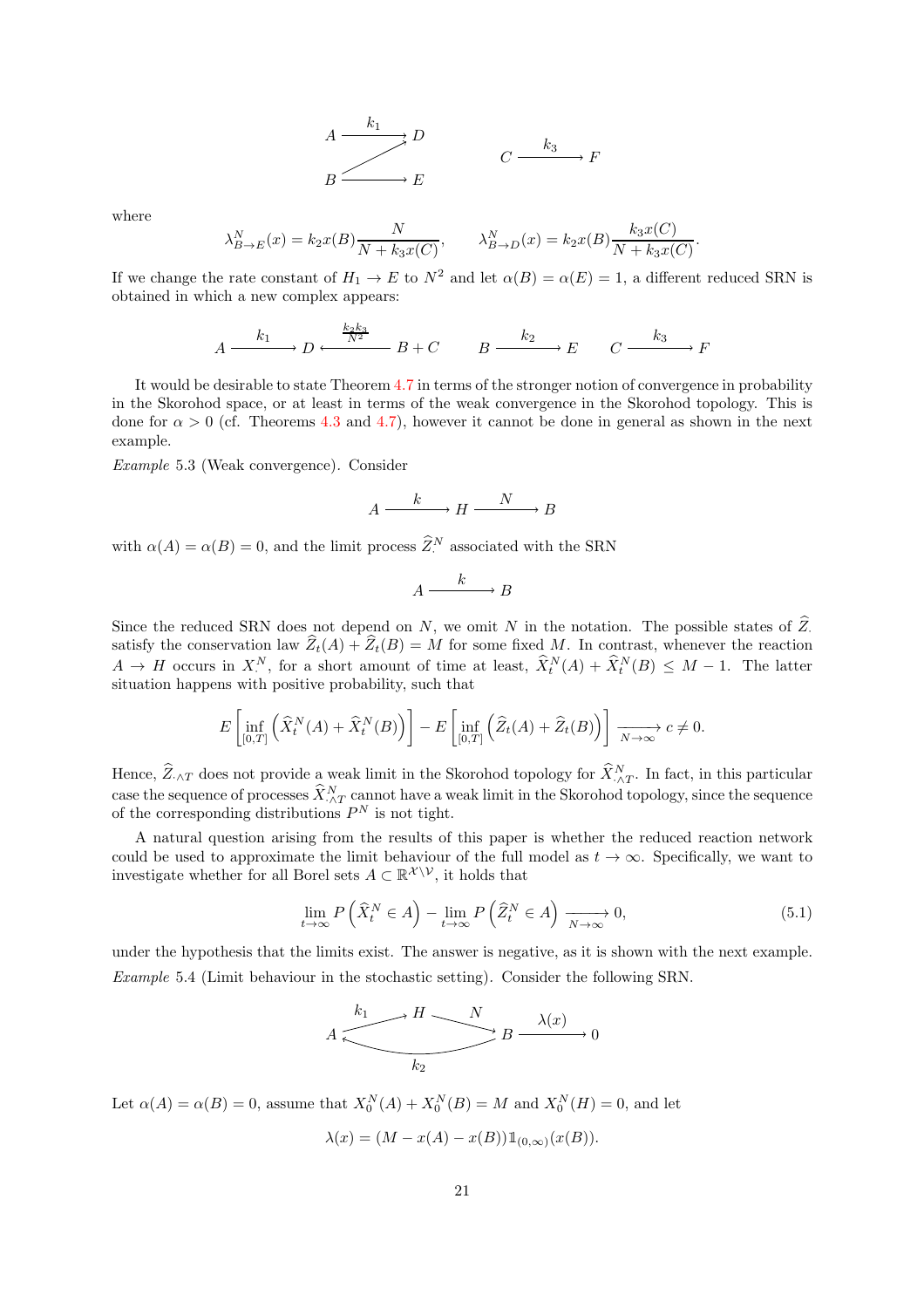The first occurrence of the reaction  $B \to 0$  can only take place when H is present. Though it is unlikely for big N, there is still a positive probability that this happens, i.e. that  $B \to 0$  occurs before the reaction  $H \to B$  takes place. With probability one, all molecules of B will eventually be consumed, and the limit distribution of the above SRN is therefore concentrated on the state 0.

The SRN satisfies the assumptions of Theorem [4.3](#page-13-0) and those of Theorem [4.7.](#page-16-0) The reduced reaction network is given by

$$
A \xrightarrow{k_1} B \xrightarrow{\lambda(x)} 0
$$

where the initial conditions are the same as in the bigger model. Since in the reduced SRN  $\lambda(Z_t^N) = 0$ whenever  $Z_t^N(A) + Z_t^N(B) = M$ , then the reaction  $B \to 0$  never occurs. This implies that the reduced SRN is equivalent to



The limit distribution of the above SRN is concentrated on the set  $\{x: x(A) + x(B) = M\}$ . Therefore it is clear that [\(5.1\)](#page-20-1) does not hold in this case. However, the limit distribution of the latter SRN approximates the quasi-stationary distribution of the original SRN when  $N$  tends to infinity, if we condition on the event that the reaction  $B \to 0$  has not taken place; see for example [Anderson et al.](#page-31-1) [\[2010,](#page-31-1) [2014\]](#page-31-2) for a discussion on stationary and quasi-stationary distributions in reaction network theory.

### <span id="page-21-0"></span>6 Proof of Theorem [3.1](#page-5-1) and Proposition [4.2](#page-11-0)

This section is devoted to prove Theorem [3.1](#page-5-1) and Proposition [4.2.](#page-11-0) First, recall the transition rate matrix [\(3.2\)](#page-4-3). Consider the continuous time Markov chain  $C^x$  with state space  $\mathcal{U} \cup \mathcal{V} \cup \mathcal{W}$  (disjoint union) and transition rate matrix given by

$$
Q(x) = \left[\begin{array}{c|c} Q_{U,U}^x & Q_{U,V}^x & 0 \\ \hline 0 & Q_{V,V} & Q_{V,W} \\ \hline 0 & 0 & 0 \end{array}\right],
$$

where  $Q_{U,V}^x$  is defined by

 $q_{i\ell}^x = \lambda_{i\ell}(x)$ 

for  $i \in U, \ell \in V$ , and

$$
Q_{U,U}^x = \text{diag}(-Q_{U,V}^x e),
$$

where e denotes a vector of suitable length with all entries 1. Given a matrix  $M$ , we denote by  $M_i$  its i-th row. Note that the matrix

l.

$$
\mathcal{L}_i^x = \begin{bmatrix} -Q_{V,V} & -Q_{V,W}e \\ \hline \\ -(Q_{U,V}^x)_i & (Q_{U,V}^x)_i e \end{bmatrix}
$$

is the transposed Laplacian matrix of the graph  $\mathcal{G}_i^x$  defined in [\(3.7\)](#page-5-4) (row sums are zero). Let  $D^x(\cdot)$ denote the discrete time Markov chain embedded in  $C^x(\cdot)$  and let  $\mathbb{P}(x)$  be the corresponding transition probability matrix of  $D^x$ . For any  $i \in U$ , let

$$
P_i^x(\cdot) = P(\cdot|D^x(0) = y_i), \text{ and } E_i^x[\cdot] = E[\cdot|D^x(0) = y_i].
$$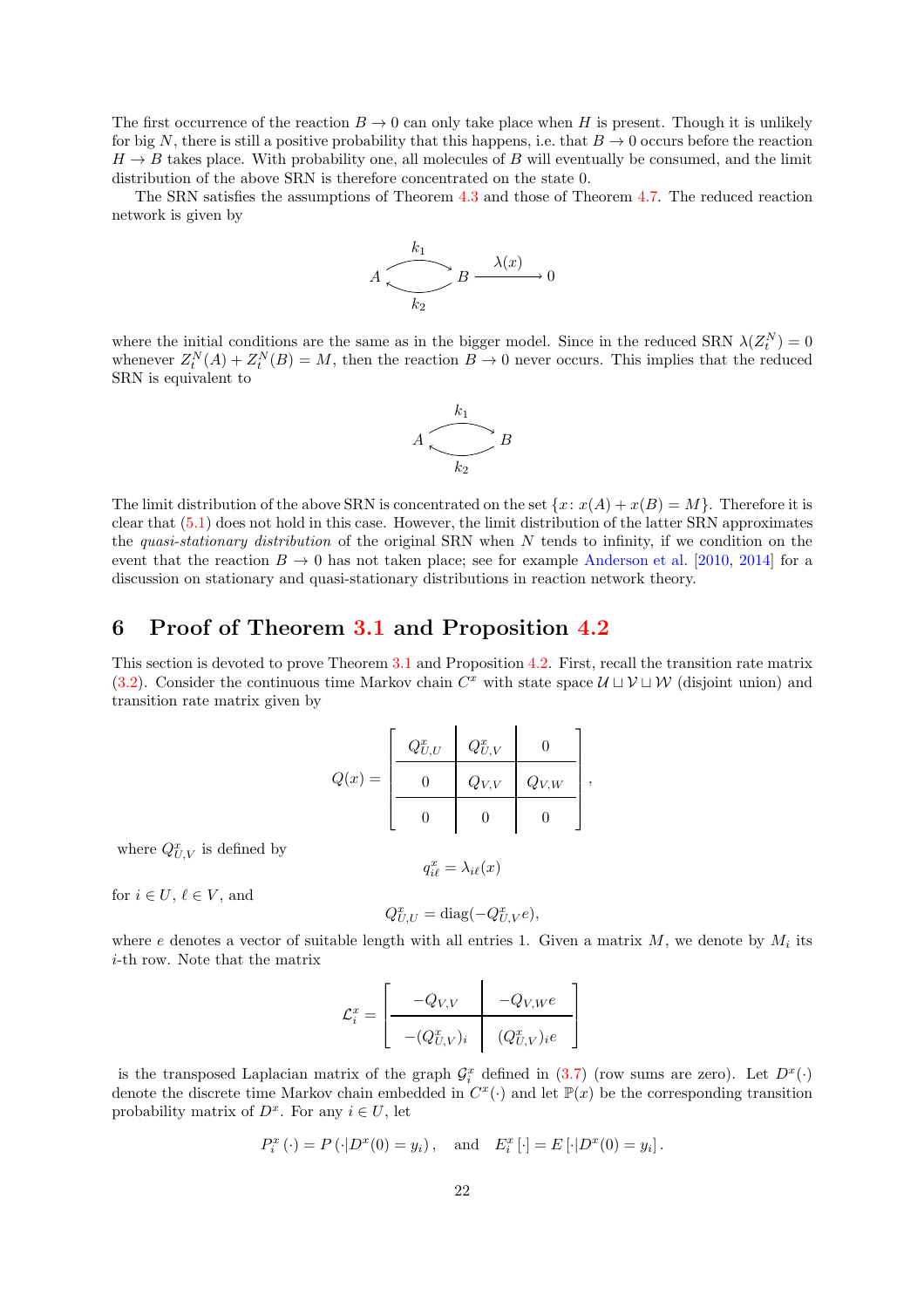Moreover, let

$$
d_i^x = \sum_{\ell \in V_i} \lambda_{i\ell}(x) = (Q_{U,V}^x)_{i\ell},
$$
  

$$
d_{\ell} = \sum_{\ell' \in V} k_{\ell\ell'} + \sum_{j \in W} k_{\ell j} = [Q_{V,V} | Q_{V,W}]_{\ell} e.
$$

We have the following result:

<span id="page-22-2"></span>**Lemma 6.1.** For all  $l \in V$ ,  $i \in U$  and  $x \in \mathbb{R}_{\geq 0}^{\mathcal{X} \setminus V}$  $\sum_{i=1}^{\infty} 0$ 

<span id="page-22-0"></span>
$$
\mu_{i\ell}(x) = \frac{d_i^x}{d_\ell} \sum_{n \ge 1} (\mathbb{P}(x)^n)_{i\ell} < \infty. \tag{6.1}
$$

In particular, we have

$$
\mu_{i\ell}(x) = \frac{d_i^x}{d_\ell} E_i^x \left[ \text{# visits of } D^x(\cdot) \text{ to } H_\ell \right].
$$

Proof. We have

$$
E_i^x \left[ \text{#visits of } D^x(\cdot) \text{ to } H_\ell \right] = E_i^x \left[ \sum_{n \ge 1} \mathbb{1}_{\{H_\ell\}} D^x(n) \right] = \sum_{n \ge 1} P_i^x \left( D^x(n) = H_\ell \right) = \sum_{n \ge 1} (\mathbb{P}(x)^n)_{i\ell}.
$$

Therefore, since every intermediate species is a transient state in  $D<sup>x</sup>$ ,

$$
\sum_{n\geq 1} (\mathbb{P}(x)^n)_{i\ell} = E_i^x \left[ \# \text{visits of } D^x(\cdot) \text{ to } H_\ell \right] < \infty.
$$

Thus, we only need to prove  $(6.1)$ . The matrix  $\mathbb{P}(x)$  has the following block structure:

$$
\mathbb{P}(x) = \left[\begin{array}{c|c} \begin{matrix} \mathbf{0} & \mathbb{P}_{U,V}^x & \mathbf{0} \\ \hline \mathbf{0} & \mathbb{P}_{V,V} & \mathbb{P}_{V,U} \\ \hline \mathbf{0} & \mathbf{0} & I \end{matrix} \end{array}\right].
$$

Thus, we have

$$
\mathbb{P}(x)^n = \left[\begin{array}{c|c} 0 & \mathbb{P}^x_{U,V} \mathbb{P}^{n-1}_{V,V} & * \\ 0 & \mathbb{P}^n_{V,V} & * \\ \hline 0 & 0 & * \end{array}\right].
$$

Since for any  $\ell, \ell' \in V$ ,

$$
\left(\sum_{n\geq 0} \mathbb{P}_{V,V}^n\right)_{\ell\ell'} = E\left[\text{#visits of } D^x(\cdot) \text{ to } H_{\ell'}\left|D^x(1)\right| = H_{\ell}\right] < \infty,
$$

we have that  $\sum_{n\geq 0} \mathbb{P}_{V,V}^n$  is well defined and

$$
\sum_{n\geq 0}\mathbb{P}_{V,V}^n=(I-\mathbb{P}_{V,V})^{-1}.
$$

Therefore

<span id="page-22-1"></span>
$$
\sum_{n\geq 1} (\mathbb{P}(x)^n)_{i\ell} = \sum_{n\geq 0} (\mathbb{P}_{U,V}^x \mathbb{P}_{V,V}^n)_{i\ell} = (\mathbb{P}_{U,V}^x (I - \mathbb{P}_{V,V})^{-1})_{i\ell}.
$$
\n(6.2)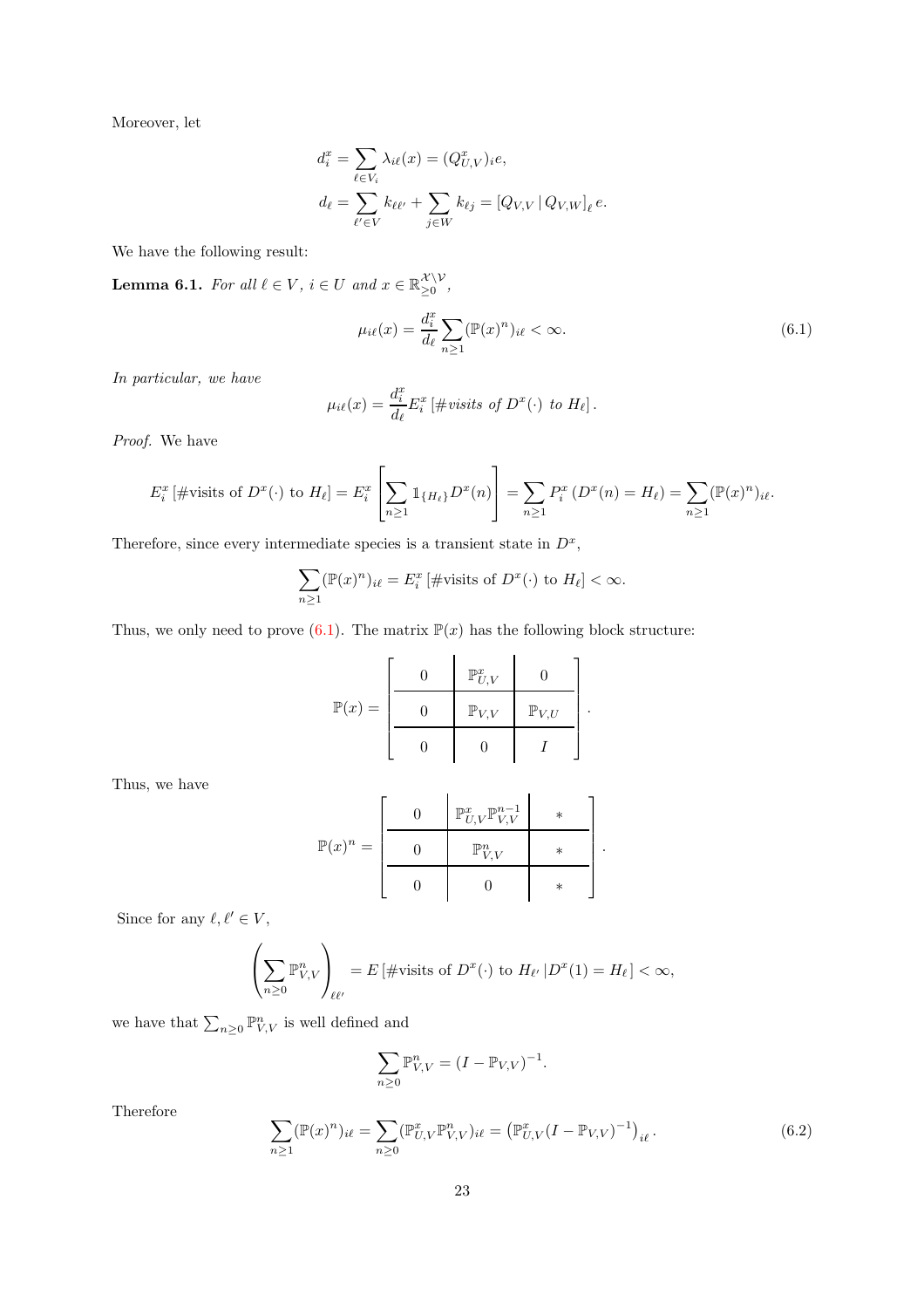Assume  $d_i^x \neq 0$ . Consider the graph  $\tilde{\mathcal{G}}_i^x$  with the same nodes and edges as  $\mathcal{G}_i^x$  and normalized labels

$$
H_{\ell} \xrightarrow{\underline{k_{\ell\ell'}}} H_{\ell'} \quad , \quad H_{\ell} \xrightarrow{\sum_{j \in W} k_{\ell j}} \star \quad , \quad \star \xrightarrow{\underline{\lambda_{i\ell}}(x)} H_{\ell}.
$$

The transpose of the Laplacian matrix of the graph  $\mathcal{G}_i^x$  is given by

$$
\widetilde{\mathcal{L}}_i^x = \left[ \begin{array}{c|c} I - \mathbb{P}_{V,V} & -\mathbb{P}_{V,W}e \\ \hline \\ -(\mathbb{P}_{U,V}^x)_i & 1 \end{array} \right].
$$

Given a matrix M, denote by  $M_{(i,j)}$  the matrix obtained by M eliminating the *i*-th row and the *j*-th column. We have that

$$
\begin{split} \left(\mathbb{P}_{U,V}^{x}(I-\mathbb{P}_{V,V})^{-1}\right)_{i\ell} &= \sum_{\ell'\in V} \left(\mathbb{P}_{U,V}^{x}\right)_{i\ell'}(I-\mathbb{P}_{V,V})_{\ell'\ell}^{-1} = \sum_{\ell'\in V} \left(\mathbb{P}_{U,V}^{x}\right)_{i\ell'} \frac{(-1)^{\ell+\ell'}\det(I-\mathbb{P}_{V,V})_{(\ell,\ell')}}{\det(I-\mathbb{P}_{V,V})} \\ &= (-1)^{\ell+\#V+1} \frac{\det(\widetilde{\mathcal{L}}_{i}^{x})_{(\ell,\#V+1)}}{\det(\widetilde{\mathcal{L}}_{i}^{x})_{(\#V+1,\#V+1)}} = \frac{\det(\widetilde{\mathcal{L}}_{i}^{x})_{(\ell,\ell)}}{\det(\widetilde{\mathcal{L}}_{i}^{x})_{(\#V+1,\#V+1)}} \\ &= \frac{d_{\ell}}{d_{i}^{x}} \frac{\det(\mathcal{L}_{i}^{x})_{(\ell,\ell)}}{\det(\mathcal{L}_{i}^{x})_{(\#V+1,\#V+1)}} = \frac{d_{\ell}\sum_{\zeta\in\Theta_{i,x}(H_{\ell})}w(\zeta)}{d_{i}^{x}} = \frac{d_{\ell}}{d_{i}^{x}}\mu_{i\ell}(x), \end{split}
$$

where the second equality follows from the co-factor expansion of the determinant, the third from the Laplace expansion and the fourth equality follows from the fact that the last column of the Laplacian matrix is equal to minus the sum of the other columns. The second-last equality follows from the Matrix-Tree theorem [\[Tutte](#page-31-3), [1948\]](#page-31-3). Thus, from [\(6.2\)](#page-22-1) it follows that [\(6.1\)](#page-22-0) holds. If  $d_i^x = 0$ , then  $\mu_{i\ell} = 0$  for all  $\ell \in V$ . Thus, [\(6.1\)](#page-22-0) still holds and the proof is concluded.

The proof of Theorem [3.1](#page-5-1) follows from Lemma [6.1.](#page-22-2)

*Proof of Theorem [3.1.](#page-5-1)* We have to prove that for any fixed  $x \in \mathbb{R}_{\geq 0}^{\mathcal{X} \setminus \mathcal{V}}$  $\sum_{\geq 0}^{\alpha + \nu}$ 

<span id="page-23-0"></span>
$$
\sum_{\ell \in V} \pi_{\ell j} \lambda_{i\ell}(x) = \sum_{\ell \in V} k_{\ell j} \mu_{i\ell}(x).
$$
\n(6.3)

Note that

$$
\sum_{\ell \in V} \pi_{\ell j} \lambda_{i\ell}(x) = d_i^x \sum_{\ell \in V} P_i^x \left( \lim_{n \to \infty} D^x(n) = y_j \, | D^x(1) = H_\ell \right) P_i^x \left( D^x(1) = H_\ell \right)
$$
\n
$$
= d_i^x P_i^x \left( \lim_{n \to \infty} D^x(n) = y_j \right) = d_i^x \sum_{n \ge 1} \sum_{\ell \in V} P_i^x \left( D^x(n) = H_\ell, D^x(n+1) = y_j \right)
$$
\n
$$
= d_i^x \sum_{\ell \in V} \frac{k_{\ell j}}{d_\ell} \sum_{n \ge 1} (\mathbb{P}(x)^n)_{i\ell}.
$$

Therefore, [\(6.3\)](#page-23-0) follows from Lemma [6.1.](#page-22-2)

To prove Proposition [4.2,](#page-11-0) we make the dependence on  $N$  explicit.

*Proof of Proposition [4.2.](#page-11-0)* From Lemma  $6.1$  we have that

$$
\mu_{i\ell}^N(x) = \frac{d_i^{N,x}}{d_\ell^N} E_i^{N,x} \left[ \# \text{visits of } D^{N,x}(\cdot) \text{ to } H_\ell \right]
$$

for  $x \in \mathbb{R}_{\geq 0}^{\mathcal{X} \setminus \mathcal{V}}$  $\sum_{\geq 0}^{X \setminus V}$ . Denote by  $T_{\ell}^{N}$  the random variable distributed as the time until consumption of a molecule of  $H_{\ell}$ . Its distribution is exponential with parameter  $d_{\ell}^{N}$ . Note that the Markov chain  $D^{N,x}(\cdot)$ 

 $\Box$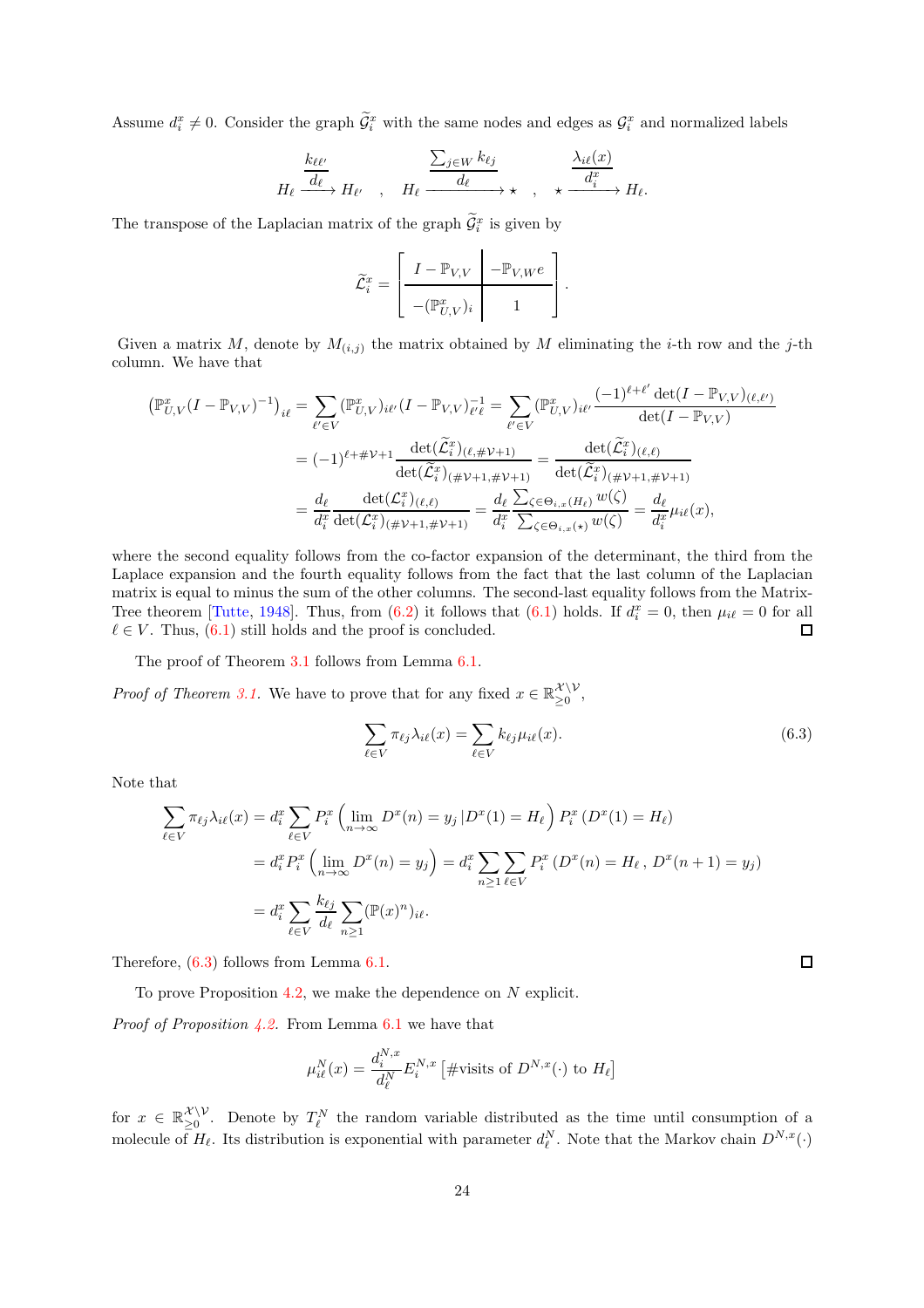is distributed as the discrete time Markov chain embedded in  $C_1^N(\cdot)$ , and  $D^{N,x}(0)$  denotes the initial reactant setting off the chain  $C_1^N(\cdot)$ . For any  $j \in W$ , we have

$$
d_i^{N,N^{\alpha}x} E\left[\tau_1^N \left| D^{N,N^{\alpha}x}(0) = y_i \right.\right] = d_i^{N,N^{\alpha}x} \sum_{\ell \in V} E_i^{N,N^{\alpha}x} \left[ \text{#visits of } D^{N,N^{\alpha}x}(\cdot) \text{ to } H_{\ell} \right] E\left[T_{\ell}^N\right] = \sum_{\ell \in V} \mu_{i\ell}^N(N^{\alpha}x).
$$

Furthermore,

$$
d_i^{N,N^{\alpha}x} E\left[\tau_1^N \middle| D^{N,N^{\alpha}x}(0) = y_i\right] =
$$
  
\n
$$
= \sum_{\ell \in V} E\left[\tau_1^N \middle| D^{N,N^{\alpha}x}(1) = H_{\ell}\right] P\left(D^{N,N^{\alpha}x}(1) = H_{\ell} \middle| D^{N,N^{\alpha}x}(0) = y_i\right) d_i^{N,N^{\alpha}x}
$$
  
\n
$$
= \sum_{\ell \in V} E\left[\tau_1^N \middle| D^{N,N^{\alpha}x}(1) = H_{\ell}\right] \lambda_{i\ell}^N(N^{\alpha}x)
$$
  
\n
$$
= \sum_{\ell \in V} E\left[N^{\beta_{i\ell}} \tau_1^N \middle| D^{N,N^{\alpha}x}(1) = H_{\ell}\right] N^{-\beta_{i\ell}} \lambda_{i\ell}^N(N^{\alpha}x).
$$

In particular,

<span id="page-24-1"></span>
$$
\sum_{\ell \in V} N^{-\alpha^*} \mu_{i\ell}^N(N^{\alpha} x) = \sum_{\ell \in V} N^{\beta_{i\ell} - \alpha^*} E\left[\tau_1^N \left| D^{N, N^{\alpha} x}(1) = H_{\ell} \right. \right] N^{-\beta_{i\ell}} \lambda_{i\ell}^N(N^{\alpha} x). \tag{6.4}
$$

Therefore, [\(4.16\)](#page-11-1) holds if and only if the right-hand side of [\(6.4\)](#page-24-1) tends to zero as  $N \to \infty$ . By Assumption  $2(iii)$  $2(iii)$  we have

$$
N^{-\beta_{i\ell}}\lambda_{i\ell}^N(N^{\alpha}x) \xrightarrow[N \to \infty]{} \lambda_{i\ell}(x),
$$

where  $\lambda_{i\ell}$  is a non-null function. It follows that the right-hand side of [\(6.4\)](#page-24-1) tends to zero as  $N \to \infty$  if and only if, for any  $i \in U, \ell \in V$ , such that  $y_i \to H_\ell \in \mathcal{R}$ , and for any  $j \in W$ 

$$
N^{\beta_{i\ell} - \alpha^*} E\left[\tau_1^N \left| D^{N, N^{\alpha} x}(1) \right| = H_{\ell} \right] \xrightarrow[N \to \infty]{} 0.
$$
  

$$
N^{\beta_{i\ell} - \alpha^*} E\left[\tau_1^N \left| C_1^N(t_1^N) \right| = H_{\ell} \right] \xrightarrow[N \to \infty]{} 0.
$$
 (6.5)

The latter is equivalent to

By the definition of  $\beta_{\ell}^*$  and  $a_{\ell}$ , the latter implies

<span id="page-24-2"></span>
$$
N^{\beta_{\ell}^* - a_{\ell}} E\left[\tau_1^N \middle| C_1^N(t_1^N) = H_{\ell}\right] \xrightarrow[N \to \infty]{} 0
$$

for any  $\ell \in \bigcup_{i \in U} V_i$ , which is what we wanted to prove. If  $\alpha_j^* = \alpha_{j'}^*$  for any  $j, j' \in W$ , then  $a_\ell = \alpha^*$  for any  $\ell \in V$ . Therefore, [\(6.5\)](#page-24-2) for any  $j \in W$  is equivalent to [\(4.15\)](#page-10-2). The proof is thus concluded.

# <span id="page-24-0"></span>7 Proof of Theorems [4.3](#page-13-0) and [4.5](#page-15-0)

In this section Theorems [4.3](#page-13-0) and [4.5](#page-15-0) are proven. To this aim, instead of assuming  $(4.10)$  and  $(4.11)$ in Assumption  $2(v)$  $2(v)$ , we make use of the weaker conditions  $(4.12)$  and  $(4.13)$ . Throughout this section, whenever t is written it is implicitly assume that  $t \in [0, T]$ . We also use the notation

$$
||x||_{\infty} = \max_{S \in \mathcal{X}} |x(S)|
$$
 for  $x \in \mathbb{R}^{\mathcal{X}}$ .

By the equivalence of norms in  $\mathbb{R}^{\mathcal{X}}$ , we have that there exists  $\theta > 0$ , such that

$$
|x| \le \theta \|x\|_{\infty} \quad \forall x \in \mathbb{R}^{\mathcal{X}}.
$$

Let  $D_{\infty}(h)$  be the disc of radius h in  $\mathbb{R}_{\geq 0}^{\mathcal{X}\setminus\mathcal{V}}$  $\sum_{\geq 0}^{\infty}$  centred in the origin, with respect to the measure  $\|\cdot\|_{\infty}$ , and let  $D_{\infty}^{C}(r)$  be its complementary.

We start by stating a lemma.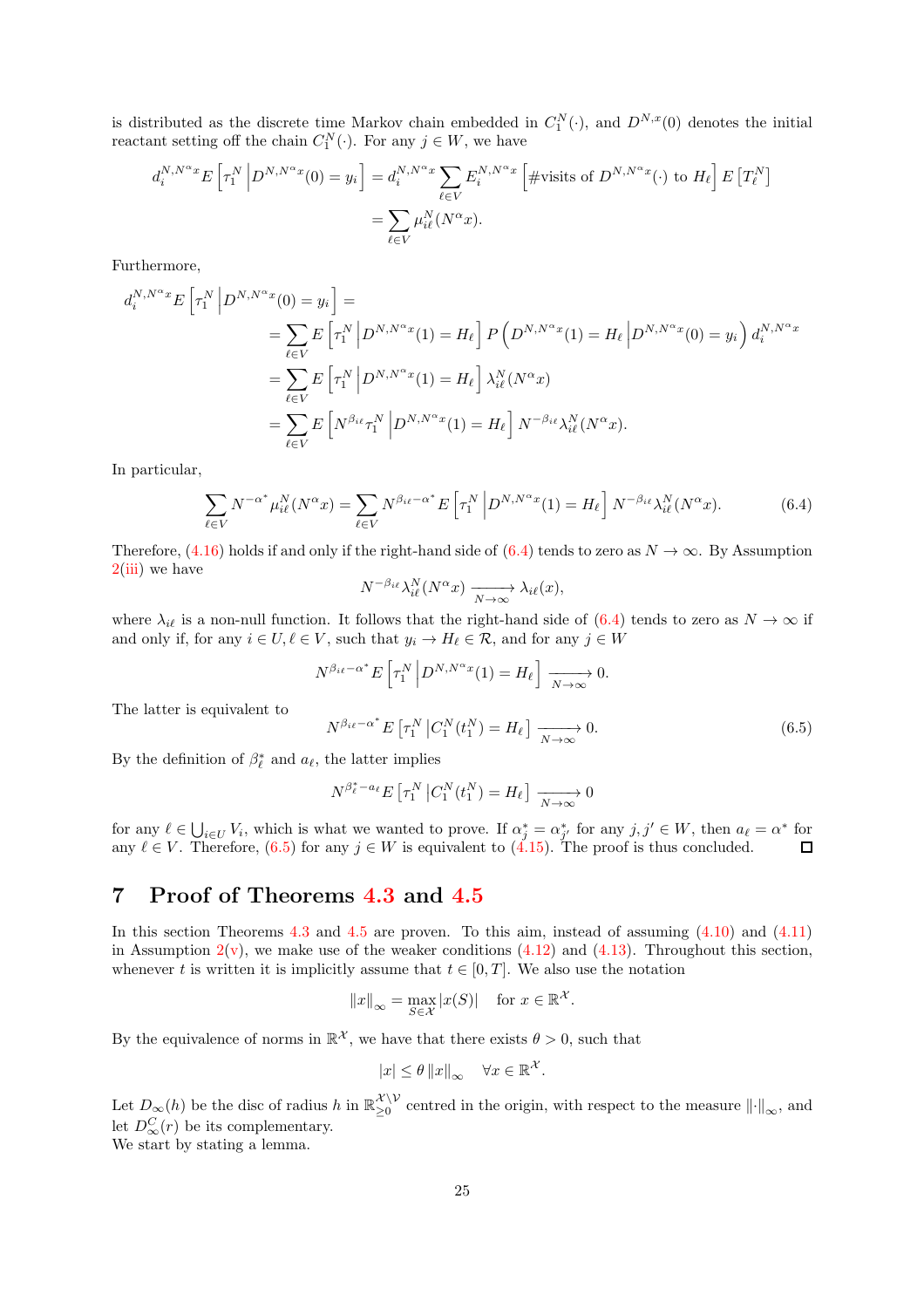<span id="page-25-0"></span>**Lemma 7.1.** Assume the assumptions of Theorem  $\angle 4.3$  $\angle 4.3$  hold. Then,

$$
\sup_{t \in [0,T]} N^{-\alpha_j^*} E\left[M_{i\ell j}^N(t) - \overline{M}_{i\ell j}^N(t)\right] \xrightarrow[N \to \infty]{} 0
$$

*Proof.* Remember that  $t_{i\ell j,n}^N$  is the time of the n-th jump of  $M_{i\ell j}^N(t)$ , and  $\tau_{i\ell j,n}^N$  the life time of the corresponding chain of intermediates. Note that by [\(4.12\)](#page-10-1) we have

$$
0 \leq \sup_{t \in [0,T]} N^{-\alpha_j^*} E\left[M_{i\ell j}^N(t) - \overline{M}_{i\ell j}^N(t)\right] \leq \sup_{t \in [0,T]} N^{-\alpha_j^*} E\left[M_{i\ell j}^N(t)\right] \leq \pi_{\ell j}^N N^{\beta_\ell^* - \alpha_j^*} B_{i\ell} t \leq c_{\ell j} B_{i\ell} t.
$$

This implies that the sequence  $\sup_{t\in[0,T]} N^{-\alpha_j^*} E\left[M_{i\ell j}^N(t) - \overline{M}_{i\ell j}^N(t)\right]$  is contained in a compact set, and it follows that to prove the lemma it is sufficient to show that all the accumulation points of the sequence are 0. To this aim, fix an accumulation point  $l$  and consider a subsequence  $N_h$  such that

$$
\sup_{t\in[0,T]} N_h^{-\alpha_j^*} E\left[M_{i\ell j}^{N_h}(t) - \overline{M}_{i\ell j}^{N_h}(t)\right] \xrightarrow[h \to \infty]{} l.
$$

First, assume that

$$
\liminf_{h\to\infty}\pi_{\ell j}^{N_h} N_h^{\beta_\ell^*-\alpha_j^*}=0,
$$

and let  ${\cal N}_{h_m}$  a subsequence such that

$$
\lim_{m \to \infty} \pi_{\ell j}^{N_{h_m}} N_{h_m}^{\beta_{\ell}^* - \alpha_j^*} = 0.
$$

In this case,

$$
0 \leq l = \lim_{m \to \infty} \sup_{t \in [0,T]} N_{h_m}^{-\alpha_j^*} E\left[M_{i\ell j}^{N_{h_m}}(t) - \overline{M}_{i\ell j}^{N_{h_m}}(t)\right] \leq \lim_{m \to \infty} \pi_{\ell j}^{N_{h_m}} N_{h_m}^{\beta_\ell^* - \alpha_j^*} B_{i\ell} t = 0,
$$

which proves  $l = 0$ . Now, assume that

$$
\liminf_{h \to \infty} \pi_{\ell j}^{N_h} N_h^{\beta_{\ell}^* - \alpha_j^*} = \delta > 0,
$$

and fix  $0 < \varepsilon < \delta t$ . For convenience, denote

$$
\sigma_{j\ell}^{\varepsilon h} = \frac{\varepsilon N_{h}^{\alpha^{\ast}_j-\beta^{\ast}_{\ell}}}{\pi_{\ell j}^{N_h}}.
$$

We have

$$
E\left[M_{i\ell j}^{N_h}(t) - \overline{M}_{i\ell j}^{N_h}(t)\right] = E\left[\sum_{n=1}^{M_{i\ell j}^{N_h}(t)} \mathbb{1}_{\left[t - t_{i\ell j,n}^{N_h},\infty\right)} (\tau_{i\ell j,n}^{N_h})\right]
$$
  

$$
\leq E\left[\sum_{n=1}^{M_{i\ell j}^{N_h}(t - \sigma_{j\ell}^{\epsilon h})} \mathbb{1}_{\left[\sigma_{j\ell}^{\epsilon h},\infty\right)} (\tau_{i\ell j,n}^{N_h})\right] + E\left[\sum_{n=M_{i\ell j}^{N_h}(t - \sigma_{j\ell}^{\epsilon h}) + 1}^{M_{i\ell j}^{N_h}(t)}\right]
$$
  

$$
\leq E\left[\sum_{n=1}^{M_{i\ell j}^{N_h}(t)} \mathbb{1}_{\left[\sigma_{j\ell}^{\epsilon h},\infty\right)} (\tau_{i\ell j,n}^{N_h})\right] + E\left[M_{i\ell j}^{N_h}(t) - M_{i\ell j}^{N_h}(t - \sigma_{j\ell}^{\epsilon h})\right].
$$

Thus, using  $(4.17)$  and  $(4.21)$  we obtain

$$
E\left[M_{i\ell j}^{N_h}(t) - \overline{M}_{i\ell j}^{N_h}(t)\right] \leq E\left[\sum_{n=1}^{Y_{i\ell j}(tB_{i\ell}\pi_{\ell j}^{N_h}N_h^{\beta_{i\ell}})}\mathbb{1}_{\left[\sigma_{j\ell}^{\varepsilon h},\infty\right)}(\tau_{i\ell j,n}^{N})\right] + \varepsilon N^{\alpha_j^* - \beta_\ell^*} N^{\beta_\ell^*} B_{i\ell}
$$
  

$$
\leq t p_{\ell j}^{\varepsilon}(N_h) N_h^{\beta_\ell^*} B_{i\ell} \pi_{\ell j}^{N_h} + \varepsilon N_h^{\alpha_j^*} B_{i\ell} \leq B_{i\ell} N_h^{\alpha_j^*} (t \pi_{\ell j}^{N_h} N_h^{\beta_\ell^* - \alpha_j^*} p_{\ell j}^{\varepsilon}(N_h) + \varepsilon),
$$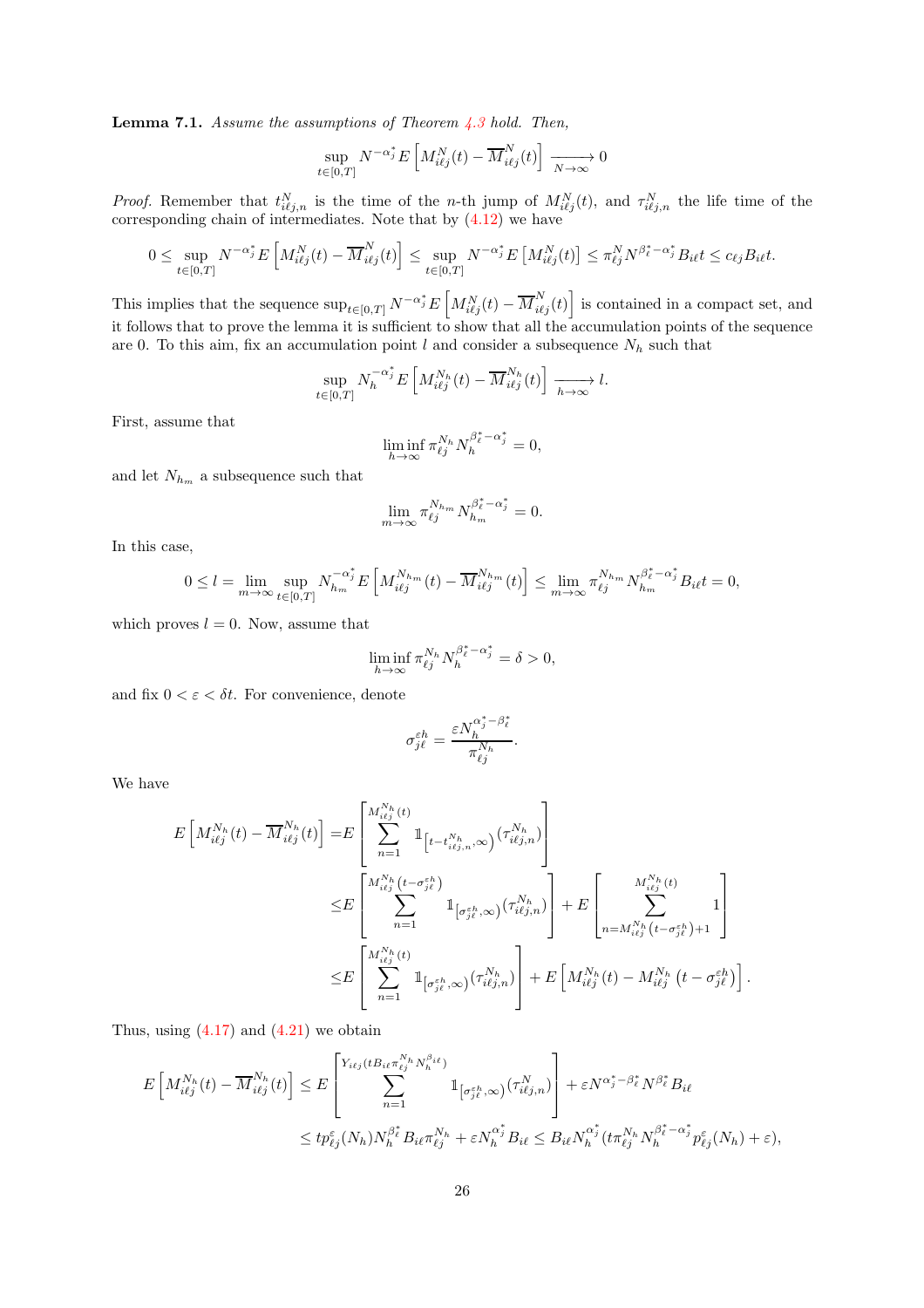where  $p_{\ell j}^{\varepsilon}(N)$  is as defined in [\(4.8\)](#page-9-7). By [\(4.9\)](#page-9-1) and the arbitrariness of  $\varepsilon > 0$ , the latter implies that

$$
\sup_{t\in[0,T]} N_h^{-\alpha_j^*} E\left[M_{i\ell j}^{N_h}(t) - \overline{M}_{i\ell j}^{N_h}(t)\right] \xrightarrow[h \to \infty]{} 0,
$$

which implies that  $l = 0$  and concludes the proof.

Proof of Theorem [4.3.](#page-13-0) Let the process  $\widehat{W}^N$  be defined as in [\(4.20\)](#page-12-2) and, for any fixed t, let  $\Delta_t^N = \left\| \widehat{X}_t^N - \widehat{W}_t^N \right\|_{\infty}$ . Then, we have

$$
E\left[\left|\widehat{X}_{t}^{N}-\widehat{Z}_{t}^{N}\right|\right] \leq E\left[\left|\widehat{W}_{t}^{N}-\widehat{Z}_{t}^{N}\right|+\left|\widehat{X}_{t}^{N}-\widehat{W}_{t}^{N}\right|\right] \n\leq \sum_{r\in\mathcal{R}^{1}}\left|N^{-\alpha}\xi_{r}\right|E\left[\left|Y_{r}\left(\int_{0}^{t}\lambda_{r}^{N}(X_{s}^{N})ds\right)-Y_{r}\left(\int_{0}^{t}\lambda_{r}^{N}(Z_{s}^{N})ds\right)\right|\right] + \n+ \sum_{i\in U}\sum_{j\in W}\left|N^{-\alpha}\left(y_{j}-y_{i}\right)\right|\sum_{\ell\in V_{i}}E\left[\left|Y_{i\ell j}\left(\int_{0}^{t}\pi_{\ell j}^{N}\lambda_{i\ell}^{N}(X_{s}^{N})ds\right)-Y_{i\ell j}\left(\int_{0}^{t}\pi_{\ell j}^{N}\lambda_{i\ell}^{N}(Z_{s}^{N})ds\right)\right|\right] + \n+ E\left[\left|\widehat{X}_{0}^{N}-\widehat{Z}_{0}^{N}\right|\right] + \theta E\left[\Delta_{t}^{N}\right] \n= \sum_{r\in\mathcal{R}^{1}}\left|N^{-\alpha+\beta_{r}}\xi_{r}\right|E\left[N^{-\beta_{r}}\left|Y_{r}\left(\int_{0}^{t}\lambda_{r}^{N}(X_{s}^{N})ds\right)-Y_{r}\left(\int_{0}^{t}\lambda_{r}^{N}(Z_{s}^{N})ds\right)\right|\right] + \n+ \sum_{i,j,\ell}\left|N^{-\alpha+\beta_{i\ell}}\left(y_{j}-y_{i}\right)\right|E\left[N^{-\beta_{i\ell}}\left|Y_{i\ell j}\left(\int_{0}^{t}\pi_{\ell j}^{N}\lambda_{i\ell}^{N}(X_{s}^{N})ds\right)-Y_{i\ell j}\left(\int_{0}^{t}\pi_{\ell j}^{N}\lambda_{i\ell}^{N}(Z_{s}^{N})ds\right)\right|\right] + \n+ E\left[\left|\widehat{X}_{0}^{N}-\widehat{Z}_{0}^{N}\right|\right] + \theta E\left[\Delta_{t}^{N}\right].
$$

For any reaction  $r: y_i \to y_j \in \mathcal{R}^*$ , let

$$
\alpha_{ij}^* = \alpha_r^* = \min_{S \colon \xi_r(S) \neq 0} \alpha(S).
$$

Then,

$$
E\left[\left|\widehat{X}_{t}^{N}-\widehat{Z}_{t}^{N}\right|\right] \leq \sum_{r \in \mathcal{R}^{1}} N^{-\alpha_{r}^{*}+\beta_{r}}\left|\xi_{r}\right| E\left[\int_{0}^{t} N^{-\beta_{r}}\left|\lambda_{r}^{N}(N^{\alpha}\widehat{X}_{s}^{N})-\lambda_{r}^{N}(N^{\alpha}\widehat{Z}_{s}^{N})\right| ds\right] +
$$
  
+ 
$$
\sum_{i,j,\ell} \pi_{\ell j}^{N} N^{-\alpha_{ij}^{*}+\beta_{i\ell}}\left|y_{j}-y_{i}\right| E\left[\int_{0}^{t} N^{-\beta_{i\ell}}\left|\lambda_{i\ell}^{N}(N^{\alpha}\widehat{X}_{s}^{N})-\lambda_{i\ell}^{N}(N^{\alpha}\widehat{Z}_{s}^{N})\right| ds\right] +
$$
  
+ 
$$
E\left[\left|\widehat{X}_{0}^{N}-\widehat{Z}_{0}^{N}\right|\right] + \theta E\left[\Delta_{t}^{N}\right].
$$

To control the left side, we aim to substitute the functions  $\lambda_r^N(\cdot)$  with their limits  $\lambda_r(\cdot)$  (Assumption  $2(iii)$  $2(iii)$ ). To meet our goal, we first argue that the processes  $\hat{X}^N$  and  $\hat{Z}^N$  are bounded with high probability.

Let  $S \in \mathcal{X} \setminus \mathcal{V}$ . By substituting the rate functions  $\lambda_r^N(\cdot)$  with their upper bounds  $N^{\beta_r}B_r$  in [\(4.19\)](#page-12-1), and using  $t < T$ , we obtain that  $\widehat{Z}_t^N(S)$  is bounded from above by

$$
\widehat{Z}_0^N(S) + \sum_{r \in \mathcal{R}_S^1} |\xi_r(S)| N^{-\alpha(S)} Y_r(N^{\beta_r} B_r T) + \sum_{i \in U} \sum_{j \in W} |y_j(S) - y_i(S)| \sum_{\ell \in V_i} N^{-\alpha(S)} Y_{i\ell j} (\pi_{\ell j}^N N^{\beta_{i\ell}} B_{i\ell} T),
$$

where  $\mathcal{R}_S^1$  is defined according to [\(2.2\)](#page-2-1). Using the assumptions [\(4.12\)](#page-10-1), [\(4.13\)](#page-10-5) and the Law of Large Numbers for Poisson processes to control the above expression for  $\alpha(S) > 0$ , we obtain that, for any  $\nu > 0$ , there exists  $\Upsilon'_{\nu} > 0$ , such that

$$
\limsup_{N \to \infty} P\left(\sup_{t \in [0,T]} \left\|\widehat{Z}_t^N\right\|_{\infty} > \Upsilon_{\nu}'\right) < \nu.
$$

 $\Box$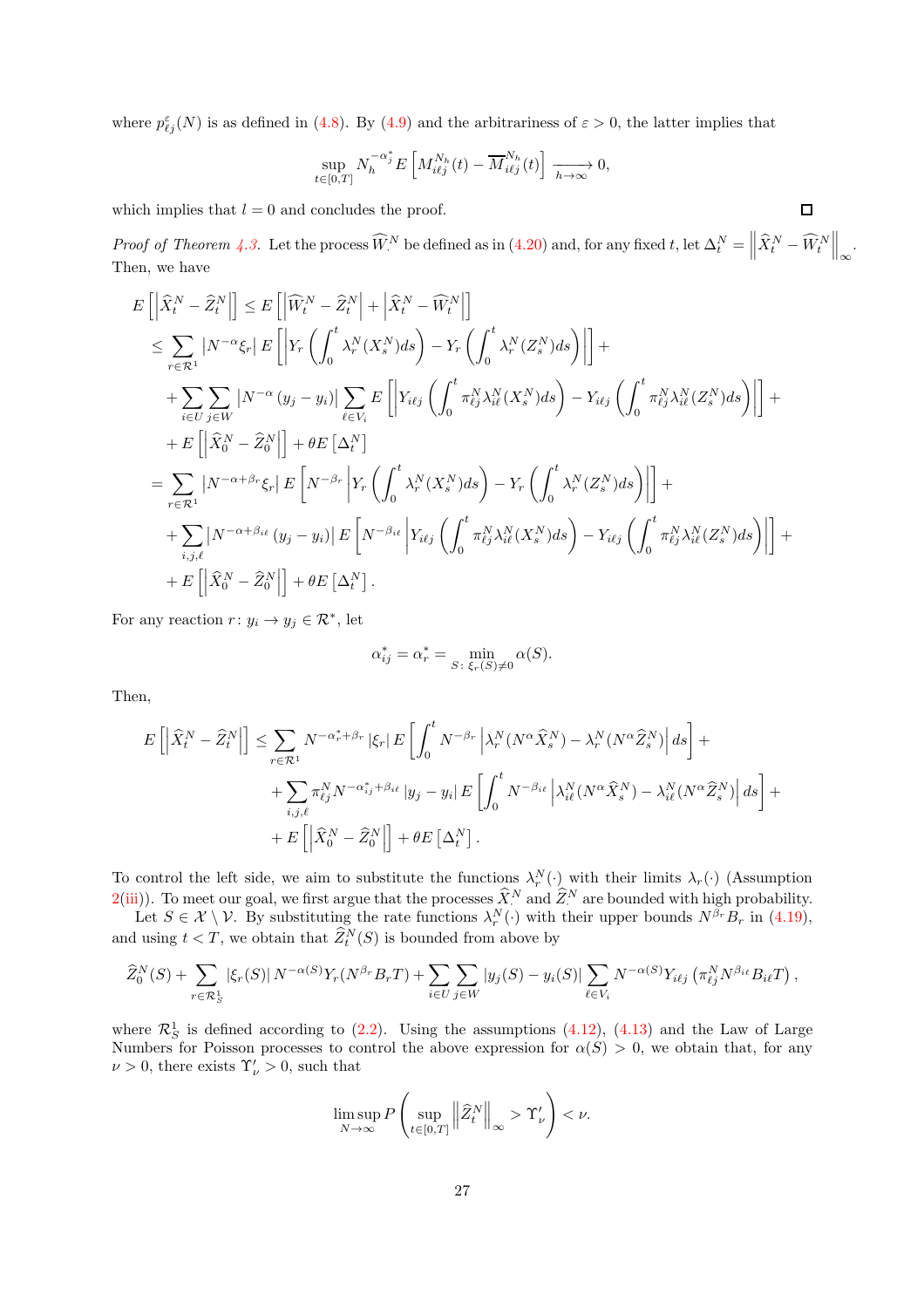Let  $\Upsilon_{\nu}$  be as in [\(4.6a\)](#page-8-3) and let  $\Upsilon_{\nu}'' = \Upsilon_{\nu} \vee \Upsilon_{\nu}'$ . Then, if N is large enough,

<span id="page-27-0"></span>
$$
P\left(\sup_{t\in[0,T]}\left(\left\|\widehat{X}_{t}^{N}\right\|_{\infty}\vee\left\|\widehat{Z}_{t}^{N}\right\|_{\infty}\right)>\Upsilon_{\nu}''\right)<3\nu.\tag{7.1}
$$

By Assumption  $2(iii)$  $2(iii)$  we have that

$$
N^{-\beta_r} \lambda_r^N(N^{\alpha} x) \xrightarrow[N \to \infty]{} \lambda_r(x) \quad \forall r \in \mathcal{R}^0
$$

uniformly on compact sets. In particular, for any  $\nu > 0$ ,

$$
o_{\nu}(N) = \sup_{x \in D_{\infty}(\Upsilon_{\nu}^{\prime\prime})} \left| N^{-\beta_r} \lambda_r^N(N^{\alpha} x) - \lambda_r(x) \right| \xrightarrow[N \to \infty]{} 0.
$$

Note that for any  $\nu > 0$  and  $x \in \mathbb{R}_{\geq 0}^{\mathcal{X} \setminus \mathcal{V}}$  $\sum_{\geq 0}^{\lambda \setminus V},$ 

<span id="page-27-1"></span>
$$
\left|N^{-\beta_r}\lambda_r^N(N^{\alpha}x) - \lambda_r(x)\right| \le o_\nu(N)\mathbb{1}_{D_\infty(\Upsilon_\nu'')}(x) + 2B_r\mathbb{1}_{D_\infty^C(\Upsilon_\nu'')}(x). \tag{7.2}
$$

Using  $(7.1)$  and  $(7.2)$  we have

$$
E\left[\left|\widehat{X}_{t}^{N}-\widehat{Z}_{t}^{N}\right|\right] \leq \sum_{r\in\mathcal{R}^{1}} N^{-\alpha_{r}^{*}+\beta_{r}}\left|\xi_{r}\right| \left(E\left[\int_{0}^{t} \left|\lambda_{r}(\widehat{X}_{s}^{N})-\lambda_{r}(\widehat{Z}_{s}^{N})\right| ds\right] + 2o_{\nu}(N)t + 12B_{r}\nu t\right) +
$$
  
+ 
$$
\sum_{i,j,\ell} \pi_{\ell j}^{N} N^{-\alpha_{ij}^{*}+\beta_{i\ell}}\left|y_{j}-y_{i}\right| \left(E\left[\int_{0}^{t} \left|\lambda_{i\ell}(\widehat{X}_{s}^{N})-\lambda_{i\ell}(\widehat{Z}_{s}^{N})\right| ds\right] + 2o_{\nu}(N)t + 12B_{i\ell}\nu t\right) +
$$
  
+ 
$$
E\left[\left|\widehat{X}_{0}^{N}-\widehat{Z}_{0}^{N}\right|\right] + \theta E\left[\Delta_{t}^{N}\right]
$$
  

$$
\leq \Psi_{1} \int_{0}^{t} E\left[\left|\widehat{X}_{s}^{N}-\widehat{Z}_{s}^{N}\right|\right] ds + \Psi_{2}o_{\nu}(N)t + \Psi_{3}\nu t + E\left[\left|\widehat{X}_{0}^{N}-\widehat{Z}_{0}^{N}\right|\right] + \theta E\left[\Delta_{t}^{N}\right]
$$

for some positive constants  $\Psi_1$ ,  $\Psi_2$ ,  $\Psi_3 > 0$ , independent of  $\nu$ . In the last inequality we made use of [\(4.12\)](#page-10-1) and [\(4.13\)](#page-10-5), as well as the hypothesis that  $\lambda_r$  is Lipschitz for any  $r \in \mathcal{R}^0$ .

To prove [\(4.22\)](#page-13-3), we only need to show that  $\sup_{t\in[0,T]} E\left[\Delta_t^N\right] \to 0$  for  $N\to\infty$ . Indeed if this holds, then by the Gronwall inequality applied to the function  $\sup_{t\in[0,T]} E\left[\left|\widehat{X}_t^N - \widehat{Z}_t^N\right|\right]$ i we have

$$
\sup_{t\in[0,T]} E\left[\left|\widehat{X}^N_t - \widehat{Z}^N_t\right|\right] \le \left(\Psi_2 o_\nu(N)T + \Psi_3\nu T + E\left[\left|\widehat{X}^N_0 - \widehat{Z}^N_0\right|\right] + \theta \sup_{t\in[0,T]} E\left[\Delta^N_t\right]\right) e^{\Psi_1 T},
$$

which for  $N \to \infty$  tends to  $\Psi_3 \nu T e^{\Psi_1 T}$ . By the arbitrariness of  $\nu$  this leads to

$$
\sup_{t \in [0,T]} E\left[ \left| \widehat{X}_t^N - \widehat{Z}_t^N \right| \right] \xrightarrow[N \to \infty]{} 0,
$$

and we are done. To prove that  $\sup_{t\in[0,T]} E\left[\Delta_t^N\right] \to 0$  for  $N\to\infty$ , it first follows from [\(4.18\)](#page-12-0) and [\(4.20\)](#page-12-2) that

<span id="page-27-2"></span>
$$
\Delta_t^N = \left\| N^{-\alpha} \sum_{j \in W} y_j \sum_{i \in U} \sum_{\ell \in V_i} \left( M_{i\ell j}^N(t) - \overline{M}_{i\ell j}^N(t) \right) \right\|_{\infty} \le \sum_{i,\ell,j} \|y_j\|_{\infty} N^{-\alpha_j^*} \left( M_{i\ell j}^N(t) - \overline{M}_{i\ell j}^N(t) \right). \tag{7.3}
$$

Therefore, by Lemma [7.1](#page-25-0) and [\(7.3\)](#page-27-2), we have that  $\sup_{t\in[0,T]}E\left[\Delta_t^N\right]\to 0$  for  $N\to\infty$ , which concludes the proof of the first part of the statement. Equation [\(4.23\)](#page-13-4) is implied by [\(4.22\)](#page-13-3) and the Markov inequality.

Finally, to prove [\(4.24\)](#page-13-5), first consider a continuously differentiable function  $g: \mathbb{R}^{\mathcal{X}\setminus\mathcal{V}} \to \mathbb{R}$  with compact domain, and let  $c_g$  be the maximum of the absolute value of its derivative. We have

$$
\sup_{t \in [0,T]} E\left[\int_0^t \left| g(\widehat{X}_s^N) - g(\widehat{Z}_s^N) \right| ds \right] = \int_0^T E\left[\left| g(\widehat{X}_s^N) - g(\widehat{Z}_s^N) \right| \right] ds
$$
  

$$
\leq \int_0^T c_g E\left[\left| \widehat{X}_s^N - \widehat{Z}_s^N \right| \right] ds
$$
  

$$
\leq T c_g \sup_{t \in [0,T]} E\left[\left| \widehat{X}_t^N - \widehat{Z}_t^N \right| \right] ds \xrightarrow[N \to \infty]{} 0.
$$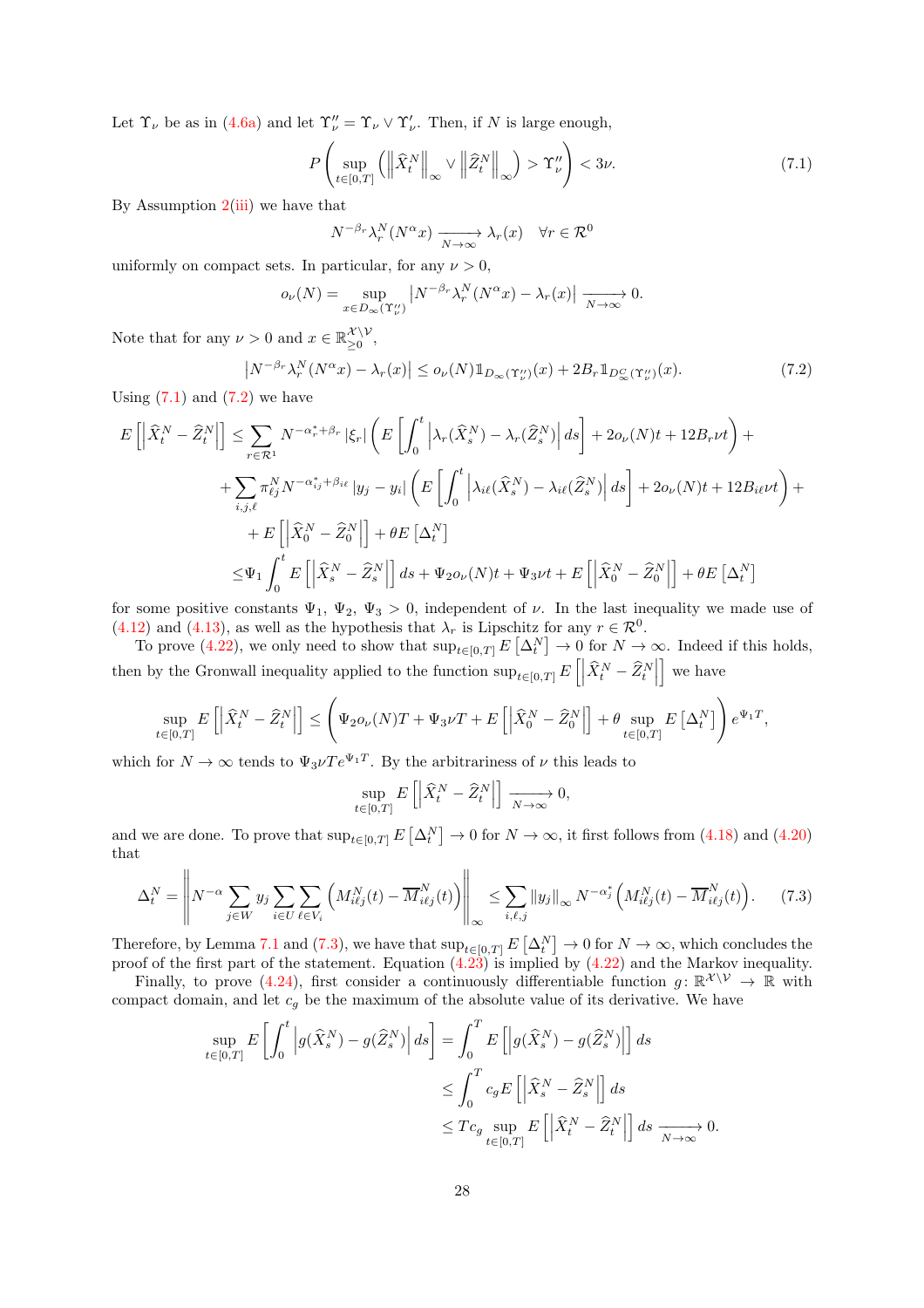Let  $f: \mathbb{R}^{\mathcal{X} \setminus \mathcal{V}} \to \mathbb{R}$  be a continuous function with compact domain. By uniformly approximating f by continuously differentiable functions with compact domain, we have

$$
\sup_{t \in [0,T]} E\left[\int_0^t \left| f(\widehat{X}_s^N) - f(\widehat{Z}_s^N) \right| ds \right] \xrightarrow[N \to \infty]{} 0.
$$

By Markov inequality, it follows that for any  $\varepsilon > 0$ 

<span id="page-28-0"></span>
$$
\sup_{t \in [0,T]} P\left( \left| \int_0^t \left( f(\widehat{X}_s^N) - f(\widehat{Z}_s^N) \right) ds \right| > \varepsilon \right) \xrightarrow[N \to \infty]{} 0. \tag{7.4}
$$

Consider the occupation measures on  $[0, T] \times \mathbb{R}^{\mathcal{X} \setminus \mathcal{V}}$  given by

$$
\Gamma_1^N([t_1, t_2] \times A) = \int_{t_1}^{t_2} 1\!\!1_A(\widehat{X}_s^N) ds \quad \text{and} \quad \Gamma_2^N([t_1, t_2] \times A) = \int_{t_1}^{t_2} 1\!\!1_A(\widehat{Z}_s^N) ds
$$

for any  $0 \le t_1 < t_2 \le T$  and any Borel set A of  $\mathbb{R}^{\mathcal{X} \setminus \mathcal{V}}$ . By [\(7.1\)](#page-27-0) and [Kurtz](#page-31-4) [\[1992,](#page-31-4) Lemma 1.3], we have that the sequences of random measures  $(\Gamma_1^N)$  and  $(\Gamma_2^N)$  are relatively compact with respect to the Prohorov metric. By the continuous mapping theorem [\[Hoffmann-Jørgensen,](#page-30-15) [1994](#page-30-15), Section 5.4], this in turn implies that the sequence of continuous processes

$$
\left(\int_0^\cdot f(\widehat X^N_s)ds,\int_0^\cdot f(\widehat Z^N_s)ds\right)=\left(\int_0^\cdot \int_{\mathbb{R}^{\mathcal{X}\backslash \mathcal{V}}}f(x)d\Gamma^N_1(s,x),\int_0^\cdot \int_{\mathbb{R}^{\mathcal{X}\backslash \mathcal{V}}}f(x)d\Gamma^N_2(s,x)\right)
$$

is relatively compact with respect to the weak convergence in the product space  $D[0, T] \times D[0, T]$ , where  $D[0, T]$  denotes the usual Skorohod space. In this case it coincides with weak convergence in the uniform topology since the processes are continuous. The following is inspired by a proof of [Donnelly and Kurtz](#page-31-5) [\[1996,](#page-31-5) Lemma A2.1]. Consider a weak  $\lim_{\Delta x \to 0} (X, Z)$ , which will be a continuous process. By [\(7.4\)](#page-28-0), we have  $X_t = Z_t$  for any t, therefore  $d_{Sk}(X, Z_t) = 0$ , where  $d_{Sk}$  denotes the Skorohod distance. By the continuous mapping theorem, we have that for any subsequence converging to  $(X, Z)$ ,

$$
d_{Sk} \left( \int_0^{\cdot} f(\widehat{X}_s^{N_m}) ds, \int_0^{\cdot} f(\widehat{Z}_s^{N_m}) ds \right)
$$

converges weakly to zero. In particular, this implies that for every  $\varepsilon > 0$ 

$$
P\left(\sup_{t\in[0,T]}\left|\int_0^t \left(f(\widehat{X}_s^{N_m})-f(\widehat{Z}_s^{N_m})\right)ds\right|>\varepsilon\right)\xrightarrow[m\to\infty]{}0.
$$

Since the same holds for any convergent subsequence and by relative compactness, [\(4.24\)](#page-13-5) follows for any continuous  $f$  with compact support. Indeed, if it were not the case we would have a subsequence such that for some constant  $c > 0$ 

$$
P\left(\sup_{t\in[0,T]}\left|\int_0^t \left(f(\widehat{X}_s^{N_m})-f(\widehat{Z}_s^{N_m})\right)ds\right|>\varepsilon\right)>c.
$$

However, the subsequence would not contain any convergent subsequence.

Now, let the support of f be not compact, and consider  $\nu > 0$ . There exists a continuous function  $f_{\nu}$  with compact support such that  $f_{\nu}(x) = f(x)$  if  $||x||_{\infty} \leq \Upsilon''_{\nu}$ , where  $\Upsilon''_{\nu}$  is as in [\(7.1\)](#page-27-0). Therefore, if N is large enough

$$
\begin{aligned} P\left(\sup_{t\in[0,T]}\left|\int_0^t\left(f(\widehat{X}^N_s)-f(\widehat{Z}^N_s)\right)ds\right|&>\varepsilon\right)\\ &\qquad\le P\left(\sup_{t\in[0,T]}\left|\int_0^t\left(f_\nu(\widehat{X}^N_s)-f_\nu(\widehat{Z}^N_s)\right)ds\right|&>\varepsilon\right)+3\nu\xrightarrow[N\to\infty]{}3\nu.\end{aligned}
$$

The proof is concluded by the arbitrariness of  $\nu$ .

 $\Box$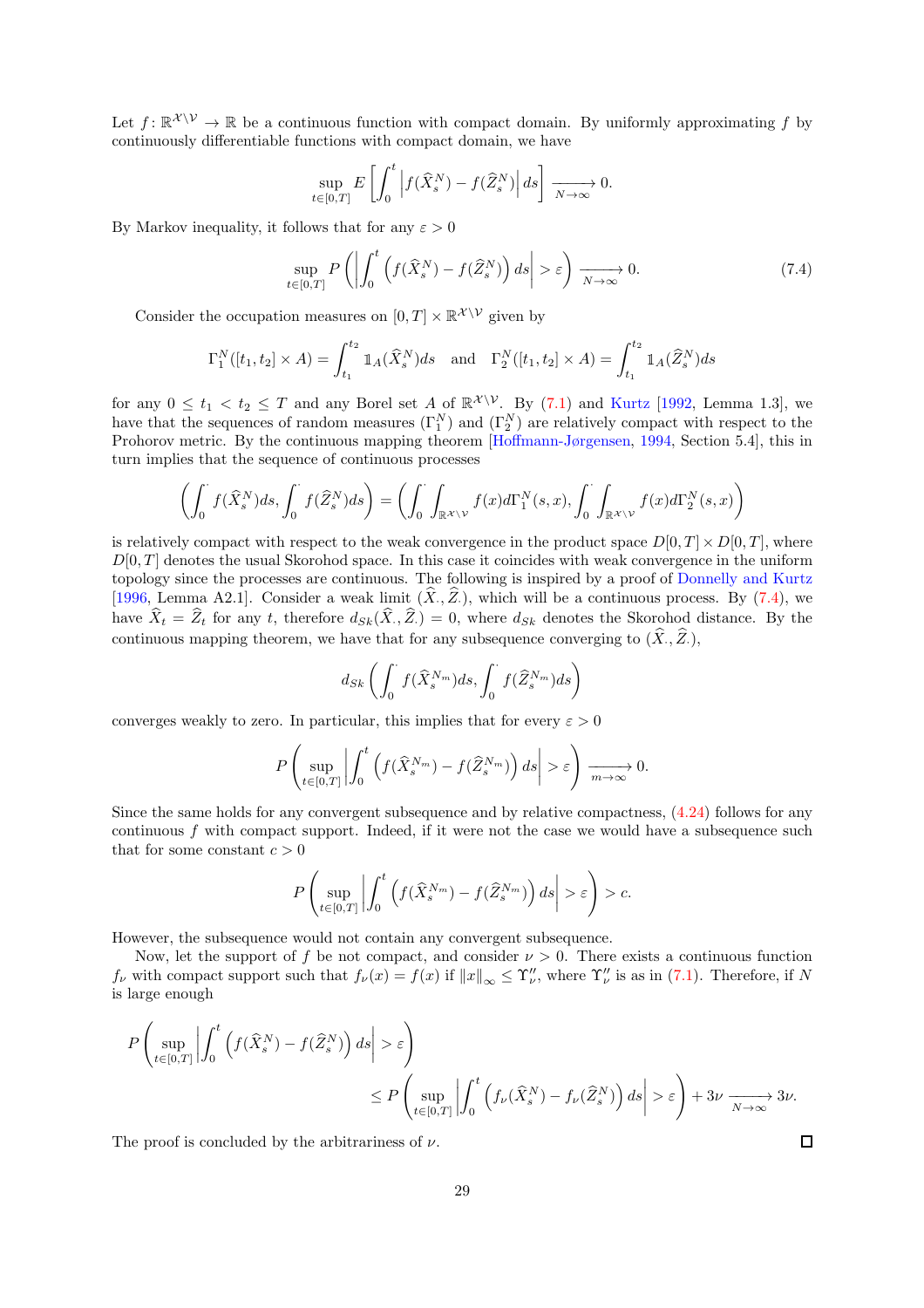*Proof of Theorem [4.5.](#page-15-0)* Fix  $\varepsilon > 0$ . Let  $\delta > 0$  be such

 $\mathbb{R}^2$ 

<span id="page-29-0"></span>
$$
\left(\sum_{r\in\mathcal{R}_S^1} \|\xi_r\|_{\infty} B_r + \sum_{i\in U} \sum_{j\in W} \|y_j + y_i\|_{\infty} \sum_{\ell\in V_i} c_{\ell j} B_{i\ell}\right) \delta < \frac{\varepsilon}{3\theta},\tag{7.5}
$$

where  $c_{\ell j}$  is as in [\(4.12\)](#page-10-1). Now consider a sequence of real numbers  $t_0 < t_1 < t_2 < \cdots < t_q$  such that  $t_{m+1} - t_m < \delta$  for any  $0 \leq m < q$ ,  $t_0 = 0$  and  $t_q = T$ . For any  $0 \leq m < q$  and any species  $S \in \mathcal{X} \setminus \mathcal{V}$  we have

$$
\sup_{t \in [t_m, t_{m+1}]} \left| \widehat{Z}_t^N(S) - \widehat{Z}_{t_m}^N(S) \right| \leq N^{-\alpha(S)} \sum_{r \in \mathcal{R}_S^1} |\xi_r(S)| \left| Y_r(N^{\beta_r} B_r t_{m+1}) - Y_r(N^{\beta_r} B_r t_m) \right| + N^{-\alpha(S)} \sum_{i \in U} \sum_{j \in W} |y_j(S) - y_i(S)| \sum_{\ell \in V_i} \left| Y_{i\ell j} \left( \pi_{\ell j}^N N^{\beta_{i\ell}} B_{i\ell} t_{m+1} \right) - Y_{i\ell j} \left( \pi_{\ell j}^N N^{\beta_{i\ell}} B_{i\ell} t_m \right) \right|.
$$

The latter is distributed as

$$
N^{-\alpha(S)} \sum_{r \in \mathcal{R}_S^1} |\xi_r(S)| Y_r \left( N^{\beta_r} B_r(t_{m+1} - t_m) \right) + + N^{-\alpha(S)} \sum_{i \in U} \sum_{j \in W} |y_j(S) - y_i(S)| \sum_{\ell \in V_i} Y_{i\ell j} \left( \pi_{\ell j}^N N^{\beta_{i\ell}} B_{i\ell}(t_{m+1} - t_m) \right),
$$

which, due to  $\alpha(S) > 0$ , [\(4.12\)](#page-10-1), [\(4.13\)](#page-10-5), the Law of Large Numbers for Poisson processes and [\(7.5\)](#page-29-0), is asymptotically bounded in probability by a constant strictly smaller than  $\varepsilon/(3\theta)$ . In particular,

$$
P\left(\sup_{t\in[t_m,t_{m+1}]}\left|\widehat{Z}_t^N-\widehat{Z}_{t_m}^N\right|>\frac{\varepsilon}{3}\right)\xrightarrow[N\to\infty]{}0.
$$

Similarly, by [\(4.18\)](#page-12-0)

$$
\sup_{t \in [t_m, t_{m+1}]} \left| \hat{X}_t^N(S) - \hat{X}_{t_m}^N(S) \right| \leq N^{-\alpha(S)} \sum_{r \in \mathcal{R}_{S}^1} |\xi_r(S)| \left| Y_r(N^{\beta_r} B_r t_{m+1}) - Y_r(N^{\beta_r} B_r t_m) \right| + + N^{-\alpha(S)} \sum_{i \in U} \sum_{j \in W} \left( y_j(S) \sum_{\ell \in V_i} \left| \overline{M}_{i\ell j}^N(t_{m+1}) - \overline{M}_{i\ell j}^N(t_m) \right| + y_i \sum_{\ell \in V_i} |M_{i\ell j}^N(t_{m+1}) - M_{i\ell j}^N(t_m) | \right) \n\leq N^{-\alpha(S)} \sum_{r \in \mathcal{R}_{S}^1} |\xi_r(S)| \left| Y_r(N^{\beta_r} B_r t_{m+1}) - Y_r(N^{\beta_r} B_r t_m) \right| + + N^{-\alpha(S)} \sum_{i \in U} \sum_{j \in W} (y_j(S) + y_i(S)) \sum_{\ell \in V_i} \left| Y_{i\ell j} \left( \pi_{\ell j}^N N^{\beta_{i\ell}} B_{i\ell} t_{m+1} \right) - Y_{i\ell j} \left( \pi_{\ell j}^N N^{\beta_{i\ell}} B_{i\ell} t_m \right) \right| + + y_j(S) \sum_{\ell \in V_i} \left( \left| \overline{M}_{i\ell j}^N(t_{m+1}) - M_{i\ell j}^N(t_{m+1}) \right| + \left| \overline{M}_{i\ell j}^N(t_m) - M_{i\ell j}^N(t_m) \right| \right).
$$

Again, due to  $\alpha(S) > 0$ , [\(4.12\)](#page-10-1), [\(4.13\)](#page-10-5), the Law of Large Numbers for Poisson processes, [\(7.5\)](#page-29-0) and Lemma [7.1,](#page-25-0) the latter is asymptotically bounded in probability by a constant strictly smaller than  $\varepsilon/(3\theta)$ . Specifically,  $\overline{ }$ 

$$
P\left(\sup_{t\in[t_m,t_{m+1}]}\left|\widehat{X}_t^N-\widehat{X}_{t_m}^N\right|>\frac{\varepsilon}{3}\right)\xrightarrow[N\to\infty]{}0.
$$

We have

$$
P\left(\sup_{t\in[0,T]} \left|\widehat{X}_t^N - \widehat{Z}_t^N\right| > \varepsilon\right)
$$
  
\$\leq P\left(\max\_{0\leq m \frac{\varepsilon}{3}\right). (7.6)

Hence, the proof is concluded by Corollary [4.4,](#page-14-1) which is direct consequence of Theorem [4.3.](#page-13-0)

 $\Box$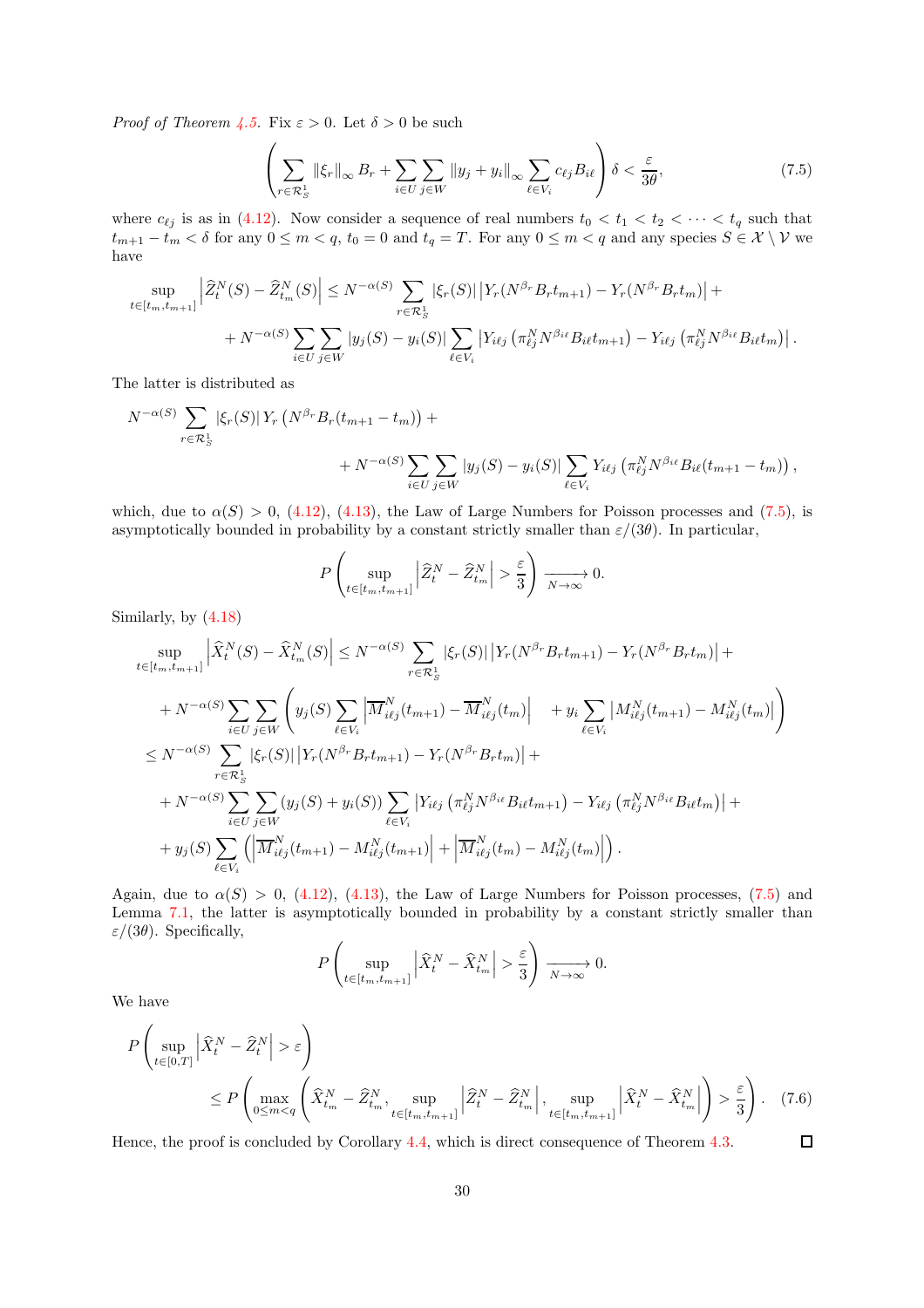# Acknowledgements

We thank Elisenda Feliu for reading and commenting on early versions of this manuscript and an anonymous reviewer for providing valuable suggestions that lead to improvement of the results.

## References

- <span id="page-30-0"></span>Thomas G Kurtz. The relationship between stochastic and deterministic models for chemical reactions. The Journal of Chemical Physics, 57(7):2976–2978, 1972.
- <span id="page-30-1"></span>Thomas G. Kurtz. Strong approximation theorems for density dependent Markov chains. Stochastic Processes Appl., 6(3):223–240, 1977/78. ISSN 0304-4149.
- <span id="page-30-2"></span>Karen Ball, Thomas G. Kurtz, Lea Popovic, and Greg Rempala. Asymptotic analysis of multiscale approximations to reaction networks. Ann. Appl. Probab.,  $16(4):1925-1961$ , 2006. ISSN 1050-5164. doi: 10.1214/105051606000000420. URL <http://dx.doi.org/10.1214/105051606000000420>.
- <span id="page-30-3"></span>Hye-Won Kang and Thomas G. Kurtz. Separation of time-scales and model reduction for stochastic reaction networks. Ann. Appl. Probab., 23(2):529–583, 2013. ISSN 1050-5164. doi: 10.1214/12-AAP841. URL <http://dx.doi.org/10.1214/12-AAP841>.
- <span id="page-30-4"></span>Peter Pfaffelhuber and Lea Popovic. Scaling limits of spatial chemical reaction networks. arXiv preprint arXiv:1302.0774, 2013.
- <span id="page-30-5"></span>A. Cornish-Bowden. Fundamentals of Enzyme Kinetics. Portland Press, London, third edition, 2004.
- <span id="page-30-6"></span>Hanna M Härdin, Antonios Zagaris, Klaas Krab, and Hans V Westerhoff. Simplified yet highly accurate enzyme kinetics for cases of low substrate concentrations. FEBS journal, 276(19):5491–5506, 2009.
- <span id="page-30-7"></span>Philipp Thomas, Arthur V Straube, and Ramon Grima. The slow-scale linear noise approximation: an accurate, reduced stochastic description of biochemical networks under timescale separation conditions. BMC systems biology, 6(1), 2012.
- <span id="page-30-8"></span>Christopher V Rao and Adam P Arkin. Stochastic chemical kinetics and the quasi-steady-state assumption: application to the gillespie algorithm. The Journal of chemical physics,  $118(11):4999-5010$ , 2003.
- <span id="page-30-9"></span>Elisenda Feliu and Carsten Wiuf. Simplifying biochemical models with intermediate species. Journal of The Royal Society Interface, 10(87), 2013a.
- <span id="page-30-10"></span>Elisenda Feliu and Carsten Wiuf. Variable elimination in chemical reaction networks with mass-action kinetics. SIAM J. Appl. Math., 72(4):959–981, 2012. ISSN 0036-1399. doi: 10.1137/110847305. URL <http://dx.doi.org/10.1137/110847305>.
- <span id="page-30-11"></span>Elisenda Feliu and Carsten Wiuf. Variable elimination in post-translational modification reaction networks with mass-action kinetics. J. Math. Biol., 66(1-2):281–310, 2013b. ISSN 0303-6812. doi: 10.1007/s00285-012-0510-4. URL <http://dx.doi.org/10.1007/s00285-012-0510-4>.
- <span id="page-30-12"></span>P. Erdi and J. Tóth. *Mathematical models of chemical reactions*. Nonlinear Science: Theory and Applications. Princeton University Press, Princeton, NJ, 1989. ISBN 0-691-08532-3. Theory and applications of deterministic and stochastic models.
- <span id="page-30-13"></span>David F Anderson and Thomas G Kurtz. Continuous time markov chain models for chemical reaction networks. In Design and analysis of biomolecular circuits, pages 3–42. Springer, 2011.
- <span id="page-30-14"></span>F. Horn and R. Jackson. General mass action kinetics. Arch. Rational Mech. Anal., 47:81–116, 1972. ISSN 0003-9527.
- <span id="page-30-15"></span>J. Hoffmann-Jørgensen. Probability with a view toward statistics. Vol. I. Chapman & Hall Probability Series. Chapman & Hall, New York, 1994. ISBN 0-412-05221-0. doi: 10.1007/978-1-4899-3019-4. URL <http://dx.doi.org/10.1007/978-1-4899-3019-4>.